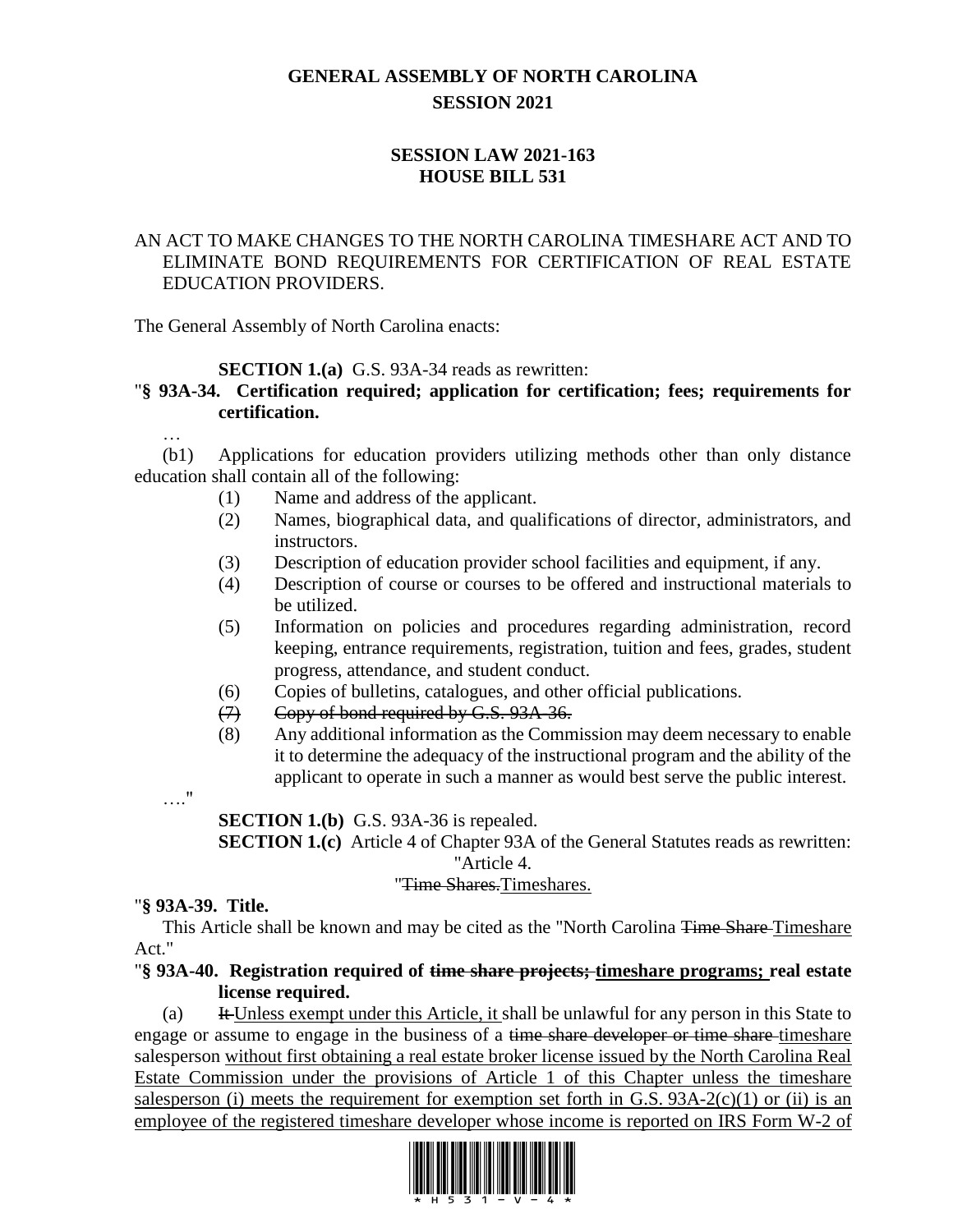the registered timeshare's developer. It shall be unlawful for a timeshare developer to sell or offer to sell a time share located in this State without the time share developer timeshare required to be registered in this State pursuant to this Article without first obtaining a certificate of registration for the time share project to be offered for sale issued by the North Carolina Real Estate Commission under the provisions of this Article. A time share salesperson shall be a licensed real estate broker subject to the provisions of this Chapter unless the time share salesperson (i) meets the requirement for exemption set forth in G.S.  $93A-2(c)(1)$  or (ii) is an employee of the registered time share developer, whose income is reported on IRS Form W-2 of the registered time share developer.Article.

(b) A person responsible as general partner, corporate officer, joint venturer venture, or sole proprietor who intentionally acts as a time share timeshare developer, allowing the offering of sale or the sale of time shares timeshares to a purchaser, without first obtaining registration of the time share timeshare project under this Article shall be guilty of a Class I felony.

- (c) The provisions of this Article shall not apply to the following:
	- (1) Any arrangement, plan, scheme, or method, including a timeshare program, wherein the contractually specified maximum total financial obligation on the owner's part is three thousand dollars (\$3,000) or less during the entire term of the plan.
	- (2) Any arrangement, plan, scheme, or method, including a timeshare program, if the initial term and any renewal term are each for a period of five years or less, regardless of the owner's contractually specified maximum total financial obligation, if any; provided, however, that (i) the period of any optional renewal term which the owner, in the owner's sole discretion, may affirmatively elect to exercise, whether or not for additional consideration, shall not be included, and (ii) the period of any automatic renewals shall be included unless an owner has the right to terminate the membership at any time and receive a pro rata refund or the owner receives a notice no less than 30 days and no more than 60 days prior to any renewal term informing the owner of the right to terminate at any time prior to the date of automatic renewal.
	- (3) The offering or sale, in another jurisdiction, of a timeshare program containing timeshare units located in this State; provided, however, that the timeshare program has been registered with the Commission.
	- (4) The offering or sale, in this State, of a timeshare program containing only timeshare units located in another jurisdiction or jurisdictions.
	- (5) The offering or sale of no more than seven timeshares within a five-year period by a consumer timeshare reseller who has acquired the timeshares for their own use and occupancy and who later offers it for resale, provided that the owner complies with the provisions of G.S. 93A-67.
	- (6) The offering or sale by a managing entity, not otherwise a developer, or a third party engaged by the managing entity, of 50 or fewer timeshares in the timeshare program which it manages in a given calendar year to purchasers who are not existing owners of that timeshare program, provided that the managing entity complies with the provisions of G.S. 93A-67.
	- (7) The conveyance, assignment, or transfer of more than seven timeshares to a purchaser who subsequently conveys, assigns, or transfers all acquired timeshares to a single purchaser in a single transaction, which transaction may occur in stages.
	- (8) A purchaser's acquisition, or the right to acquire, more than seven timeshare interests from an owner in connection with a loan, securitization, conduit, or similar financing arrangement transaction and who subsequently arranges for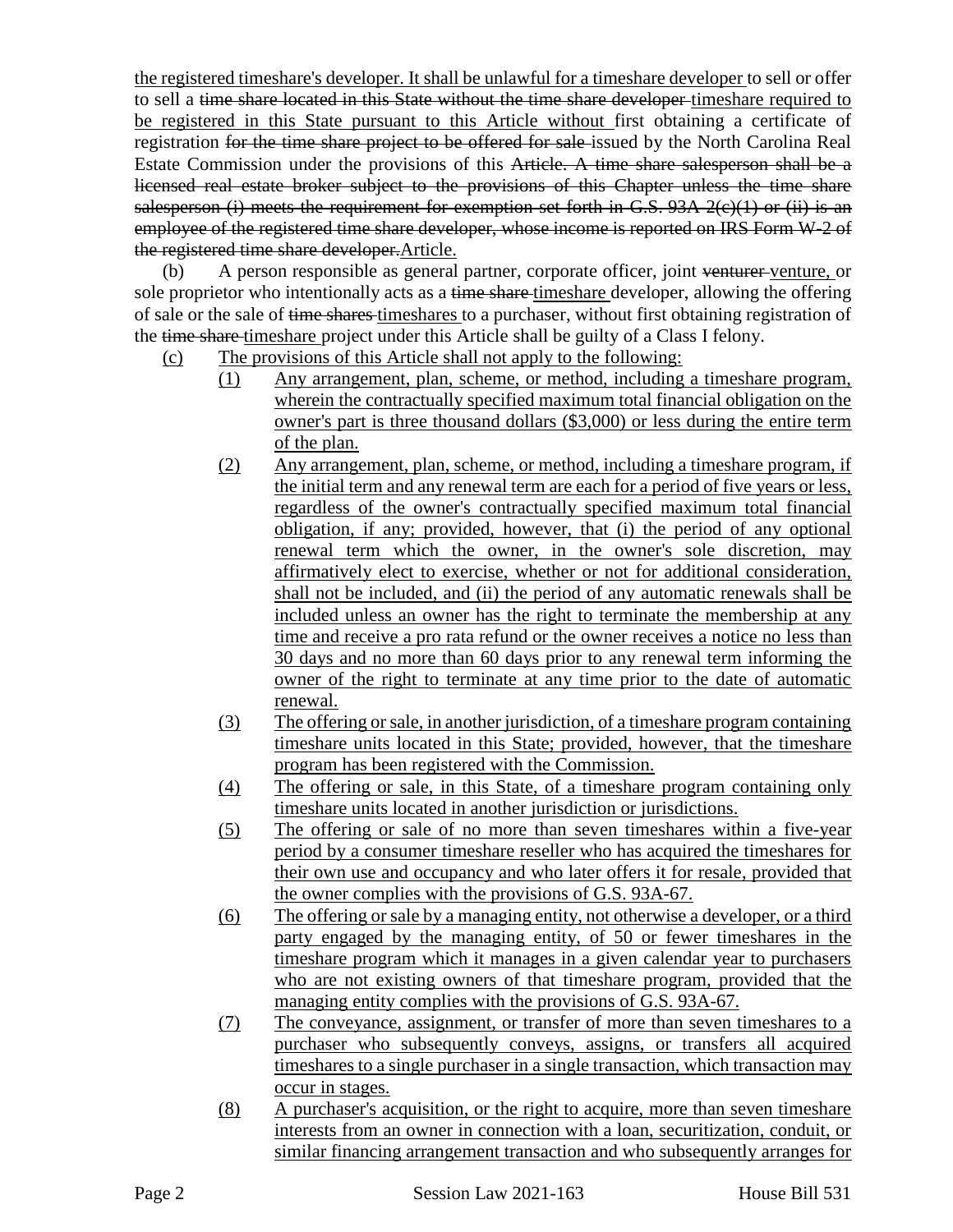all or a portion of the timeshares to be offered by a developer in the ordinary course of business on its own behalf or on behalf of the purchaser.

(9) The offering of an accommodation, product, service, discount, or other benefit which is incidental to the timeshare program and which is not necessary for any accommodation of the timeshare program to be available for use by an owner in a manner consistent in all material respects with the manner portrayed by any promotional material, advertising, or public offering statement.

## "**§ 93A-41. Definitions.**

When used in this Article, unless the context otherwise requires, the term:

- (1) Assessment. The share of funds required for the payment of common expenses which is assessed from time to time against each owner by the managing entity.
- (2) Board. The board of directors of a timeshare owners' association.
- (3) Closing or close. One of the following:
	- a. For the sale and purchase of a timeshare estate, conveyance of the legal or beneficial title to the timeshare estate as evidenced by the delivery of a timeshare instrument for conveyance of legal title or beneficial title to the purchaser or to the clerk of superior court in the county where the timeshare estate is located for recording.
	- b. For the sale and purchase of a timeshare use, the final execution and delivery by all parties of the last document necessary for vesting in the purchaser the full rights available under the timeshare program.
- (1)(4) "Commission" means the Commission. The North Carolina Real Estate Commission;Commission.
- (5) Common expense. All of the following:
	- a. Those expenses, fees, or taxes properly incurred for the maintenance, operation, and repair of the timeshare units or facilities, or both, constituting the timeshare program.
	- b. Any other expenses, fees, or taxes designated as common expenses in a timeshare declaration.
- $(6)$  Conspicuous type. A print type that is separated on all sides from other type and print and that is either (i) print type in upper- and lowercase letters two point sizes larger than the largest non-conspicuous type, exclusive of headings, on the page on which it appears, but not less than 10-point type, or (ii) where the use of 10-point type would be impractical or impossible, a different style of type or print that is conspicuous under the circumstances.
- (7) Consumer resale timeshares. One of the following:
	- a. A timeshare owned by an owner.
		- b. One or more reserved occupancy rights relating to a timeshare owned by an owner.
		- c. One or more reserved occupancy rights relating to, or arranged through, an exchange program in which an owner is a member.
- (8) Consumer timeshare reseller. An owner who acquires a timeshare for their own use and occupancy and later offers the timeshare or the occupancy rights associated with the timeshare for resale or rental, or who contracts with a transfer service provider.
- $(2)(9)$  "Developer" means any Developer. Any person or entity which (i) creates a time share or a time share project or program, timeshare, timeshare project, or timeshare program, (ii) purchases a time share timeshare for purpose of resale, or (iii) is engaged in the business of selling its own time shares timeshares it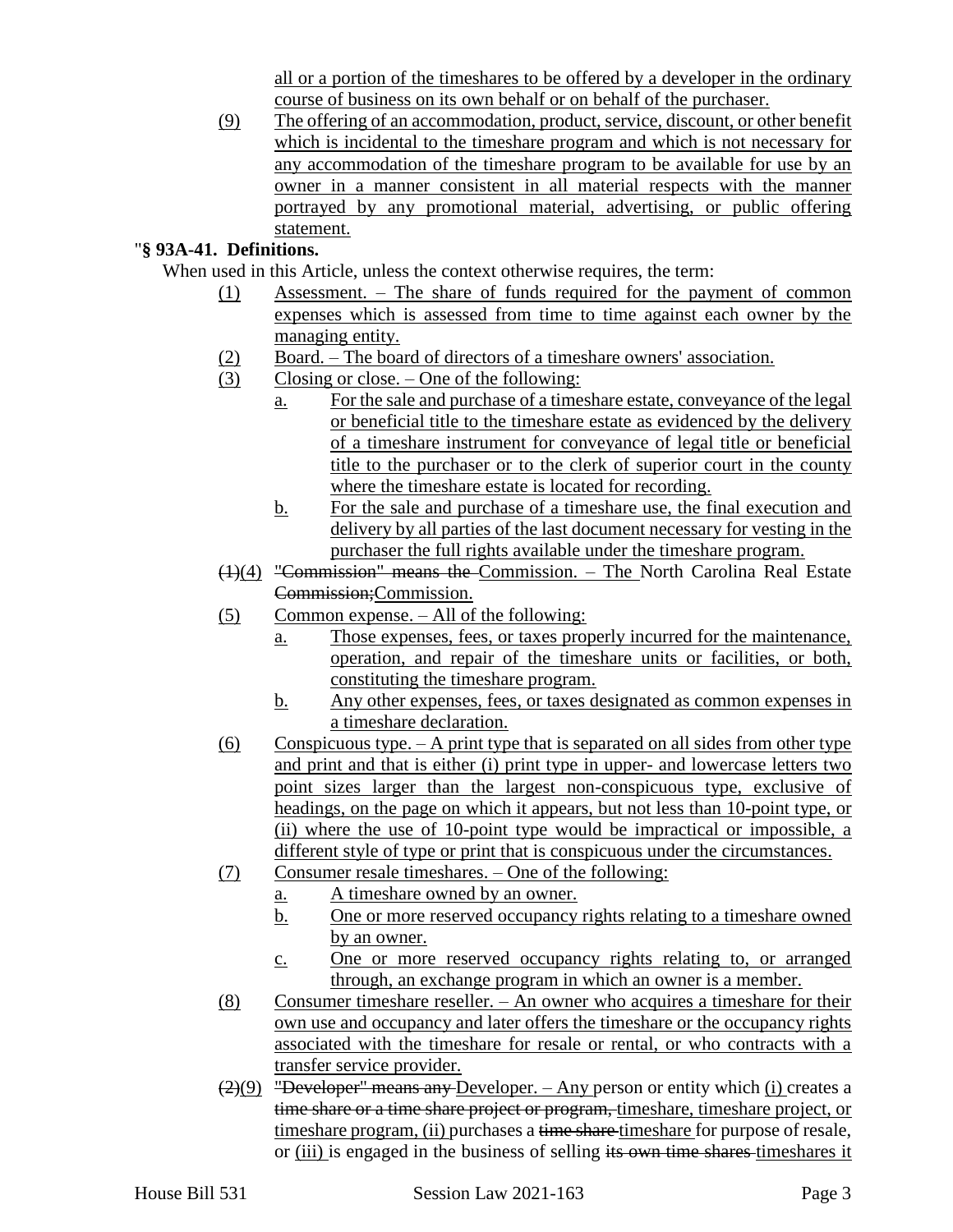owns or controls and shall include any person or entity who controls, is controlled by, or is in common control with the developer which is engaged in creating or selling time shares timeshares for the developer, but a person who purchases a time share for his or her occupancy, use, and enjoyment shall not be deemed a developer;developer.

- (10) Electronic. Relating to technology having electrical, digital, magnetic, wireless, optical, electromagnetic, or similar capabilities.
- $(3)(11)$  "Enrolled" means paid membership in exchange programs or membership in an exchange program evidenced by written acceptance or confirmation of membership;Enrolled. – Membership in an exchange program.
- $(4)(12)$  "Exchange company" means any Exchange company. Any person operating an exchange program;program.
- $(5)(13)$  "Exchange program" means any opportunity or procedure for the assignment or exchange of time shares among purchasers in the same or other time share project;Exchange program. – Any method, arrangement, or procedure for the voluntary exchange of the right to use and occupy timeshare units among owners, even if enrollment is not voluntary.
- (14) Foreclosing party. A trustee, mortgagee, managing entity, or their authorized agent who has the designated authority to pursue a nonjudicial foreclosure proceeding pursuant to G.S. 93A-62.
- (5a)(15) "Independent escrow agent" means a Independent escrow agent. A licensed attorney located in this State State, or a financial institution located in this State;a federally insured depository institution or licensed title insurance underwriter or agency, lawfully doing business in this State, which agrees to make its records of the account available for inspection by the Commission's representative; provided, however, that (i) the independent escrow agent is not a relative or an employee of the developer or managing entity, or of any officer, director, affiliate, or subsidiary thereof, (ii) there is no financial relationship, other than the payment of fiduciary fees, between the independent escrow agent and the developer or managing entity, or any officer, director, affiliate, or subsidiary thereof, and (iii) compensation paid by the developer to an independent escrow agent is not paid from funds in the escrow account unless and until the developer is otherwise entitled to receive the disbursement of such funds from the escrow account in accordance with this Article. A person shall not be disqualified to serve as an independent escrow agent solely because of any of the following:
	- a. A nonemployee, attorney-client relationship exists between the developer or managing entity and the independent escrow agent or any officer, director, affiliate, or subsidiary thereof.
	- b. The independent escrow agent provides the developer or managing entity with routine banking services which do not include construction or receivables financing or any other lending activities.
	- c. The independent escrow agent performs closings for the developer or issues owner's or lender's title insurance commitments or policies in connection with such closings.
	- d. The independent escrow agent is a licensed attorney or a licensed title insurance underwriter or agency and performs timeshare transfer services.
- (6) "Managing agent" means a person who undertakes the duties, responsibilities, and obligations of the management of a time share program;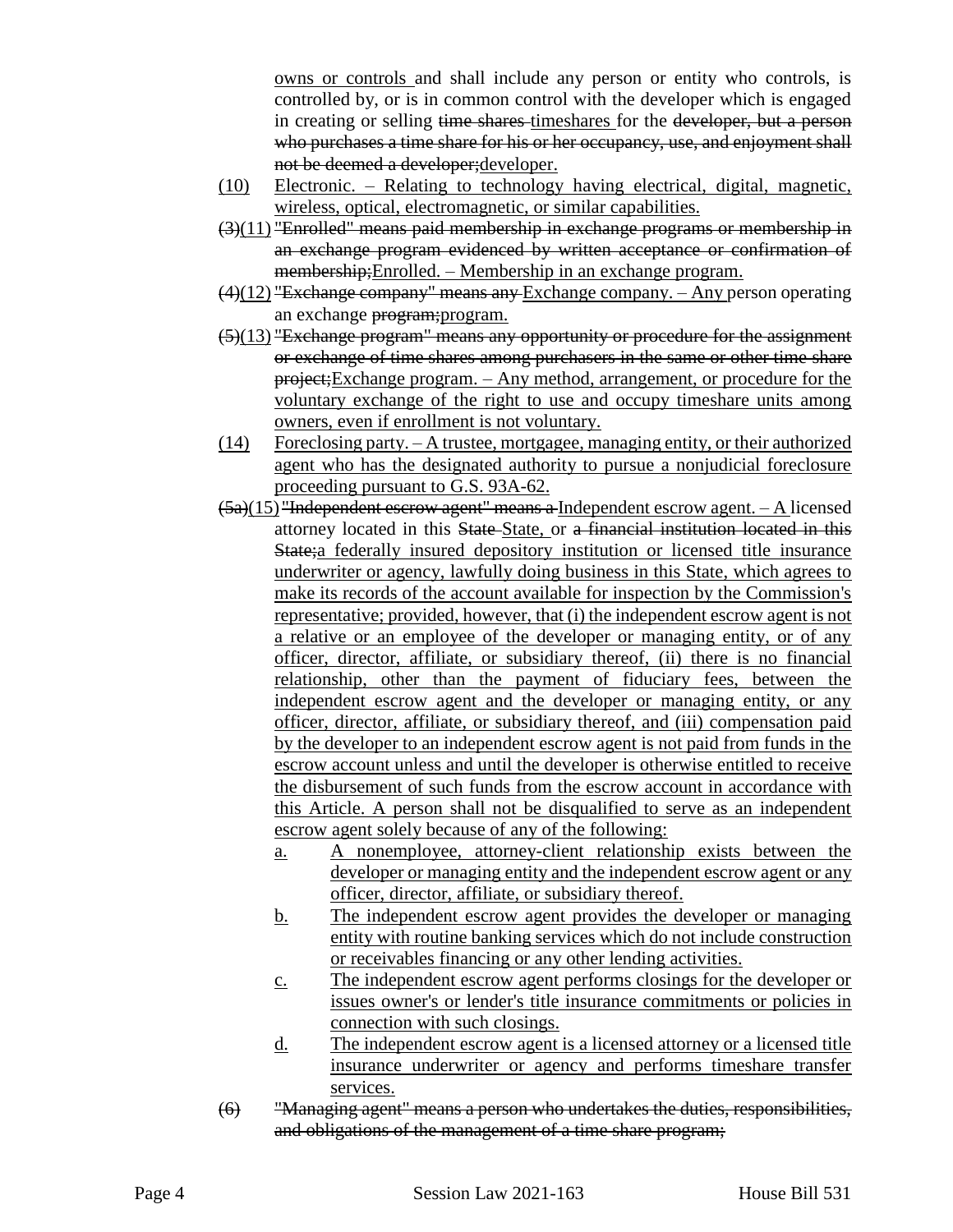- (16) Interest holder. A developer, a mortgagee, judgment creditor, or other lienor, or any other person having an interest in or lien or encumbrance against the real property or personal property comprising or underlying the timeshare property, including the timeshares and the timeshare units, but excluding the timeshare declaration and any encumbrance placed against an owner's timeshare securing the owner's payment of purchase money financing for the purchase. With respect to a multisite timeshare program which contains timeshare units that are also part of an underlying timeshare program or condominium or other property regime, the term does not include a developer, a mortgagee, judgment creditor, or other lienor, or any other person having an interest in or lien or encumbrance against a timeshare in an underlying timeshare program or against a timeshare unit or other accommodation in an underlying condominium or property regime, except as to any timeshare, timeshare unit, or other accommodation that is specifically subject to, or otherwise dedicated to, the multisite timeshare program.
- (17) Lead dealer. A person who sells or otherwise provides a resale service provider or any other person with personal contact information for five or more purchasers or owners. If a lead dealer is not a natural person, the term shall also include the natural person providing personal contact information to a resale service provider or other person on behalf of the lead dealer entity. The term does not include developers, managing entities, or exchange companies to the extent they provide others with personal contact information about purchasers or owners of timeshares in their own timeshare programs or members of their own exchange programs. The term does not include persons providing personal contact information that is not designed specifically or primarily to identify owners of timeshares even though the information provided may include five or more purchasers or owners.
- (18) Managing entity. Any developer, timeshare owners' association, or third-party management firm that has the duties, responsibilities, and obligations of managing a timeshare project or timeshare program.
- (19) Multisite timeshare program. A timeshare program under which an owner obtains, by any means, a recurring right to reserve, use, or occupy timeshare units of more than one timeshare project through the mandatory use of a reservation system in competition with other owners in the same timeshare program.
- (20) One-to-one use night to use right ratio. The ratio of the number of owners eligible to use the timeshare units on a given night to the number of timeshare units available for use within the timeshare program on that night, such that the total number of owners eligible to use the timeshare units during a given calendar year never exceeds the total number of timeshare units available for use in the timeshare program during that year. For purposes of the calculation under this definition, each owner must be counted at least once, and no individual timeshare units may be counted more than 365 times per calendar year or more than 366 times per leap year. An owner who is delinquent in the payment of timeshare program assessments shall continue to be considered eligible to use the timeshare units of the timeshare program for purposes of calculating the one-to-one use night to use right ratio.
- (21) Owner. Any person, other than a developer, who has acquired a timeshare.
- $(7)(22)$  "Person" means one Person. One or more natural persons, corporations, partnerships, associations, trusts, other entities, or any combination thereof; thereof.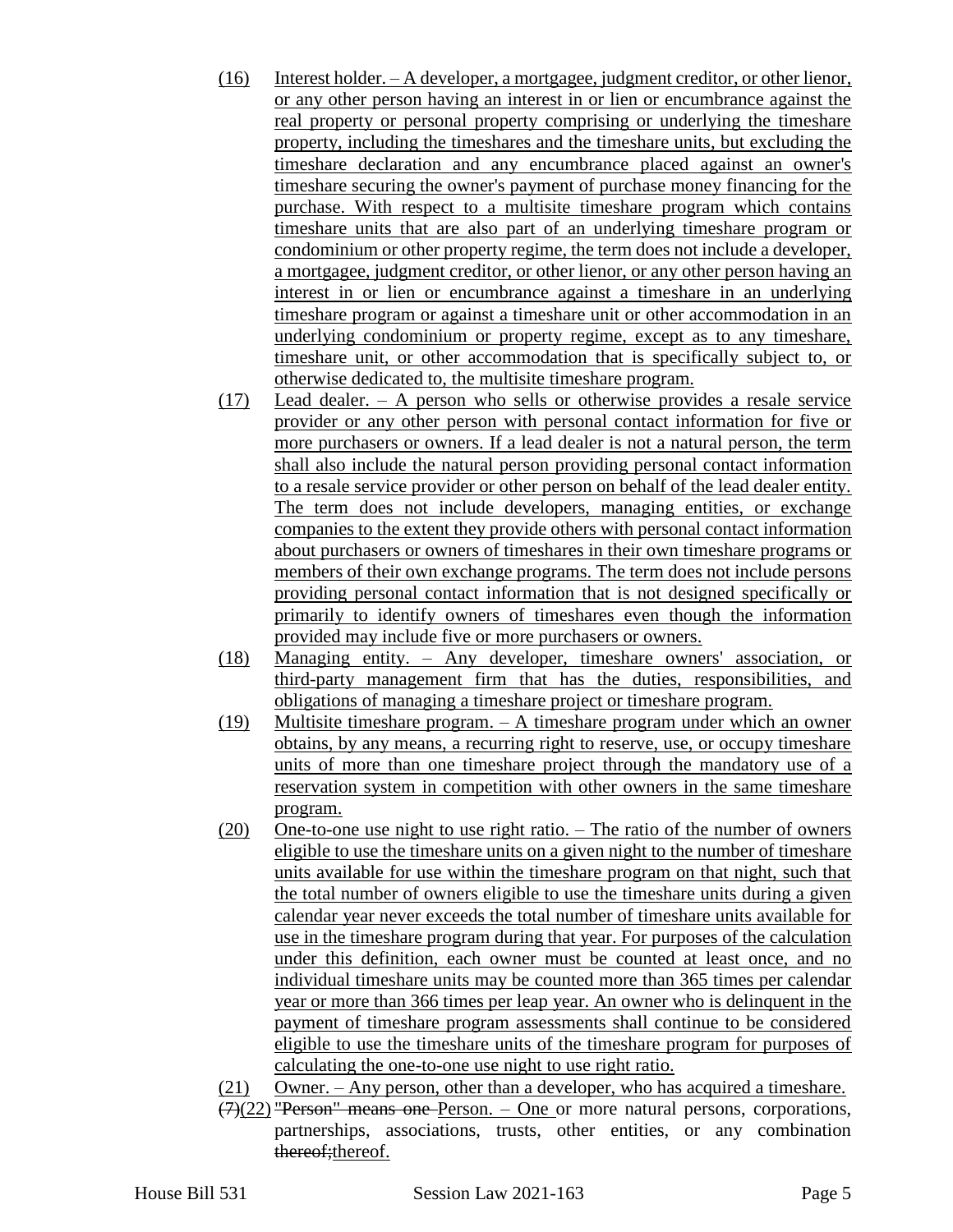- (23) Personal contact information. Any information that can be used to contact a purchaser or an owner, including, but not limited to, the purchaser's or owner's name, address, telephone number, and email address.
- $(7a)(24)$  "Project broker" means a Program broker. A natural person licensed as a real estate broker and designated by the developer to supervise brokers at the time share project; timeshare program.
- (8)(25) "Purchaser" means any person other than a developer or lender who owns or acquires an interest or proposes to acquire an interest in a time share;Purchaser. – Any person, other than a developer, who is advertised or solicited to acquire a timeshare, offered a timeshare, or enters into a timeshare instrument to acquire a timeshare.
- (26) Regulated party. Any developer, exchange company, managing entity, timeshare owners' association, timeshare owners' association director or officer, third-party management firm, independent escrow agent, lead dealer, resale broker, resale service provider, resale advertiser, timeshare transfer provider, timeshare registrar, any other person having duties or obligations pursuant to this Article, and any of their respective assignees or agents.
- (27) Resale advertiser. Any person who offers, personally or through an agent, resale advertising services to consumer timeshare resellers for compensation or other valuable consideration, regardless of whether the offer is made in person, by mail, by telephone, through the internet, or by any other medium of communication. The term does not include any of the following:
	- a. A resale broker to the extent that resale advertising services are offered in connection with timeshare resale brokerage services and no fee for the resale advertising service is collected in advance.
	- b. A developer or managing entity to the extent that either of them offers resale advertising services to owners of timeshares in their own timeshare programs.
	- c. A newspaper, periodical, or website owner, operator, or publisher, unless the newspaper, periodical, or website owner, operator, or publisher derives more than ten percent (10%) of its gross revenue from providing resale advertising services.
- (28) Resale advertising service. The provision of any good or service relating to advertising or promoting the resale or rental of a consumer resale timeshare located or offered within this State, including any offer to advertise or promote the sale or purchase of any such interest.
- (29) Resale broker. Any person who is issued a broker's license by the North Carolina Real Estate Commission under the provisions of Article 1 of this Chapter and who offers or provides resale brokerage services to consumer timeshare resellers for compensation or other valuable consideration, regardless of whether the offer is made in person, by mail, by telephone, through the internet, or by any other medium of communication. The term includes any agent or employee of a resale broker.
- (30) Resale brokerage services. With respect to a consumer resale timeshare located or offered within this State, any activity that directly or indirectly consists of any of the activities regulated under G.S. 93A-1.
- (31) Resale service provider. Any resale advertiser, or other person or entity, including any agent or employee of that person or entity, who offers resale brokerage or resale advertising services to consumer timeshare resellers. The term does not include (i) developers or managing entities to the extent they offer resale brokerage or resale advertising services to owners of timeshares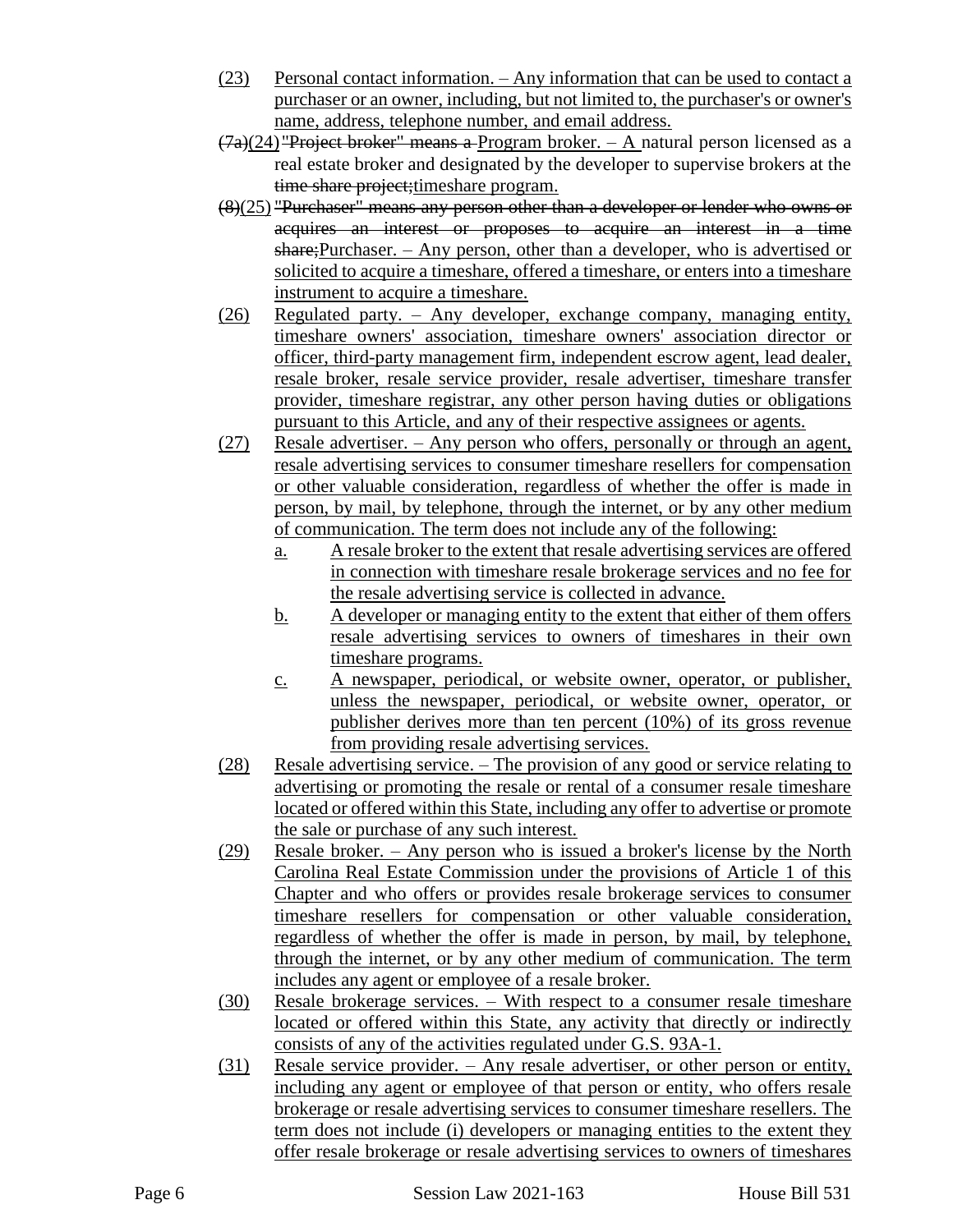in their own timeshare programs or (ii) resale brokers to the extent that resale advertising services are offered in connection with resale brokerage services and no fee for the advertising service is collected in advance.

- (32) Reservation system. The method, arrangement, procedure, rules, and regulations by which an owner reserves the use and occupancy of a timeshare unit for one or more timeshare periods.
- (33) Reservation system operator. The person who has the responsibility for operating any reservation system for the timeshare program. Unless the timeshare declaration provides otherwise, the operator of the reservation system is the managing entity of a timeshare program. The reservation system operator may be a third-party entity that has contracted with the developer or managing entity to provide the reservation system for the timeshare program, provided that the third party shall be deemed a managing entity as to the operation of the reservation system for purposes of this Article.
- $(9)(34)$  "Time share" means a right to occupy a unit or any of several units during five or more separated time periods over a period of at least five years, including renewal options, whether or not coupled with a freehold estate or an estate for years in a time share project or a specified portion of a time share project. "Time share" shall also include a vacation license, prepaid hotel reservation, club membership, limited partnership, vacation bond, or a plan or system where the right to use a time share unit or units for periods of time is awarded or apportioned on the basis of points, vouchers, split, divided, or floating use, even if on a competitive basis with other purchasers; Timeshare. - A timeshare estate or timeshare use.
- (35) Timeshare declaration. One or more documents, by whatever name denominated, establishing, creating, or governing the operation of a timeshare program.
- (36) Timeshare estate. The right to occupy a timeshare unit coupled with ownership of any of the following real property interests:
	- a. A freehold estate or an estate for years with a future interest in property.
	- b. An ownership interest in a condominium unit.
	- c. A direct or indirect beneficial interest in a trust, provided that both of the following conditions are met:
		- 1. The timeshare instrument contains a provision declaring that such interests are real property interests.
		- 2. The trust does not contain any timeshares created in personal property.
- $(9a)(37)$  "Time share instrument" means an-Timeshare instrument. An instrument transferring a time share timeshare or any interest, legal or beneficial, in a time share-timeshare to a purchaser, including a contract, installment contract, lease, deed, or other instrument; instrument.
- (38) Timeshare owners' association. An association made up of all owners of timeshares in a timeshare program, including developers.
- (39) Timeshare period. The period or periods of time when an owner is afforded the opportunity to use a timeshare unit under the terms of the timeshare program.
- (10)(40) "Time share program" means any arrangement for time shares whereby real property has been made subject to a time share;Timeshare program. – Any arrangement, plan, program, scheme, or similar device, other than an exchange program, whether by membership, agreement, tenancy in common,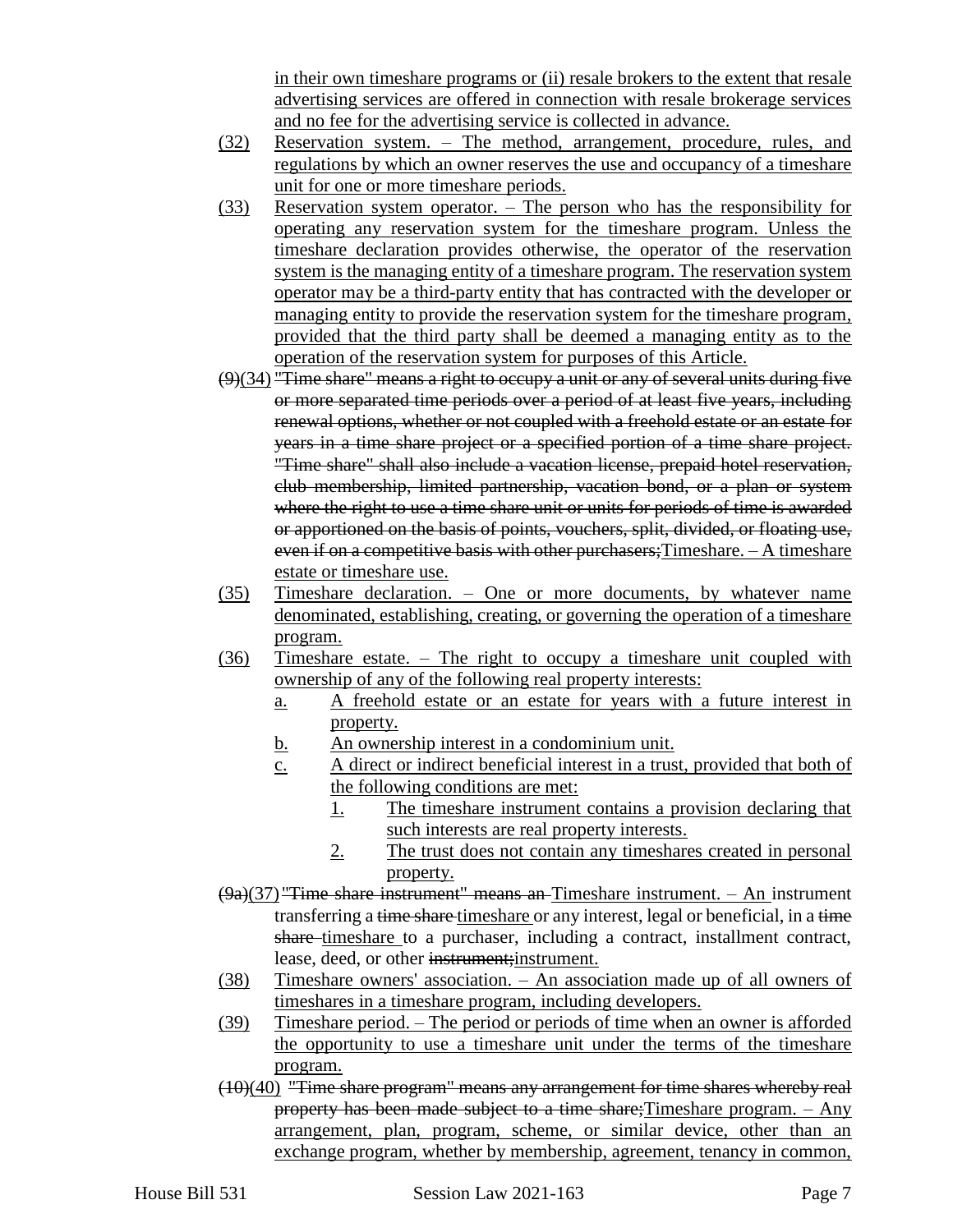sale, lease, deed, rental agreement, license, or right-to-use agreement, or by any other means whereby an owner receives the right to use timeshare units for a period of time less than a full year during any given year, but not necessarily for consecutive years.

- (11)(41) "Time share project" means any real property that is subject to a time share program;Timeshare project. – A specific geographic site where all or a portion of the timeshare units of a timeshare program are located. If phased development is permitted under applicable law, separate phases operated as a single development located at a specific geographic site under common management may be deemed a single timeshare project by the developer.
- (42) Timeshare property. The property included in or subject to a timeshare program, including timeshares in an underlying timeshare program, one or more timeshare units, any amenities, any other property, and appurtenant property or rights.
- $(11a)(43)$  "Time share registrar" means a Timeshare registrar.  $-$  A natural person who is designated by the developer to record or cause time share timeshare instruments and lien releases to be recorded and to fulfill the other duties imposed by this Article;Article.
- (12)(44) "Time share salesperson" means a Timeshare salesperson. A person who sells or offers to sell on behalf of a developer a time share-timeshare to a purchaser; andpurchaser.
- (45) Timeshare transfer services. Any service offered or provided in this State, or offered or provided anywhere in connection with a timeshare program containing timeshare units or a timeshare property located in this State, that provides assistance in the resale, transfer, relinquishment, or other disposition of a consumer timeshare reseller's timeshare, including a reconveyance or other transfer to a developer or managing entity, whether referred to as timeshare exit, timeshare cancellation, timeshare relief, or any similar phrase. The term does not include resale advertising services.
- (46) Timeshare transfer services agreement. A contract or other agreement between a transfer service provider and a consumer timeshare reseller in which the transfer service provider agrees to provide such services.
- (13)(47) "Time share unit" or "unit" means the Timeshare unit. The real property or real property improvement in a project which is divided into time shares timeshares and designated for separate occupancy and use.
- (48) Timeshare use. The right to occupy a timeshare unit that is not coupled with ownership of a real property interest.
- (49) Transfer service provider. Any person, including any agent, representative, subsidiary, successor, or employee of that person or entity, unless otherwise exempt, who offers or uses telemarketing, direct mail, email, or any other means of communication in connection with the offering of timeshare transfer services.

## "**§ 93A-42. Time shares Timeshare estates deemed real estate.estate; timeshare uses.**

(a) A time share which in whole or in part burdens or pertains to real property in this State timeshare estate is deemed to be an interest in real estate, estate and shall be governed by the law of this State relating to real estate.

(b) A purchaser An owner of a time share which burdens or pertains to real property timeshare located in the State may may, in accordance with G.S. 47-18 G.S. 47-18, register the time share timeshare instrument by which the purchaser owner acquired the interest and upon such registration shall be entitled to the protection provided by Chapter 47 of the General Statutes for the recordation of other real property instruments. A time share-timeshare instrument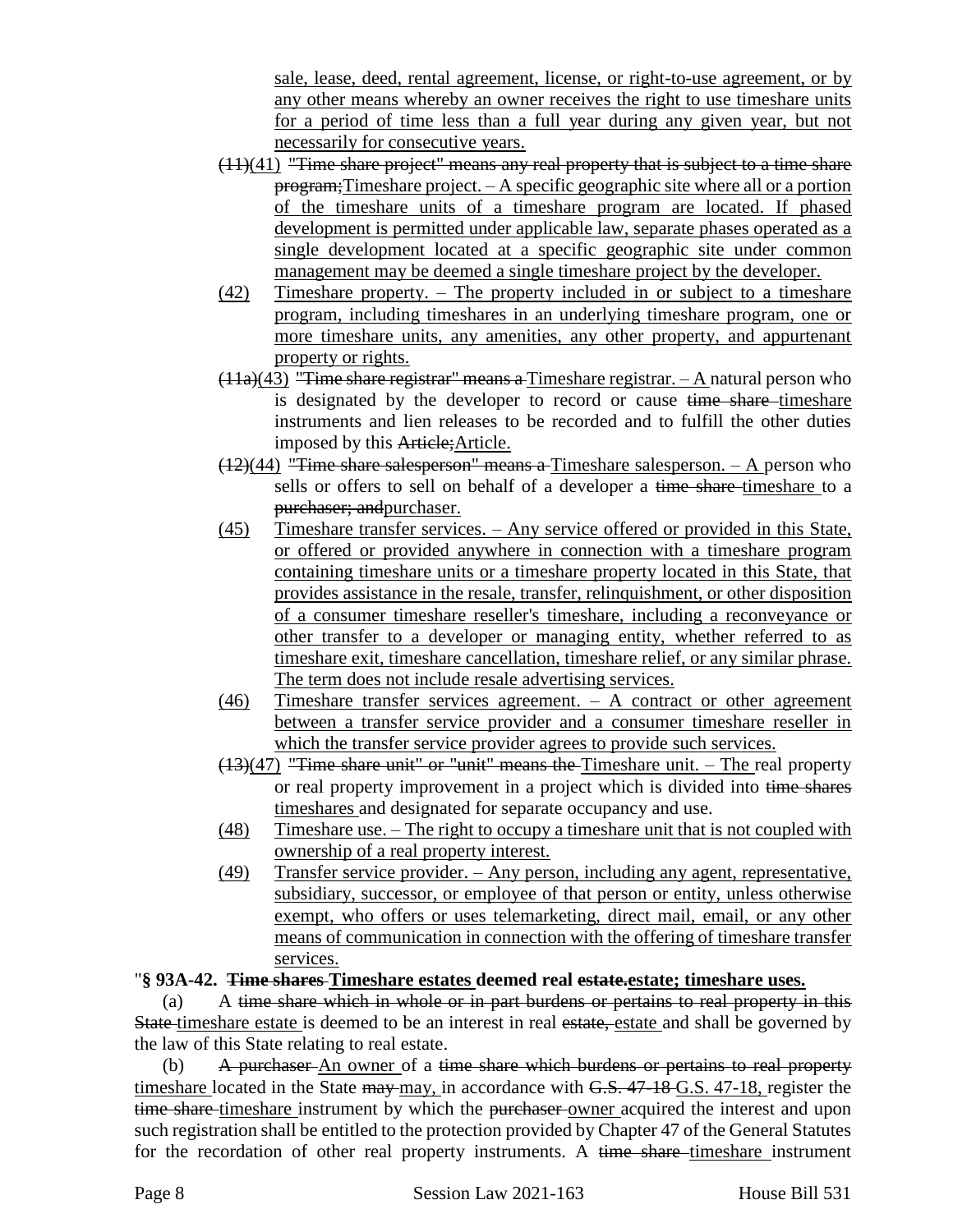transferring or encumbering a time share-timeshare estate shall not be rejected for recordation because of the nature or duration of that estate, provided all other requirements necessary to make an instrument recordable are complied with. An instrument concerning a time share which burdens or pertains to no real property located in this State-timeshare use shall not be recorded in the office of the register of deeds in any county in this State.

(c) Unless the timeshare instrument provides otherwise, the developer shall close on the sale of a timeshare estate and record or cause to be recorded a timeshare instrument for timeshare estates located in this State no later than 180 days following the execution of the contract of sale by the purchaser, provided that all payments made by the purchaser have been placed by the developer with an independent escrow agent in accordance with G.S. 93A-45.

The developer shall record or cause to be recorded a time share instrument:

- (1) Not less than six days nor more than 45 days following the execution of the contract of sale by the purchaser; or
- (2) Not later than 180 days following the execution of the contract of sale by the purchaser, provided that all payments made by the purchaser shall be placed by the developer with an independent escrow agent upon the expiration of the 10-day escrow period provided by G.S. 93A-45(c).

(d) The independent escrow agent provided by G.S. 93A-42(c)(2) shall deposit and maintain the purchaser's payments in an insured trust or escrow account in a federally insured depository institution or a trust institution authorized to do business in this State. The trust or escrow account may be interest-bearing and the interest earned shall belong to the developer, if agreed upon in writing by the purchaser; provided, however, if the time share instrument is not recorded within the time periods specified in this section, then the interest earned shall belong to the purchaser. The independent escrow agent shall return all payments to the purchaser at the expiration of 180 days following the execution of the contract of sale by the purchaser, unless prior to that time the time share instrument has been recorded. However, if prior to the expiration of 180 days following the execution of the contract of sale, the developer and the purchaser provide their written consent to the independent escrow agent, the developer's obligation to record the time share instrument and the escrow period may be extended for an additional period of 120 days. Upon recordation of the time share instrument, the independent escrow agent shall pay the purchaser's funds to the developer. Upon request by the Commission, the independent escrow agent shall promptly make available to the Commission inspection of records of money held by the independent escrow agent.

(e) In no event shall the developer be required to close and record a time share timeshare instrument if the purchaser is in default of the purchaser's obligations. Obligations under the contract of sale.

 $(f)$  Recordation under the provisions of this section of the time share timeshare instrument shall constitute delivery of that instrument from the developer to the purchaser.

(g) A timeshare use is not an interest in real property and shall be governed by the laws of this State relating to personal property. For each transfer of the legal title to a timeshare use by a developer, the developer shall deliver an instrument evidencing such transfer to the purchaser at closing. Unless the timeshare instrument provides otherwise, the developer shall close on the sale of a timeshare use no later than 180 days following the execution of the contract of sale by the purchaser, provided that all payments made by the purchaser shall be placed by the developer with an independent escrow agent in accordance with G.S. 93A-45. In no event shall the developer be required to close on the sale of a timeshare use if the purchaser is in default of the purchaser's obligations under the contract of sale.

(h) A developer may not sell or close on the sale of any timeshare that would cause the total number of timeshares available for use in the timeshare program to exceed the one-to-one use night to use right ratio.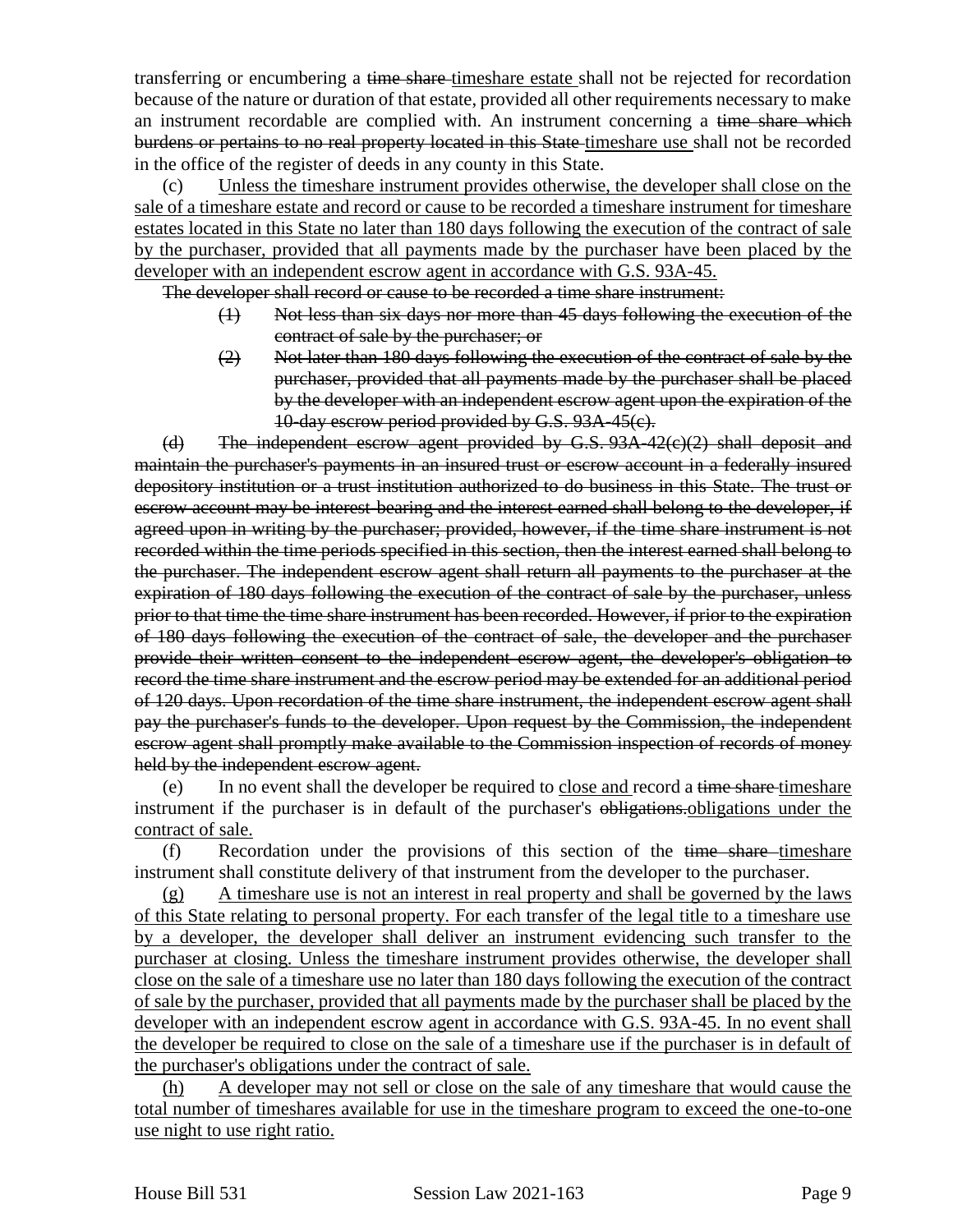## "**§ 93A-42.1. Construction and validity of declarations adopted prior to the Time Share Timeshare Act.**

(a) All provisions contained in time share-timeshare declarations adopted and recorded at the appropriate register of deeds office prior to July 1, 1984, are severable.

(b) The rule against perpetuities may not be applied to defeat any provision of time share timeshare declarations or bylaws adopted and recorded at the appropriate register of deeds office prior to July 1, 1984.

(c) Except as otherwise provided in the time share-timeshare declaration, the board of directors of a time share timeshare project may, by an affirmative vote of two-thirds of the board, amend a provision within the time share timeshare declaration, provided that the provision to be changed meets all of the following criteria:

- (1) The provision was adopted as part of the original  $time share-time share$ declaration recorded prior to July 1, 1984.
- (2) The provision either converts or provides a mechanism to convert ownership of time share timeshare units to tenancy in common.

(d) Title or interest in a time share-timeshare project or unit is not rendered unmarketable or otherwise affected by reason of an insubstantial failure of the time share-timeshare declaration to comply with this section. Whether a substantial failure to comply with this section impairs marketability shall be determined by the laws of this State relating to marketability.

(e) This section shall not otherwise impair the ability of the individual time share timeshare owner's right under the time share-timeshare declaration, bylaws, or the laws of this State to vote to terminate the time share-timeshare project or to amend the declaration to provide for the termination of the time share timeshare project and interests.

### "**§ 93A-43. Partition.**

When a time share-timeshare is owned by two or more persons as tenants in common or as joint tenants, either may seek a partition by sale of that interest under Chapter 46A of the General Statutes, but no purchaser owner of a time share timeshare shall maintain a proceeding for partition, whether by actual partition or by partition sale, of the unit-timeshare unit, timeshare project, or timeshare program in which the time share timeshare is held.

#### "**§ 93A-44. Public Contract of sale; public offering statement.**

Each developer shall fully and conspicuously disclose in a public offering statement:

- (1) The total financial obligation of the purchaser, which shall include the initial purchase price and any additional charges to which the purchaser may be subject;
- $\left(2\right)$  Any person who has or may have the right to alter, amend or add to charges to which the purchaser may be subject and the terms and conditions under which such charges may be imposed;
- (3) The nature and duration of each agreement between the developer and the person managing the time share program or its facilities;
- (4) The date of availability of each amenity and facility of the time share program when they are not completed at the time of sale of a time share;
- (5) The specific term of the time share;
- (6) The purchaser's right to cancel within five days of execution of the contract and how that right may be exercised under G.S. 93A 45;
- (7) A statement that under North Carolina law an instrument conveying a time share must be recorded in the Register of Deeds Office to protect that interest; and
- (8) Any other information which the Commission may by rule require.

The public offering statement shall also contain a one page cover containing a summary of the text of the statement.  $(1983, c. 814, s. 1.)$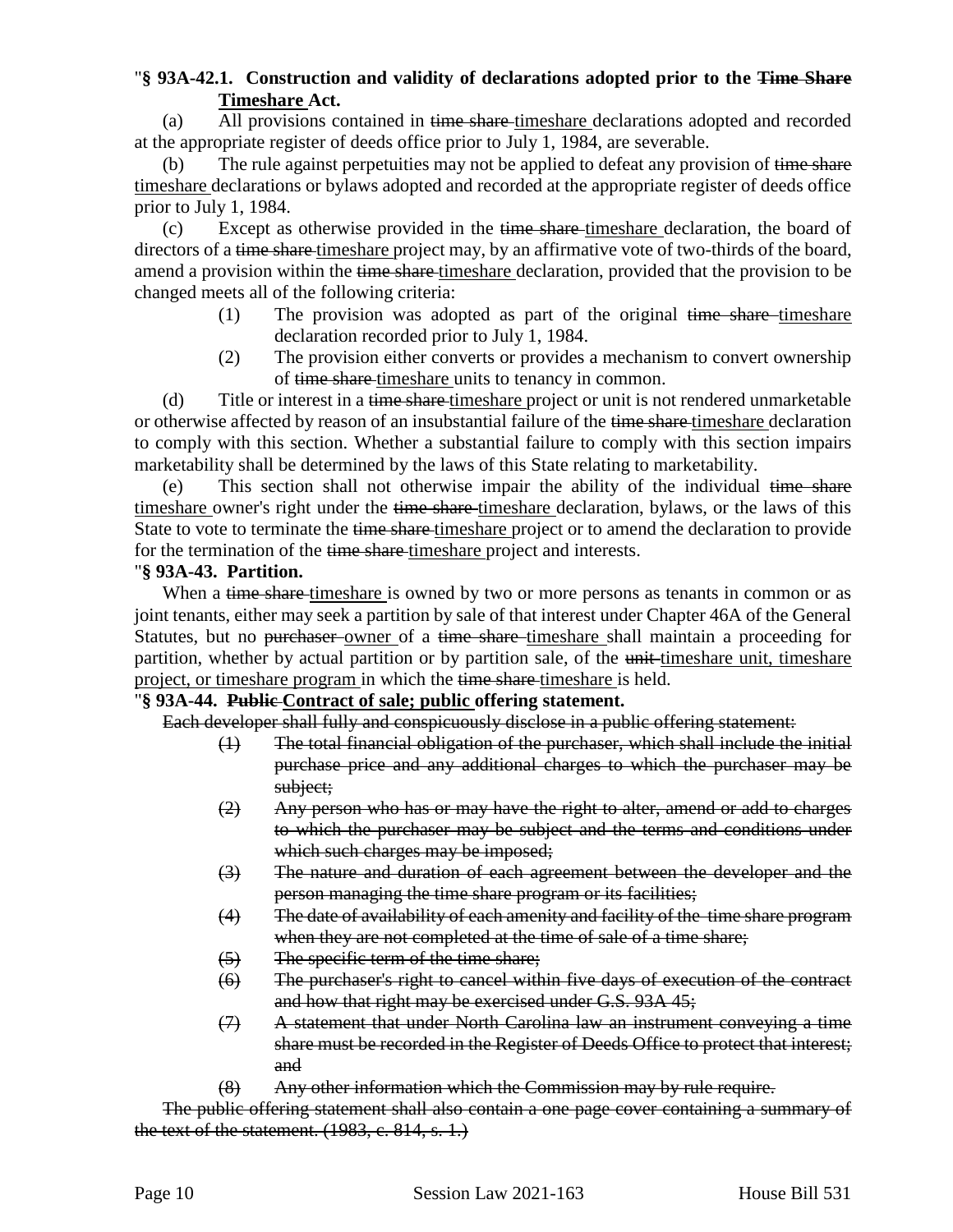(a) The contract of sale between a developer and a purchaser for the sale and purchase of a timeshare must include the following:

- (1) The name and address of the developer.
- (2) The name and address of the timeshare program being offered.
- (3) An identification or legal description of the timeshare being sold, including whether any interest in real property or personal property is being conveyed and the number of years constituting the term of the timeshare program or the timeshare if less than the term of the timeshare program.
- (4) If the purchaser acquires a timeshare in a specific timeshare project, the name and location of the timeshare project to which the specific timeshare relates.
- (5) A statement that the purchaser should refer to the timeshare public offering statement for more information required to be provided to the purchaser.
- (6) The initial purchase price and all additional charges to which the purchaser may be subject in connection with the purchase of the timeshare, such as financing, or which will be collected from the purchaser on or before closing, such as the current year's annual assessment or any initial or special fee together with a description of the purpose of such initial or special fee.
- (7) A statement disclosing the amount of the periodic assessments currently assessed against or collected from owners who own similar types of timeshares in that timeshare program.
- (8) The name and address of the independent escrow agent required by G.S. 93A-45(d).
- (9) The purchaser's address for the purposes of delivery of any notices.
- (10) The date the purchaser signs the contract of sale.
- (11) The following statement in conspicuous type: "Any resale of this timeshare must be accompanied by certain disclosures in accordance with the North Carolina Timeshare Act."
- (12) A statement in conspicuous type immediately prior to the purchaser's signature block in substantially the following form: "You may cancel this contract of sale without any penalty or obligation before midnight five days after the date you sign this contract of sale or received the required public offering statement and all documents required to be delivered to you, whichever is later. If you decide to cancel this contract of sale, you must notify the developer in writing of your intent to cancel. Your notice of cancellation shall be effective upon the date sent and shall be sent to the developer at [insert address]. Any attempt to obtain a waiver of your cancellation right is void and of no effect. While you may execute all closing documents in advance, the closing on your purchase before expiration of your five-day cancellation period is prohibited."

(b) Prior to the execution of a contract of sale by a purchaser, each developer shall provide the purchaser with a public offering statement and shall obtain from the purchaser a written acknowledgement of receipt of the public offering statement and any documents required to be delivered to the purchaser. In addition to any other information that the developer discloses, the public offering statement must contain the following:

(1) A cover page stating only the name of the timeshare program and in conspicuous type, substantially the following statement: "This public offering statement contains important matters to be considered in acquiring a timeshare. The statements contained in this public offering statement are only summary in nature. Purchaser should refer to all references, accompanying exhibits, contract documents, finance documents, and sales materials. Purchaser should not rely upon oral representations as being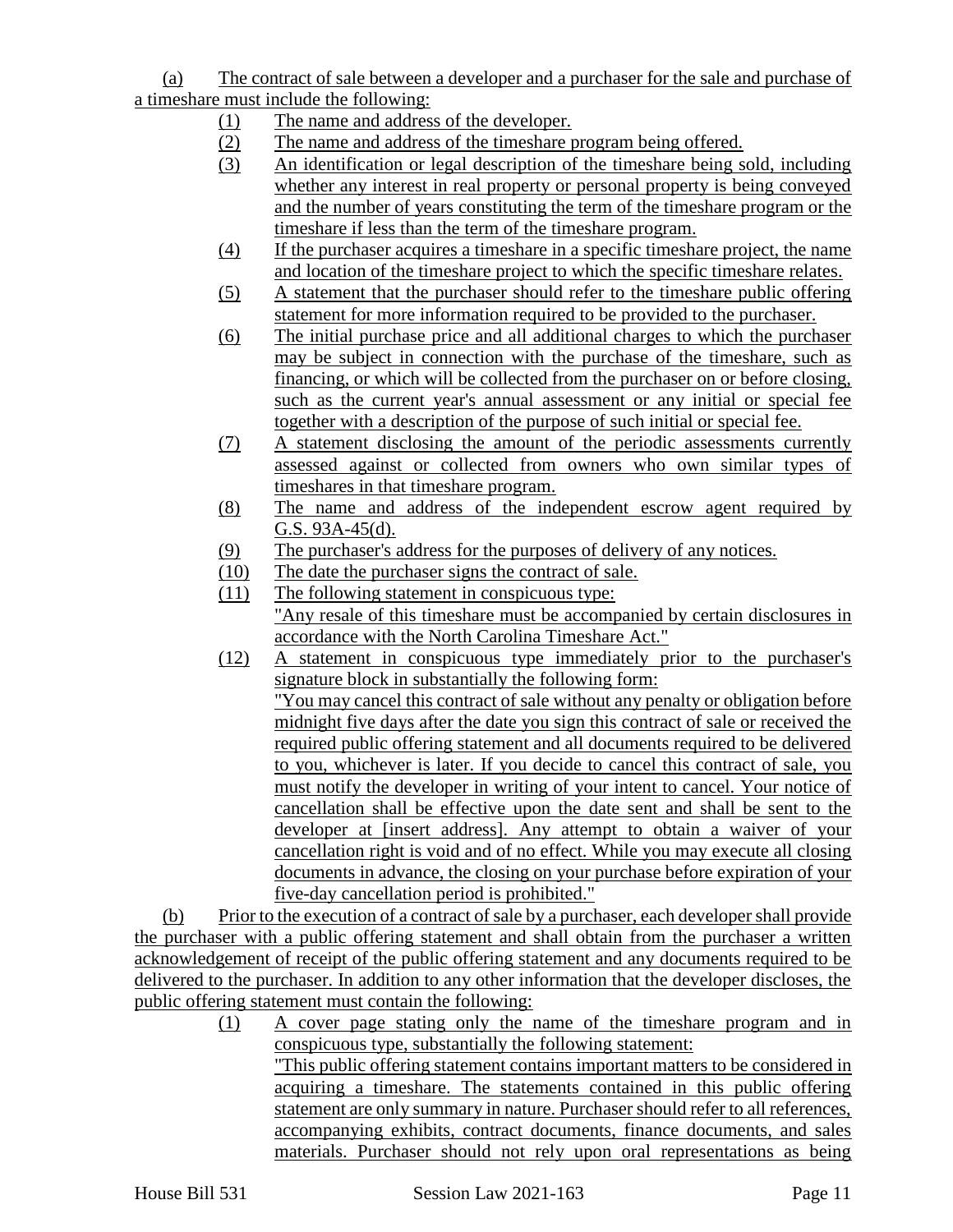correct. The developer is prohibited from making any representations other than those contained in the contract of sale and this public offering statement."

- (2) The name and principal address of the developer.
- (3) A general description of the timeshare program, including the nature and types of timeshares in the timeshare program and if it is a multisite timeshare program.
- (4) A description of the duration of the timeshare program and whether it includes timeshares having a shorter duration than the duration of the timeshare program.
- (5) A description of the method by which an owner can reserve, use, and occupy the timeshare units, including the following:
	- a. The name and principal address of the entity that owns the reservation system and the entity responsible for operating the reservation system, their relationship to the developer, and the duration of any agreement for operating the reservation system.
	- b. A summary of the material rules governing access to and use of the reservation system, including (i) a description of the limitations, restrictions, or priorities applied in the operation of the timeshare program, (ii) if such limitations, restrictions, or priorities are not uniformly applied, a description of the manner in which they are applied, (iii) an explanation of any priority reservation features that affect an owner's ability to make reservations for the use of a given timeshare unit on a first-come, first-served basis, (iv) whether the owner must be in good standing with respect to payment of all sums due the managing entity in order to reserve, use, or occupy a timeshare unit, and (v) the terms and conditions for making, deferring, or cancelling reservations, including any transaction fees or other charges and, if applicable, a statement that such fees or charges are subject to change without owner approval.
	- c. Any periodic adjustment or amendment to the reservation system that may be conducted in order to respond to owner use patterns and changes in owner use demand for the timeshare units, timeshare projects, or timeshare periods. If ownership or use of the timeshare program is based on a point system, a statement indicating the circumstances by which the point values may change, the extent of such changes, and the person or entity responsible for the changes.
	- d. Whether and under what circumstances an owner may lose the right to reserve, use, or occupy a timeshare unit without being provided with a substitute reservation, use, or occupancy.
	- e. The disposition of timeshares or time periods that are not reserved by owners prior to the start of the timeshare period or prior to the start of any established point in time and who has the right to reserve and benefit from such unreserved timeshares or timeshare periods.
	- f. If the operator of the reservation system is going to exercise the right granted to it by G.S. 93A-63(d) to reserve, deposit, or rent the timeshare periods or timeshare units for the purpose of facilitating the use or future use of the timeshare periods or timeshare units or other benefits made available through the timeshare program by owners, a statement in conspicuous type, in substantially the following form, shall be included: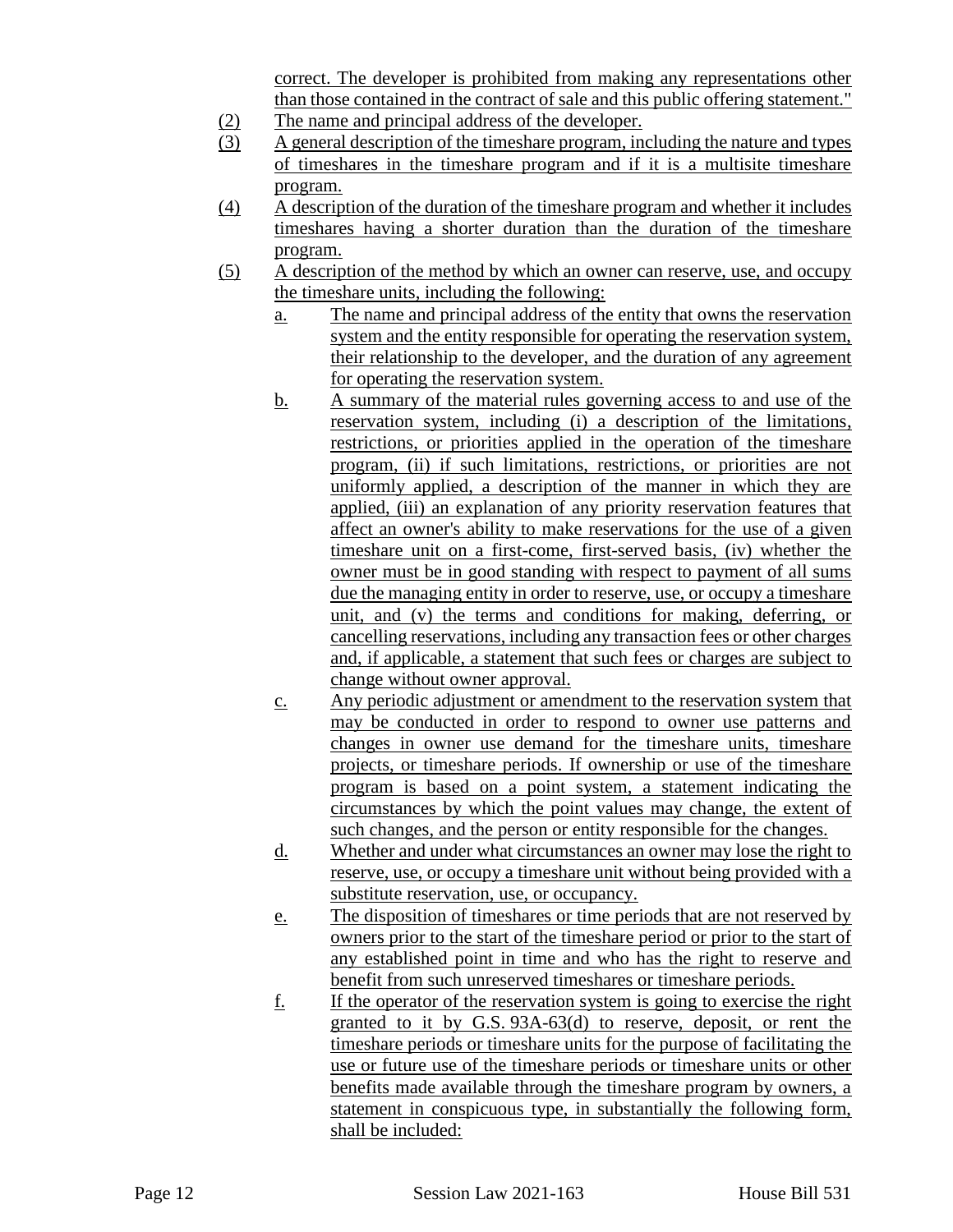"The managing entity shall have the right to forecast anticipated reservation and use of the timeshare period or timeshare units and is authorized to reasonably reserve, deposit, or rent the timeshare period or timeshare units for the purpose of facilitating the use or future use of the accommodations or other benefits made available through the timeshare program by the owners."

- g. Any use or transaction fees or charges to be paid by owners for the reservation, use, or occupancy of any timeshare units or amenities and, if applicable, a statement that the fees or charges are subject to change without owner approval.
- h. The rules governing the making, cancelling, or transferring of reservations.
- (6) For each timeshare project, the following information:
	- a. A description of the existing timeshare units and future timeshare units committed to be constructed or obtained, including the location of the timeshare project or timeshare projects in the timeshare program, and the number of bedrooms, number of bathrooms, sleeping capacity, and whether the timeshare unit contains a full kitchen for each timeshare project.
	- b. A description of any existing amenities and future amenities committed to be constructed or obtained, and whether such amenities are included as part of the ownership of a timeshare or made separately available and on what basis.
	- c. The estimated date that future timeshare units or amenities will be available as committed, and a description of financial arrangements for the completion or acquisition of future timeshare units or amenities as committed.
	- d. A description of the method and timing for performing maintenance of the timeshare units.
- (7) A statement indicating that, on an annual basis, the one-to-one use night to use right ratio will be maintained through the duration of the timeshare program, except temporarily pursuant to G.S. 93A-61(g), or temporarily as a result of a casualty or eminent domain action.
- (8) For multisite timeshare programs, a description of (i) any reserved rights to make additions, substitutions, or deletions of timeshare units, amenities, or timeshare projects, (ii) who has the authority to make such additions, substitutions, or deletions and whether owners have the right to consent, and (iii) the basis upon which such timeshare units, amenities, or timeshare projects may be added to, substituted for, or deleted from the timeshare program.
- (9) With respect to the managing entity for the timeshare program, the following information, if applicable:
	- a. The name and principal address of the managing entity of the timeshare program.
	- b. Whether the managing entity for any timeshare project is different than the managing entity of the multisite timeshare program.
	- c. If there is a timeshare owners' association at a timeshare project or for a multisite timeshare program, whether owners are members of the timeshare owners' association, together with a general description of their rights and responsibilities with respect to the timeshare owners' association.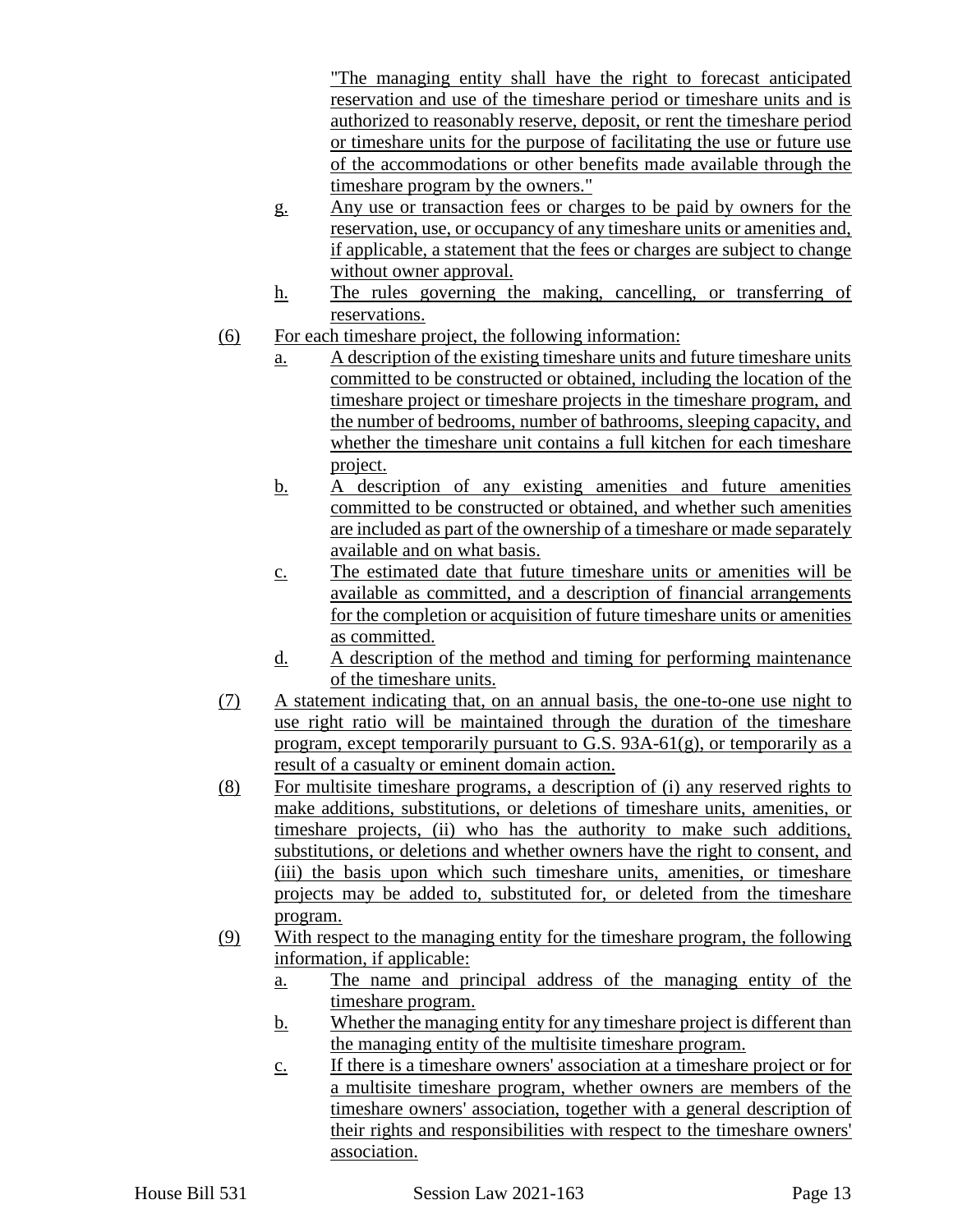- d. If there is a management firm, the term of the management agreement.
- (10) A description of the method for calculating and apportioning assessments among owners, including the developer, together with a description of the consequences to the owner if assessments are not timely paid. The description shall also include whether reserves for the timeshare units and amenities have been established, and if not, or if any reserves are not fully funded, a statement to that effect in conspicuous type.
- (11) If the developer intends to guarantee the level of assessments for the timeshare program, a statement disclosing that the developer may be excused from the payment of the developer's share of the assessments which would have been assessed against developer-owned timeshares during the guarantee period.
- (12) A statement that the timeshare to be acquired by the purchaser and the timeshare property, on or before closing, (i) will be free and clear of any interest in or lien or encumbrance against the timeshare and the timeshare property by the developer or any interest holders or (ii) are the subject of a recorded subordination and notice to creditors instrument pursuant to G.S. 93A-57.
- (13) A description of any civil or criminal suit or adjudication or disciplinary actions material to the timeshare program of which the developer has knowledge, including any bankruptcy of the developer that is pending or that has occurred within the past five years.
- (14) A description of the insurance insuring the timeshare property for damage and destruction and insuring owners and, if applicable, the timeshare owners' association.
- (15) A description of the requirements for, or restraint on, the transfer or rental of a timeshare, including any right of first refusal or the imposition of any fees or charges.
- (16) A statement disclosing that any funds paid to the developer in connection with the purchase of a timeshare shall be held by an independent escrow agent in accordance with G.S. 93A-45(d) or that the developer has provided financial assurances in an amount equal to or in excess of the funds that would otherwise be held by the independent escrow agent, and that if the purchaser elects to exercise the right of cancellation or the developer defaults under the contract of sale, any funds paid to the developer shall be returned to the purchaser, as set forth in G.S. 93A-45(c).
- (17) If the developer or managing entity provides purchasers with the opportunity to become a member of an exchange program in connection with the purchase of the timeshare, the name and address of the exchange company and the material terms of the opportunity.
- (18) Any person who has or may have the right to alter, amend, or add to fees and charges to which the owner may be subject and the terms and conditions under which those fees and charges may be imposed.
- (19) In conspicuous type, a statement in substantially the following form: "The purchase of a timeshare should be based upon its value as a vacation experience or for spending leisure time, and not considered for purposes of acquiring an appreciating investment or with an expectation that the timeshare may be rented or resold."
- (20) A statement that under North Carolina law a timeshare instrument conveying a timeshare estate located in this State must be recorded in the register of deeds office at closing.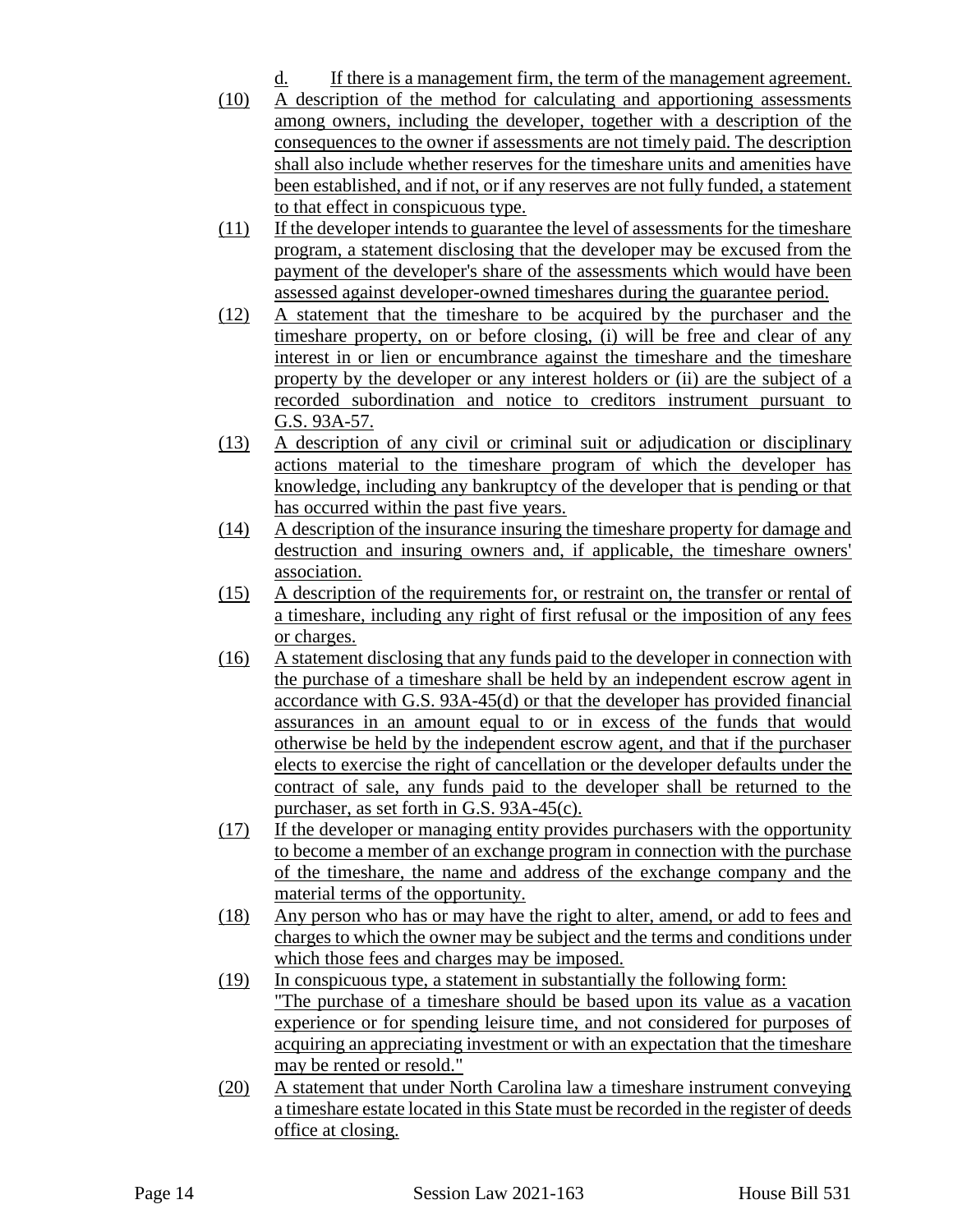(21) Any other information which the Commission may by rule require. The Commission is also authorized to prescribe by rule the form of the public offering statement that must be furnished by the developer to each purchaser.

(c) Prior to the execution of a contract of sale by a purchaser, the following documents, including any amendments, shall also be provided to the purchaser either attached as an exhibit to the public offering statement or provided as a separate supplement with the public offering statement:

- (1) The timeshare declaration.
- (2) The timeshare owners' association articles of incorporation and bylaws, if applicable.
- (3) Any timeshare unit or timeshare project rules and regulations.
- (4) Timeshare program reservation system rules and regulations.
- (5) An estimate of the current year's operating budget for the timeshare program.
- (6) For multisite timeshare programs where a timeshare is provided in a particular timeshare unit or timeshare project, the applicable documents governing the timeshare unit or timeshare project set forth in subdivisions (1) through (5) of this subsection must also be separately provided as part of the public offering statement.

(d) Contemporaneously with the execution of a contract of sale by a purchaser, a copy of the contract of sale signed by the purchaser, receipt for the public offering statement signed by the purchaser, any financing documents signed by the purchaser, and any other document signed by the purchaser at the time of execution of the contract of sale shall be provided to the purchaser.

(e) If the purchaser receives documents electronically at the time of execution of a contract of sale, the developer shall provide the purchaser a separate paper or email copy of the purchaser's cancellation rights in conspicuous type as described in G.S. 93A-44(a)(12).

(f) The developer is prohibited from making any representations other than those contained in the contract of sale and the public offering statement.

## "**§ 93A-45. Purchaser's right to cancel; escrow; violation.**

(a) A developer shall, before transfer of a time share and no later than the date of any contract of sale, provide a prospective purchaser with a copy of a public offering statement containing the information required by G.S. 93A 44. The contract of sale is voidable by the purchaser for five days after the execution of the contract. The contract shall conspicuously disclose the purchaser's right to cancel under this subsection and how that right may be exercised. The purchaser may not waive this right of cancellation. Any oral or written declaration or instrument that purports to waive this right of cancellation is void.A purchaser has the right to cancel the contract of sale until midnight of the fifth day after the later of the following events:

- (1) The purchaser's execution of the contract of sale.
- (2) The purchaser's receipt of the public offering statement pursuant to G.S. 93A-44 and all other documents required to be provided to the purchaser pursuant to G.S. 93A-44.

The purchaser may not waive this right of cancellation. Any oral or written declaration or instrument that purports to waive this right of cancellation is void. No closing may occur until the cancellation period of the purchaser has expired.

(b) A purchaser may elect to cancel within the time period set out in subsection  $(a)$  by hand delivering or by mailing notice to the developer or the time share salesperson. Cancellation under this section is without penalty and upon receipt of the notice all payments made prior to cancellation must be refunded immediately.Any notice of cancellation shall be considered given on the date postmarked if mailed, or when transmitted if delivered by electronic means, so long as the notice is actually received by the developer or independent escrow agent. If given by means of a writing transmitted other than by mail, the notice of cancellation shall be considered given at the time of delivery at the place for receipt of notice provided by the developer.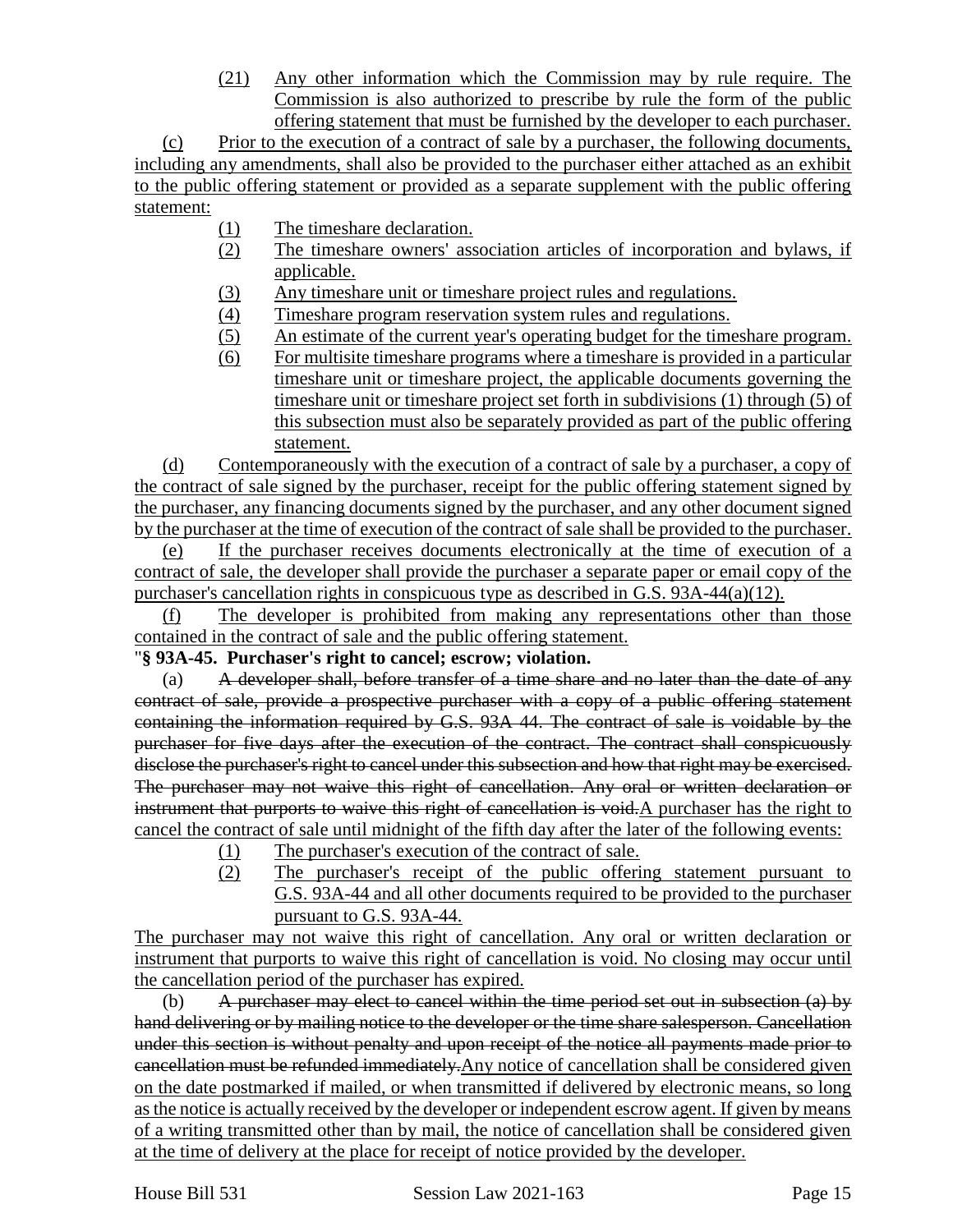(c) Any payments received by a time share developer or time share salesperson in connection with the sale of the time share shall be immediately deposited by the developer or salesperson in a trust or escrow account in a federally insured depository institution or a trust institution authorized to do business in this State and shall remain in such account for 10 days or cancellation by the purchaser, whichever occurs first. Payments held in such trust or escrow accounts shall be deemed to belong to the purchaser and not the developer. In lieu of such escrow requirements, the Commission shall have the authority to accept, in its discretion, alternative financial assurances adequate to protect the purchaser's interest during the contract cancellation period, including but not limited to a surety bond, corporate bond, cash deposit or irrevocable letter of credit in an amount equal to the escrow requirements. Cancellation under this section is without penalty, and the refund of all monies received by the developer or timeshare salesperson shall be made within 20 days of demand therefor by the purchaser or within five days after receipt of cleared funds from the purchaser, whichever is later.

(d) If a developer fails to provide a purchaser to whom a time share is transferred with the statement as required by subsection  $(a)$ , the purchaser, in addition to any rights to damages or other relief, is entitled to receive from the developer an amount equal to ten percent (10%) of the sales price of the time share not to exceed three thousand dollars (\$3,000). A receipt signed by the purchaser stating that the purchaser has received the statement required by subsection (a) is prima facie evidence of delivery of the statement.Prior to a purchaser's execution of a contract of sale, the developer shall establish an escrow account with an independent escrow agent for the purpose of protecting the funds of purchasers required to be escrowed by this subsection. Any funds received prior to closing by a developer or timeshare salesperson in connection with the sale of the timeshare shall be immediately deposited by the developer or salesperson in a trust or escrow account in a federally insured depository institution or a trust institution authorized to do business in this State and shall only be disbursed in accordance with subsection (f) of this section. Payments held in such trust or escrow accounts shall be deemed to belong to the purchaser and not the developer. In lieu of escrow requirements, the Commission shall have the authority to accept, in its discretion, alternative financial assurances adequate to protect the purchaser's interest during the contract of sale cancellation period, including, but not limited to, a surety bond, corporate bond, cash deposit or irrevocable letter of credit in an amount equal to the escrow requirements or a financial assurance posted in another jurisdiction.

A developer shall not be entitled to the release of any escrowed funds until the developer has provided the independent escrow agent with (i) an affidavit stating that the purchaser has defaulted under the contract of sale and the developer is entitled to the escrowed funds pursuant to the terms of the contract of sale or (ii) an affidavit that the developer has performed all of its obligations under the purchase contract, including completion of construction of all promised timeshare units and amenities or the posting of an alternate financial assurance acceptable to the Commission securing the completion of construction, and the developer and purchaser have closed on the contract of sale, together with evidence satisfactory to the independent escrow agent that the timeshare and the timeshare property is either free and clear of interests in or liens or encumbrances against the timeshare and timeshare property of any interest holder or the developer has met the requirements of G.S. 93A-57(a).

(f) An independent escrow agent shall maintain the accounts called for in this section only in such a manner as to be under the direct supervision and control of the independent escrow agent. The independent escrow agent shall have a fiduciary duty to each purchaser to maintain the escrow accounts in accordance with good accounting practices and to release the purchaser's funds or other property from escrow only in accordance with this section. The independent escrow agent shall retain all affidavits received pursuant to this section for a period of five years. Should the independent escrow agent receive conflicting demands for funds or other property held in escrow that remain unresolved for more than 30 days, the independent escrow agent shall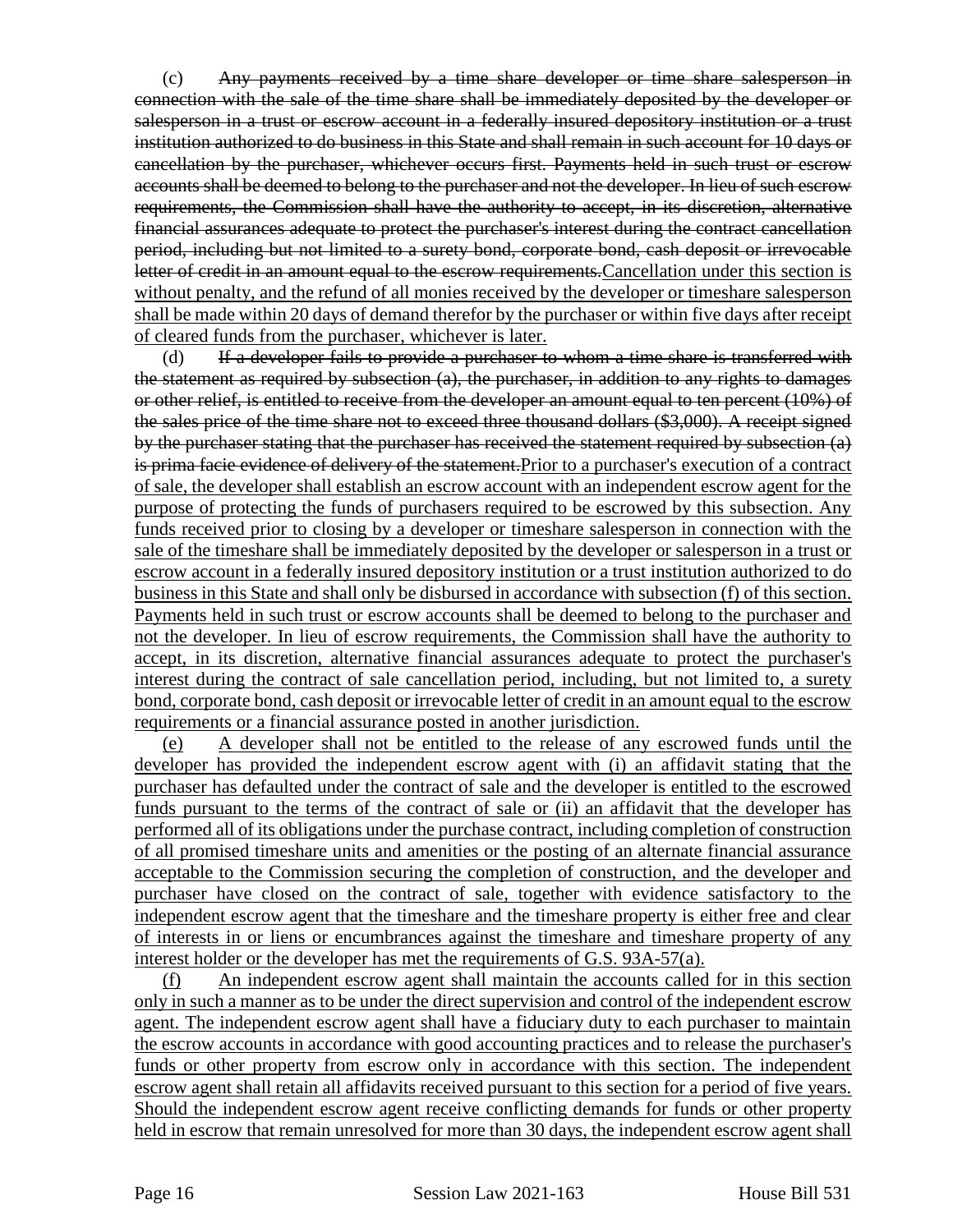notify the Commission of the dispute and either promptly submit the matter to arbitration or, by interpleader or otherwise, seek an adjudication of the matter by court.

(g) If the contract of sale does not include the cancellation notice as required by G.S. 93A-44(a)(12), the owner, in addition to any rights to damages or other relief, is entitled to void the transfer and receive from the developer all funds paid for the timeshare together with an amount equal to ten percent (10%) of the sales price of the timeshare not to exceed three thousand dollars (\$3,000).

(h) A timeshare declaration or other instrument establishing or governing a timeshare program or an underlying timeshare property regime is not an encumbrance for purposes of this Chapter and does not create a requirement for a subordination and notice to creditors instrument for purposes of this section from any person.

(i) Any developer or independent escrow agent who intentionally fails to comply with the provisions of this Article concerning the establishment of an escrow account, deposits of funds into escrow, and withdrawal therefrom is guilty of a Class E felony. The failure to establish an escrow account or to place funds therein as required in this section is prima facie evidence of an intentional and purposeful violation of this subsection.

#### "**§ 93A-46. Prizes.**

An advertisement of a time share-timeshare which includes the offer of a prize or other inducement shall fully comply with the provisions of Chapter 75 of the General Statutes.

#### "**§ 93A-47. Time shares Timeshare proxies.**

No proxy, power of attorney or similar device given by the purchaser-owner of a time share timeshare regarding the management of the time share program or its facilities voting in a timeshare owners' association shall exceed one year in duration, but the same may be renewed from year to year.

#### "**§ 93A-48. Exchange programs.**

(a) If a purchaser is offered the opportunity to subscribe to any exchange program, the developer shall, except as provided in subsection  $(\theta)$ ,  $(\theta)$  of this section, deliver to the purchaser, prior to the execution of (i) any contract between the purchaser and the exchange company, and (ii) the sales contract, contract for sale, at least the following information regarding the exchange program:

- (1) The name and address of the exchange company;company.
- (2) The names of all officers, directors, and shareholders owning five percent (5%) or more of the outstanding stock of the exchange company;company.
- (3) Whether the exchange company or any of its officers or directors has any legal or beneficial interest in any developer or managing agent entity for any time share timeshare project participating in the exchange program and, if so, the name and location of the time share-timeshare project and the nature of the interest; interest.
- (4) Unless the exchange company is also the developer a statement that the purchaser's contract with the exchange company is a contract separate and distinct from the sales contract; contract for sale.
- (5) Whether the purchaser's participation in the exchange program is dependent upon the continued affiliation of the time share-timeshare project with the exchange program;program.
- (6) Whether the purchaser's membership or participation, or both, in the exchange program is voluntary or mandatory; mandatory.
- (7) A complete and accurate description of the terms and conditions of the purchaser's contractual relationship with the exchange company and the procedure by which changes thereto may be made; made.
- (8) A complete and accurate description of the procedure to qualify for and effectuate exchanges;exchanges.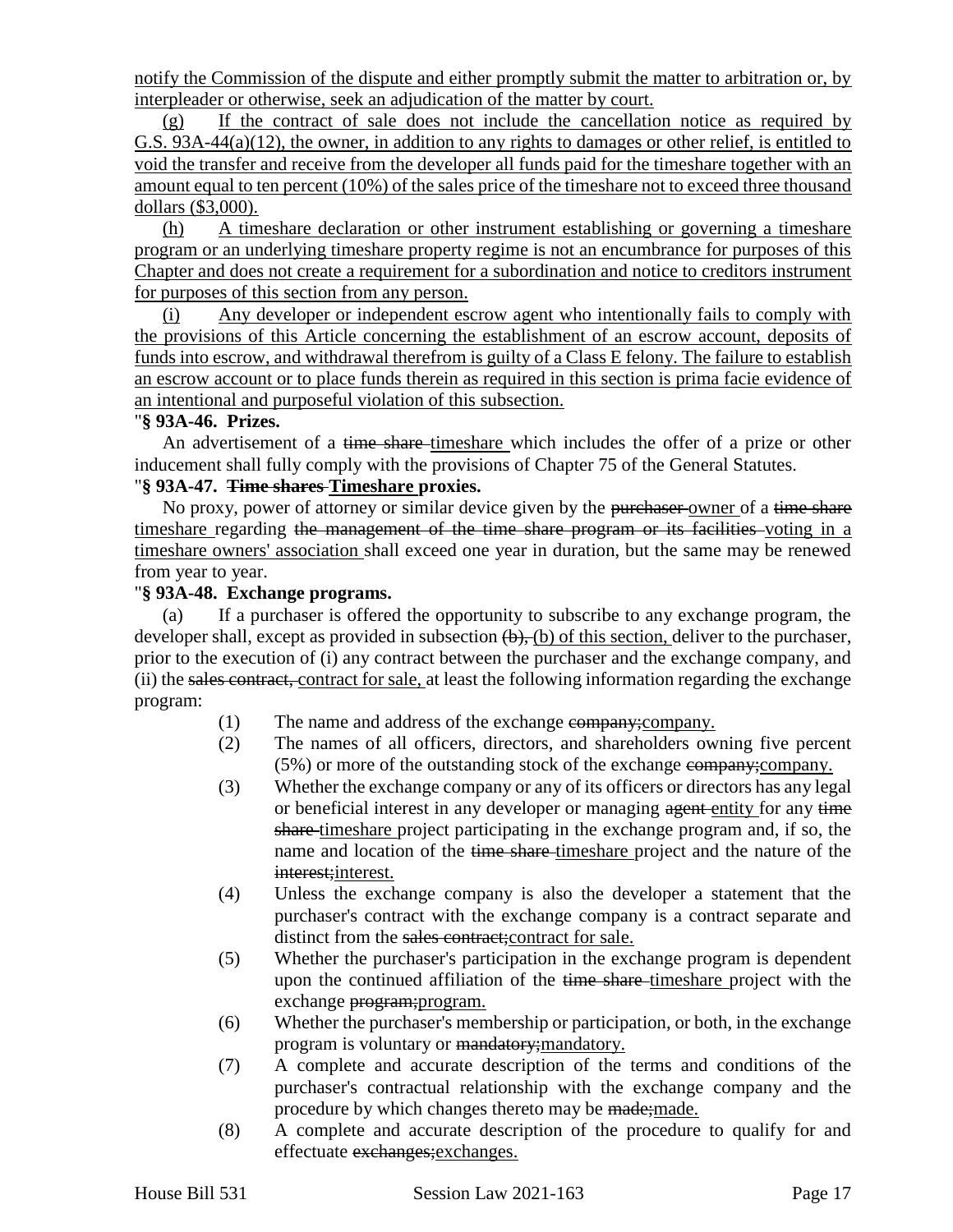- (9) A complete and accurate description of all limitations, restrictions, or priorities employed in the operation of the exchange program, including, but not limited to, limitations on exchanges based on seasonality, unit size, or levels of occupancy, expressed in boldfaced conspicuous type, and, in the event that such limitations, restrictions, or priorities are not uniformly applied by the exchange program, a clear description of the manner in which they are applied; applied.
- (10) Whether exchanges are arranged on a space available basis and whether any guarantees of fulfillment of specific requests for exchanges are made by the exchange program; program.
- (11) Whether and under what circumstances an owner, in dealing with the exchange company, may lose the use and occupancy of the owner's time share timeshare in any properly applied for exchange without being provided with substitute accommodations by the exchange company; company.
- (12) The expenses, fees or range of fees for participation by owners in the exchange program, a statement whether any such fees may be altered by the exchange company, and the circumstances under which alterations may be made; made.
- (13) The name and address of the site of each time share timeshare project or other property which is participating in the exchange program;program.
- (14) The number of units in each timeshare project or other property participating in the exchange program which are available for occupancy and which qualify for participation in the exchange program, expressed within the following numerical groupings, 1-5, 6-10, 11-20, 21-50 and 51, and over;over.
- (15) The number of owners with respect to each time share-timeshare project or other property which are eligible to participate in the exchange program expressed within the following numerical groupings, 1-100, 101-249, 250-499, 500-999, and 1,000 and over, and a statement of the criteria used to determine those owners who are currently eligible to participate in the exchange program; program.
- (16) The disposition made by the exchange company of  $time$  shares timeshares deposited with the exchange program by owners eligible to participate in the exchange program and not used by the exchange company in effecting exchanges;exchanges.
- (17) The following information which, except as provided in subsection (b) below, of this section, shall be independently audited by a certified public accountant in accordance with the standards of the Accounting Standards Board of the American Institute of Certified Public Accountants and reported for each year no later than July 1, of the succeeding year:
	- a. The number of owners enrolled in the exchange program and such numbers shall disclose the relationship between the exchange company and owners as being either fee paying or gratuitous in nature; nature.
	- b. The number of time share-timeshare projects or other properties eligible to participate in the exchange program categorized by those having a contractual relationship between the developer or the association and the exchange company and those having solely a contractual relationship between the exchange company and owners directly; directly.
	- c. The percentage of confirmed exchanges, which shall be the number of exchanges confirmed by the exchange company divided by the number of exchanges properly applied for, together with a complete and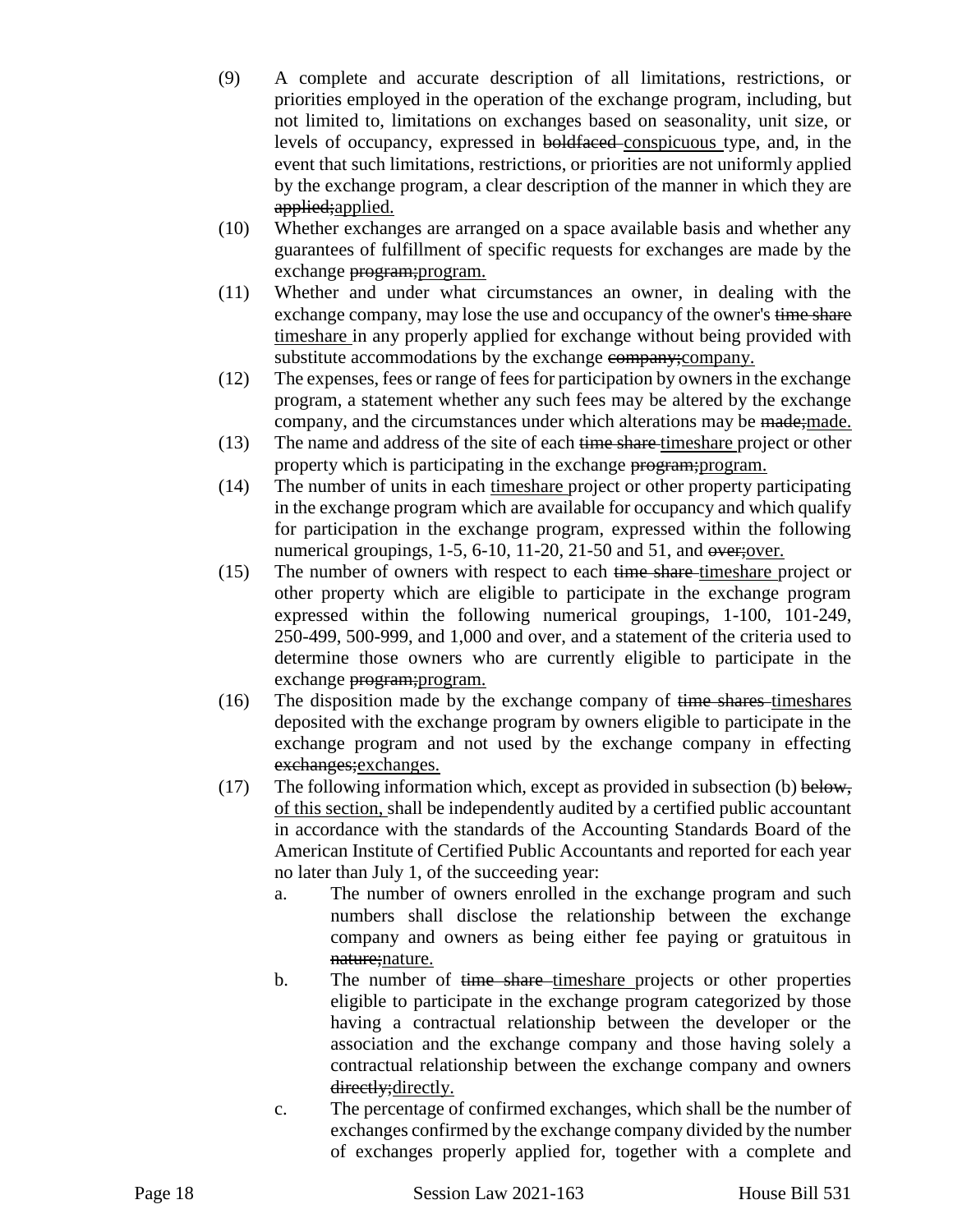accurate statement of the criteria used to determine whether an exchange requested was properly applied for; for.

- d. The number of time shares timeshares or other intervals for which the exchange company has an outstanding obligation to provide an exchange to an owner who relinquished a time share-timeshare or interval during the year in exchange for a time share-timeshare or interval in any future vear; and year.
- e. The number of exchanges confirmed by the exchange company during the vear; and year.
- (18) A statement in boldfaced conspicuous type to the effect that the percentage described in sub-subdivision c. of subdivision (17) of this subsection is a summary of the exchange requests entered with the exchange company in the period reported and that the percentage does not indicate a purchaser's/owner's probabilities of being confirmed to any specific choice or range of choices, since availability at individual locations may vary.

The purchaser shall certify in writing to the receipt of the information required by this subsection and any other information which the Commission may by rule require.

(b) The information required by subdivisions  $\left(\frac{a}{2}, \frac{b}{2}, \frac{c}{2}\right)$ , (3), (13), (14), (15), and (17) of subsection (a) of this section shall be accurate as of December 31 of the year preceding the year in which the information is delivered, except for information delivered within the first 180 days of any calendar year which shall be accurate as of December 31 of the year two years preceding the year in which the information is delivered to the purchaser. The remaining information required by subsection (a) of this section shall be accurate as of a date which is no more than 30 days prior to the date on which the information is delivered to the purchaser.

(c) In the event an exchange company offers an exchange program directly to the purchaser or owner, the exchange company shall deliver to each purchaser or owner, concurrently with the offering and prior to the execution of any contract between the purchaser or owner and the exchange company the information set forth in subsection (a) above. of this section. The requirements of this paragraph-subsection shall not apply to any renewal of a contract between an owner and an exchange company.

(d) All promotional brochures, pamphlets, advertisements, or other materials disseminated by the exchange company to purchasers in this State which contain the percentage of confirmed exchanges described in  $(a)(17)e$ . sub-subdivision c. of subdivision (17) of subsection (a) of this section must include the statement set forth in  $(a)(18)$ . subdivision (18) of subsection (a) of this section.

#### "**§ 93A-49. Service of process on exchange company.**

Any exchange company offering an exchange program to a purchaser shall be deemed to have made an irrevocable appointment of the Commission to receive service of lawful process in any proceeding against the exchange company arising under this Article.

#### "**§ 93A-50. Securities laws apply.**

The North Carolina Securities Act, Chapter 78A, shall also apply, in addition to the laws relating to real estate, to time shares-timeshares deemed to be investment contracts or to other securities offered with or incident to a time share; timeshare; provided, however, in the event of such the applicability of the North Carolina Securities Act, any offer or sale of time shares timeshares registered under this Article shall not be subject to the provisions of G.S. 78A-24 and any real estate broker registered under Article 1 of this Chapter shall not be subject to the provisions of G.S. 78A-36.

### "**§ 93A-51. Rule-making authority.**

The Commission shall have the authority to adopt rules and regulations that are not inconsistent with the provisions of this Article and the General Statutes of North Carolina. The Commission may prescribe forms and procedures for submitting information to the Commission.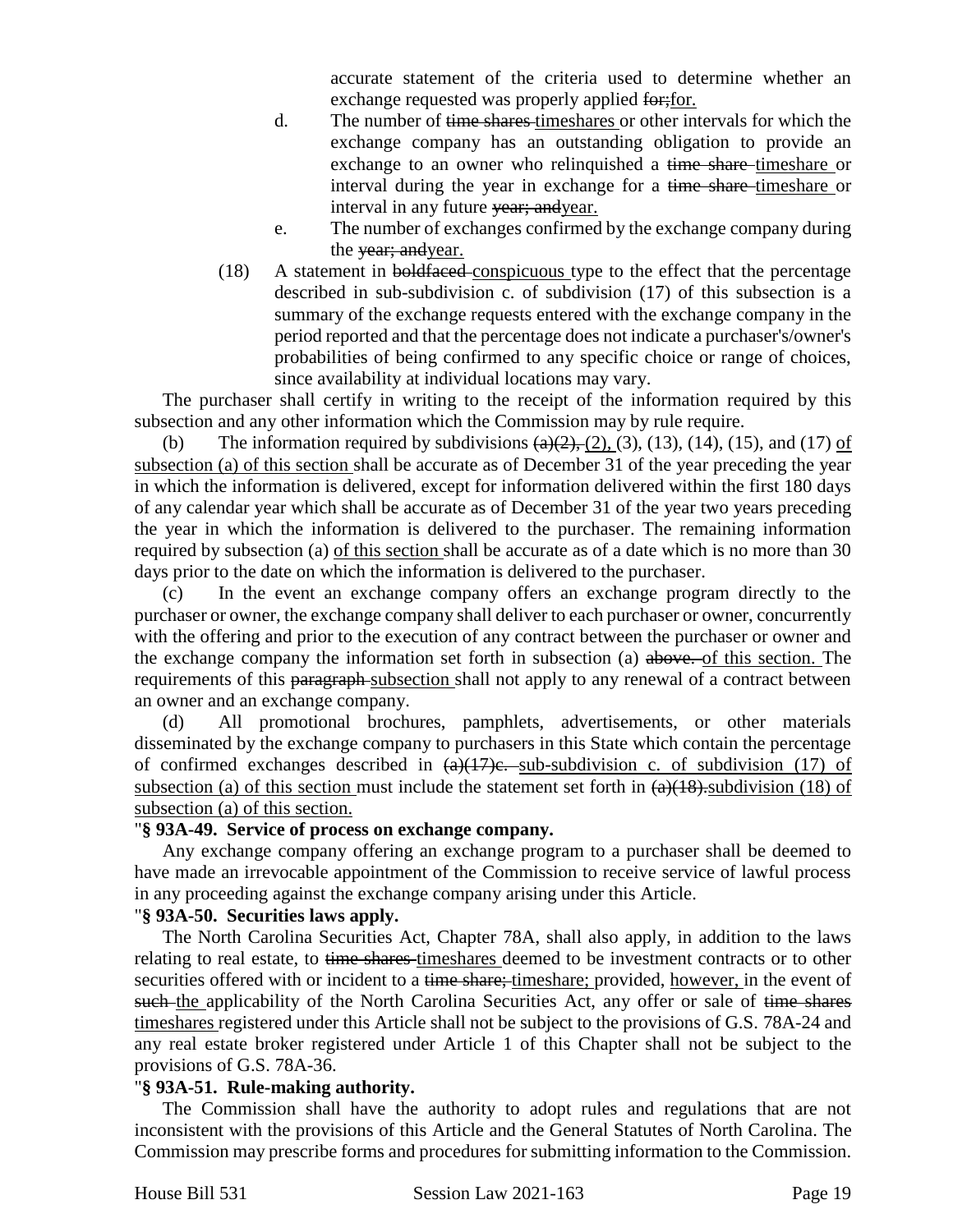# "**§ 93A-52. Application for registration of time share project; timeshare program; denial**

**of registration; renewal; reinstatement; and termination of developer's interest.** (a) Prior to the offering in this State of any time share timeshare located in this State, the developer of the time share project-timeshare program shall make written application to the Commission for the registration of the project.program.

(a1) The application shall be accompanied by a fee in an amount fixed by the Commission but not to exceed one thousand five hundred dollars (\$1,500), and shall include (i) a description of the project, program, (ii) copies of proposed time share instruments including public offering statements, sale contracts, deeds, and other documents referred to therein, timeshare declaration, timeshare program governing documents, public offering statement, form timeshare instrument, form contract for sale, if different than the timeshare instrument, and other documents referred to in the public offering statement, (iii) information pertaining to any marketing or managing entity to be employed by the developer for the sale of time shares-timeshares in a time share project or the management of the project, timeshare program, (iv) information regarding any exchange program available to the purchaser, owner,  $(v)$  an irrevocable appointment of the Commission to receive service of any lawful process in any proceeding against the developer or the developer's time share timeshare salespersons arising under this Article, Article, and (vi) such other information as the Commission may by rule require.

(a2) Upon receipt of a properly completed application and fee and upon a determination by the Commission that the sale and management of the time shares timeshares in the time share project timeshare program will be directed and conducted by persons of good moral character, the Commission shall issue to the developer a certificate of registration authorizing the developer to offer time shares timeshares in the project program for sale. The Commission shall shall, within  $15-30$  days after receipt of an incomplete application, notify the developer by mail that the Commission has found specified deficiencies, and shall, within 45 60 days after the receipt of a properly completed application, either issue the certificate of registration or notify the developer by mail or by electronic means of any specific objections to the registration of the project. The program. Once issued, the certificate shall be prominently displayed in the office of the developer on the site of the project.available for inspection upon request of the Commission, and a copy of the certificate shall be available for inspection by written request from any purchaser or owner.

(a3) The developer shall promptly report to the Commission any and all material changes in the information required to be submitted for the purpose of the registration. The developer shall also immediately furnish the Commission complete information regarding any change in its interest in a registered time share project. In the event timeshare program, other than the transfer of timeshares to purchasers in the ordinary course of its business. If a developer disposes of, or otherwise terminates its interest in a time share project, timeshare program, the developer shall cease all marketing and sales of timeshares, certify to the Commission in writing that its interest in the time share project timeshare program is terminated terminated, and shall return to the Commission for cancellation the certificate of registration.

(b) In the event If the Commission finds that there is substantial reason to deny the application for registration as a time share project, timeshare program, the Commission shall notify the applicant developer that such application has been denied and shall afford the applicant developer an opportunity for a hearing before the Commission to show cause why the application should not be denied. In all proceedings to deny a certificate of registration, the provisions of Chapter 150B of the General Statutes shall be applicable.

(c) The acceptance by the Commission of an application for registration shall not constitute the approval of its contents or waive the authority of the Commission to take disciplinary action as provided by this Article.

(d) All certificates of registration granted and issued by the Commission under the provisions of this Article shall expire on the 30th day of June following issuance thereof, and shall become invalid after such that date unless reinstated. Renewal of such A certificate may be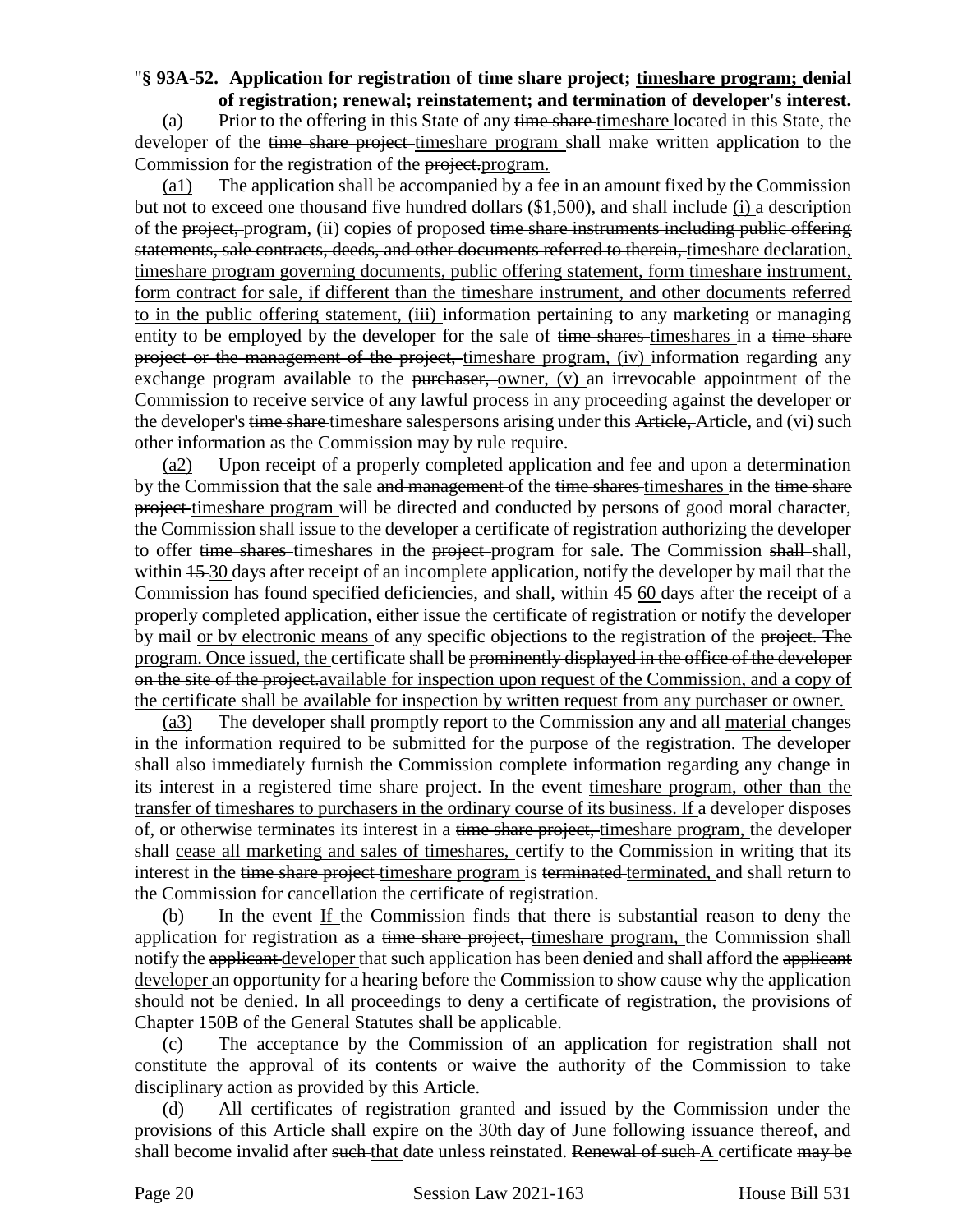effected at any time during the month of June preceding the date of expiration of such registration upon proper application to the Commission and by the payment of a renewal fee may be renewed 45 days prior to the expiration date by filing an application with and paying to the Commission the timeshare registration renewal fee fixed by the Commission but not to exceed one thousand five hundred dollars (\$1,500) for each time share project. The developer shall, when making application for renewal, also provide a copy of the report required in G.S. 93A-48. timeshare program. Each certificate reinstated after the expiration date thereof shall be subject to a fee of fifty dollars (\$50.00) in addition to the required renewal fee. In the event a time share If a developer fails to reinstate the registration within 12 months after the expiration date thereof, the Commission may, in its discretion, consider the time share project-timeshare program as not having been previously registered, and thereby subject to the provisions of this Article relating to the issuance of an original certificate. Duplicate certificates may be issued by the Commission upon payment of a fee of one dollar (\$1.00) by the registrant developer. Except as prescribed by Commission rules, all fees paid pursuant to this Article shall be nonrefundable.

#### "**§ 93A-53. Register of applicants; roster of registrants; registered projects; financial report to Secretary of State.**

(a) The Executive Director of the Commission shall keep a register of all applicants for certificates of registration, showing for each the date of application, name, business address, and whether the certificate was granted or refused.

(b) The Executive Director of the Commission shall also keep a current roster showing the name and address of all time share projects timeshare programs registered with the Commission. The roster shall be kept on file in the office of the Commission and be open to public inspection.

(c) The Commission shall include a copy of the roster of time share projects timeshare programs current on the preceding June 30 and a statement of the income received by the Commission in connection with the registration of time share projects timeshare programs during the fiscal year ending on June 30 with the report required by G.S. 93B-2.

#### "**§ 93A-54. Disciplinary action by Commission.**

(a) The Commission has power to take disciplinary action. action for violation of the provisions of this Article in the offering or sale of a timeshare program to a purchaser. Upon its own motion, or on the verified complaint of any person, the Commission may investigate the actions of any time share salesperson, developer, or project broker of a time share project registered under this Article, or any other person or entity who shall assume to act in such eapacity. regulated party or any other person or entity who shall assume to act in such capacity of a regulated party. If the Commission finds probable cause that a time share salesperson, developer, or project broker timeshare regulated party has violated any of the provisions of this Article, the Commission may hold a hearing on the allegations of misconduct.

(b) The Commission has the power to suspend or revoke at any time a real estate license issued to a time share-timeshare salesperson or project-program broker, or a certificate of registration of a time share project timeshare program issued to a developer; or to reprimand or censure such salesperson, developer, or project broker; a regulated party; or to fine such developer a regulated party in the amount of five hundred dollars (\$500.00) for each violation of this Article, Article; or to impose any other specified penalty permitted under this Article; if, after a hearing, the Commission adjudges either the salesperson, developer, or project broker regulated party to be guilty  $\theta$ : of any of the following:

- (1) Making any willful or negligent misrepresentation or any willful or negligent omission of material fact about any time share timeshare or time share project;timeshare program.
- (2) Making any false promises of a character likely to influence, persuade, or induce; induce.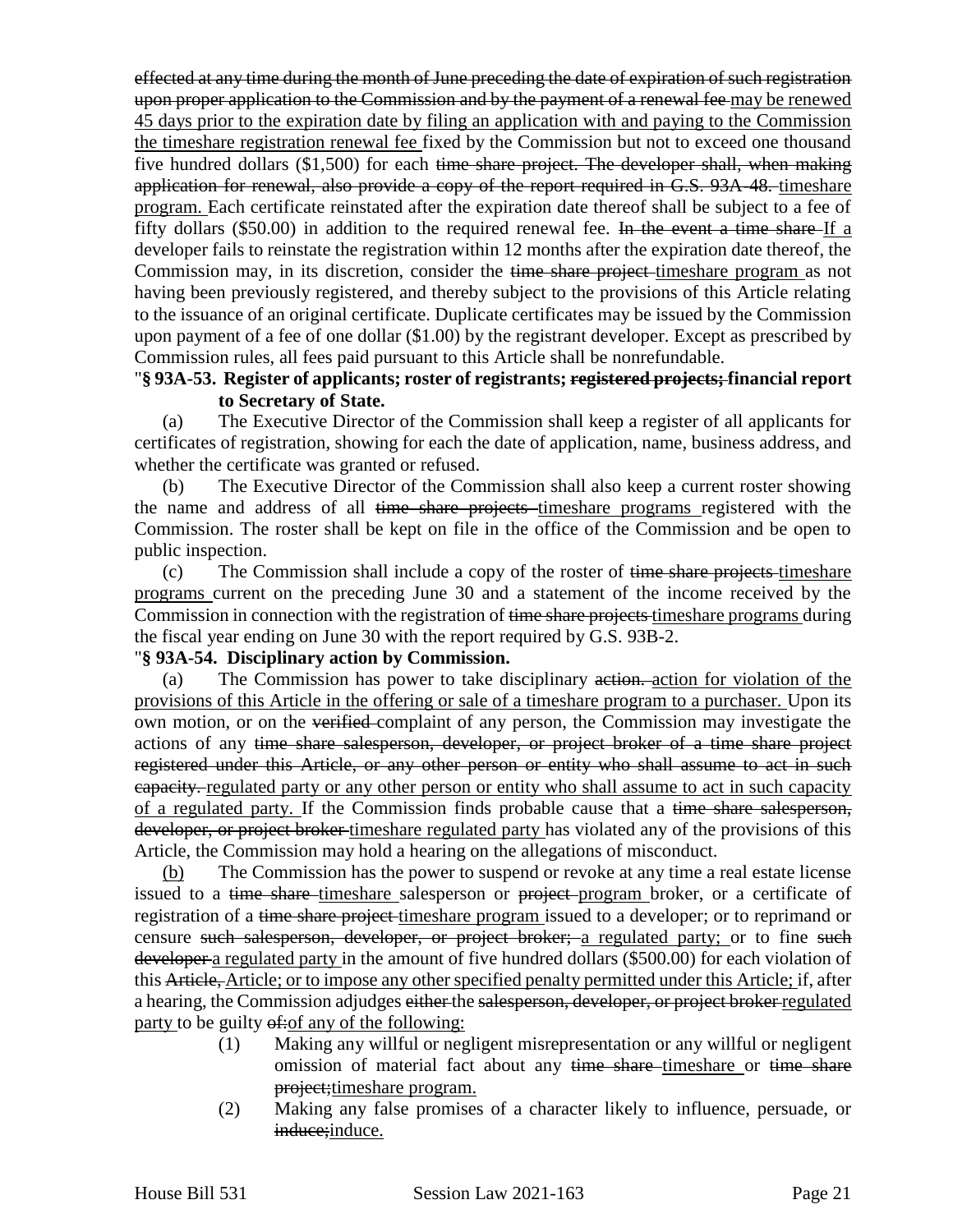- (3) Pursuing a course of misrepresentation or making of false promises through agents, salespersons, advertising or otherwise;otherwise.
- (4) Failing, within a reasonable time, to account for all money received from others in a time share timeshare transaction, and failing to remit such monies as may be required in G.S. 93A-45 of this Article;Article.
- (5) Acting as a time share salesperson or time share developer in a manner as to endanger the interest of the public; public.
- (6) Paying a commission, salary, or other valuable consideration to any person for acts or services performed in violation of this Article;Article.
- (7) Any other conduct which constitutes improper, fraudulent, or dishonest dealing;dealing.
- (8) Performing or undertaking to perform any legal service as set forth in G.S. 84-2.1, or any other acts not specifically set forth in that section;section.
- (9) Failing to deposit and maintain in  $a$  broker's trust or an escrow account as defined by G.S.  $93A-6(g)$ -all money received from others in a time share timeshare transaction as may be required in G.S. 93A-45 of this Article or failing to place with an independent escrow agent the funds of a time share purchaser when required by G.S. 93A-42(e); G.S. 93A-42 or G.S. 93A-45.
- (10) Failing to deliver to a purchaser a public offering statement containing the information required by G.S. 93A-44 and any other disclosures that the Commission may by regulation require; require.
- (11) Failing to comply with the provisions of Chapter 75 of the General Statutes in the advertising or promotion of time shares timeshares for sale, or failing to assure such compliance by persons engaged on behalf of a developer;developer.
- (12) Failing to comply with the provisions of G.S. 93A-48 in furnishing complete and accurate information to purchasers concerning any exchange program which may be offered to such purchaser; purchaser or owner.
- (13) Making any false or fraudulent representation on an application for registration;registration.
- (14) Violating any rule or regulation promulgated by the Commission;Commission.
- (15) Failing to record or cause to be recorded a time share timeshare instrument as required by  $G.S. 93A-42(c), G.S. 93A-42(c)$  or failing to provide a purchaser an owner the protection against liens required by  $G.S. 93A-57(a);$ orG.S. 93A-57(a).
- $(16)$  Failing as a time share project timeshare program broker to exercise reasonable and adequate supervision of the conduct of sales at a project or location by the brokers and salespersons under the time share project timeshare program broker's control.

 $\left(\frac{a+1}{c}\right)$  The clear proceeds of fines collected pursuant to subsection  $\left(\frac{a}{c}\right)$  of this section shall be remitted to the Civil Penalty and Forfeiture Fund in accordance with G.S. 115C-457.2.

 $(\theta)(d)$  Following a hearing, the Commission shall also have power to suspend or revoke any certificate of registration issued under the provisions of this Article or to reprimand or censure any developer-regulated party when the registrant-regulated party has been convicted or has entered a plea of guilty or no contest upon which final judgment is entered by a court of competent jurisdiction in this State, or any other state, of the criminal offenses  $\theta$ : of embezzlement, obtaining money under false pretense, fraud, forgery, conspiracy to defraud, or any other offense involving moral turpitude which would reasonably affect the developer's regulated party's performance in the time share timeshare business.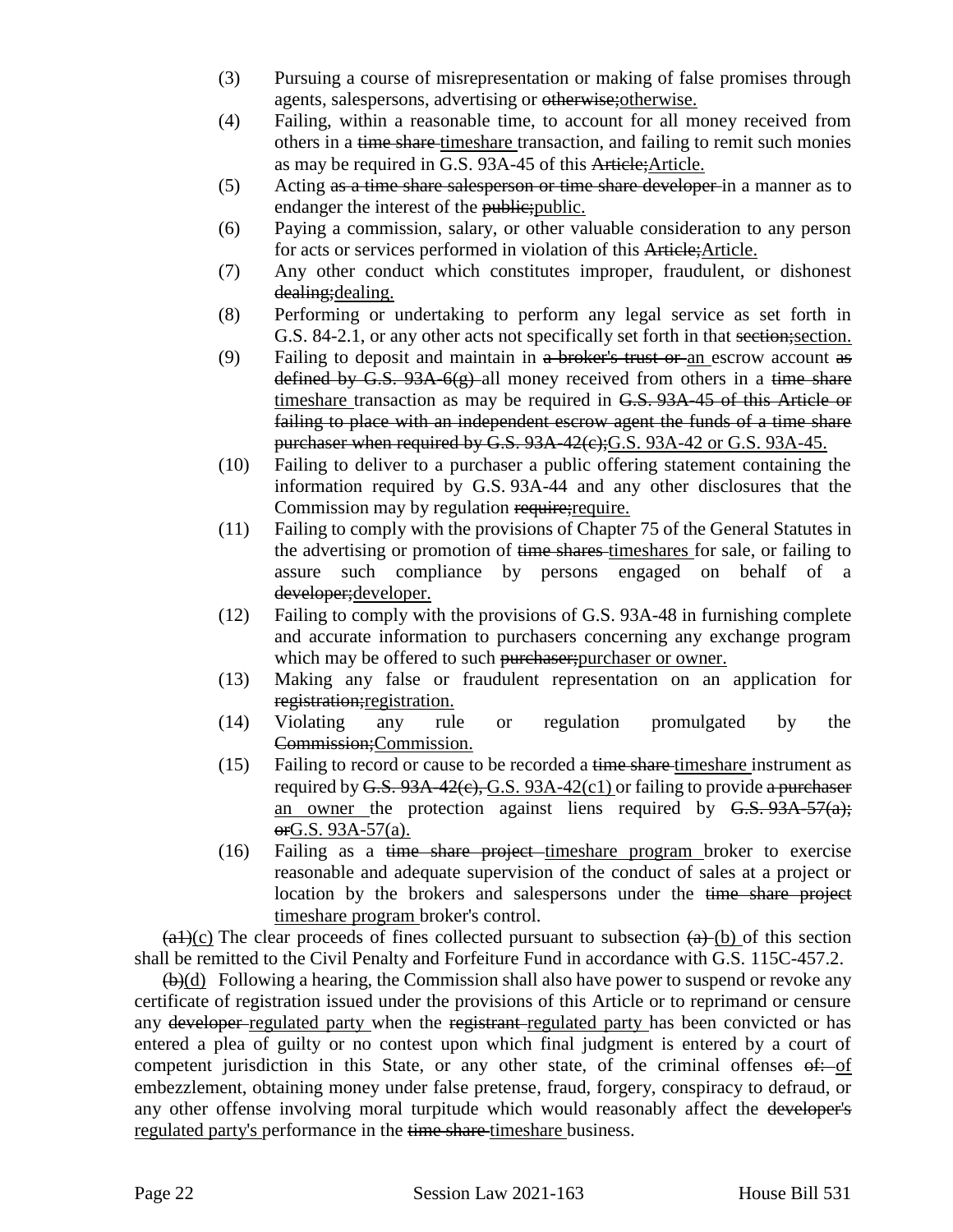$\left(\frac{f(x)}{g(x)}\right)$  The Commission may appear in its own name in superior court in actions for injunctive relief to prevent any person or entity from violating the provisions of this Article or rules promulgated by the Commission. The superior court shall have the power to grant these injunctions even if criminal prosecution has been or may be instituted as a result of the violations, or regardless of whether the regulated party or person or entity has been registered by the Commission.

 $(d)$ (f) Each developer shall maintain or cause to be maintained complete records of every time share timeshare transaction including and each independent escrow agent shall maintain or cause to be maintained complete records pertaining to the deposit, maintenance, and withdrawal of money required to be held in a trust or an escrow account, or as otherwise required by the Commission, under G.S. 93A-45 of this Article. The Commission may inspect these records periodically without prior notice and may also inspect these records whenever the Commission determines that they are pertinent to an investigation of any specific complaint against a registrant.developer or independent escrow agent.

 $(\epsilon)$ (g) When a licensee is accused of any act, omission, or misconduct under this Article which would subject the licensee to disciplinary action, the licensee may, with the consent and approval of the Commission, surrender the licensee's license and all the rights and privileges pertaining to it for a period of time to be established by the Commission. A licensee who surrenders a license shall not be eligible for, or submit any application for, licensure as a real estate broker or registration of a time share project times hare program during the period of license surrender. For the purposes of this section, the term licensee shall include a time share developer. "**§ 93A-55. Private enforcement.**

The provisions of the Article shall not be construed to limit in any manner the right of a purchaser purchaser, owner, or other person injured by a violation of this Article to bring a private action.

#### "**§ 93A-56. Penalty for violation of Article.**

Except as provided in G.S. 93A-40(b) and G.S. 93A-58, specifically provided elsewhere in this Article, any person violating the provisions of this Article shall be guilty of a Class 1 misdemeanor.

#### "**§ 93A-57. Release of liens.liens or subordination and notice to creditors instrument.**

(a) Prior to any recordation of the instrument transferring a time share, closing, the developer shall record and furnish notice to the purchaser of a release or subordination of all liens or encumbrances affecting that time share, the timeshare being acquired by the purchaser or shall provide a surety bond or insurance against the lien from a company acceptable to the Commission as provided for liens on real estate in this State, or such underlying lien document shall contain a provision wherein the lienholder subordinates its rights to that of a time share purchaser who fully complies with all of the provisions and terms of the contract of sale the timeshare property or comply with one of the following:

- (1) If there are any interest holders in the timeshare or timeshare property, the developer and any interest holders must execute and record a subordination and notice to creditors instrument in the jurisdiction in which the timeshare or timeshare program is situated. The subordination and notice to creditors instrument shall contain the following:
	- a. Language sufficient to provide subsequent creditors of the developer and interest holder with notice of the existence of the timeshare program and of the rights of owners in order to protect the interests of the owners from any claims of subsequent creditors.
	- b. A statement that the instrument shall be effective as between the owner and the developer and interest holder despite any bankruptcy proceedings involving the developer.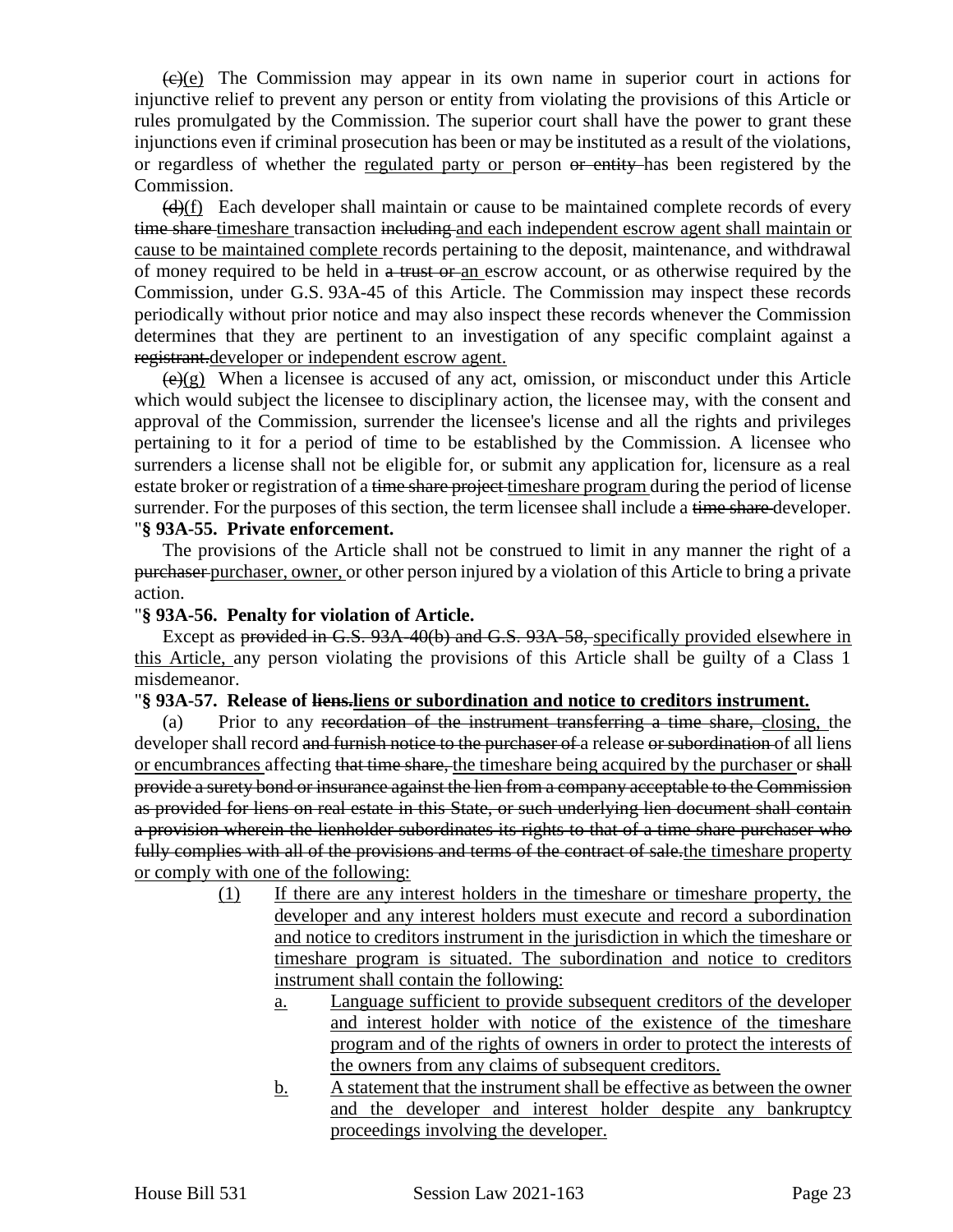- c. A statement that so long as an owner remains in good standing with respect to the owner's obligations under the timeshare declaration, then the interest holder will honor all rights of the owner as reflected in the timeshare declaration.
- (2) If there are any interest holders in the timeshare or the timeshare property, the developer must make alternative arrangements that are adequate to protect the rights of the owners of the timeshares and timeshare property, provided that any alternative arrangement is approved by the Commission.

(b) Unless a time share-timeshare owner or a time share-timeshare owner who is his the owner's predecessor in title agree otherwise with the lienor, if a lien other than a mortgage or deed of trust becomes effective against more than one time share-timeshare in a time share project, timeshare program, any time share-timeshare owner is entitled to a release of his time share the owner's timeshare from a lien upon payment of the amount of the lien attributable to his time share. the owner's timeshare. The amount of the payment must be proportionate to the ratio that the time share owner's liability bears to the liabilities of all time share owners whose interests are subject to the lien. Upon receipt of payment, the lien holder shall promptly deliver to the time share-owner a release of the lien covering that time share. timeshare. After payment, the managing agent entity may not assess or have a lien against that time share timeshare for any portion of the expenses incurred in connection with that lien.

### "**§ 93A-58. Registrar required; criminal penalties; project program broker.**

(a) Every developer of a registered project shall, by affidavit filed with the Commission, designate a natural person to serve as time share timeshare registrar for its registered projects. timeshare program. The timeshare registrar shall be responsible for the recordation of time share timeshare instruments and the release of liens required by G.S. 93A-42(c) and G.S. 93A-57(a). A developer may, from time to time, change the designated time share-timeshare registrar by proper filing with the Commission and by otherwise complying with this subsection. No sales or offers to sell shall be made until the registrar is designated for a time share project-timeshare program.

(b) The timeshare registrar has the duty to ensure that the provisions of this Article are complied with in a time share project timeshare program for which the person is the timeshare registrar. No timeshare registrar shall record a time share timeshare instrument except as provided by this Article.

 $\bigoplus$ (c) A time share timeshare registrar is guilty of a Class I felony if he or she the timeshare registrar knowingly or recklessly fails to record or cause to be recorded a time share timeshare instrument as required by this Article. A person responsible as general partner, corporate officer, joint venturer venturer, or sole proprietor of the developer of a time share-timeshare project is guilty of a Class I felony if the person intentionally allows the offering for sale or the sale of time share a timeshare to purchasers without first designating a time share timeshare registrar.

 $\left(\frac{e}{c}\right)$  The developer shall designate for each project-timeshare program and other locations where time shares timeshares are sold or offered for sale a project program broker. The project program broker shall act as supervising broker for all time share timeshare salespersons at the project timeshare program or other location and shall directly, personally, and actively supervise all such persons at the project-timeshare program or other location-locations in a manner to reasonably ensure that the sale of time shares timeshares will be conducted in accordance with the provisions of this Chapter.

#### "**§ 93A-59. Preservation of time share purchaser's an owner's claims and defenses.**

(a) For one year following the execution of an instrument of indebtedness for the purchase of a time share, timeshare use, the purchaser of a time share owner may assert against the seller, developer, assignee of the seller, developer, or other holder of the instrument of indebtedness, any claims or defenses available against the developer or the original seller, and the purchaser developer, and the owner may not waive the right to assert these claims or defenses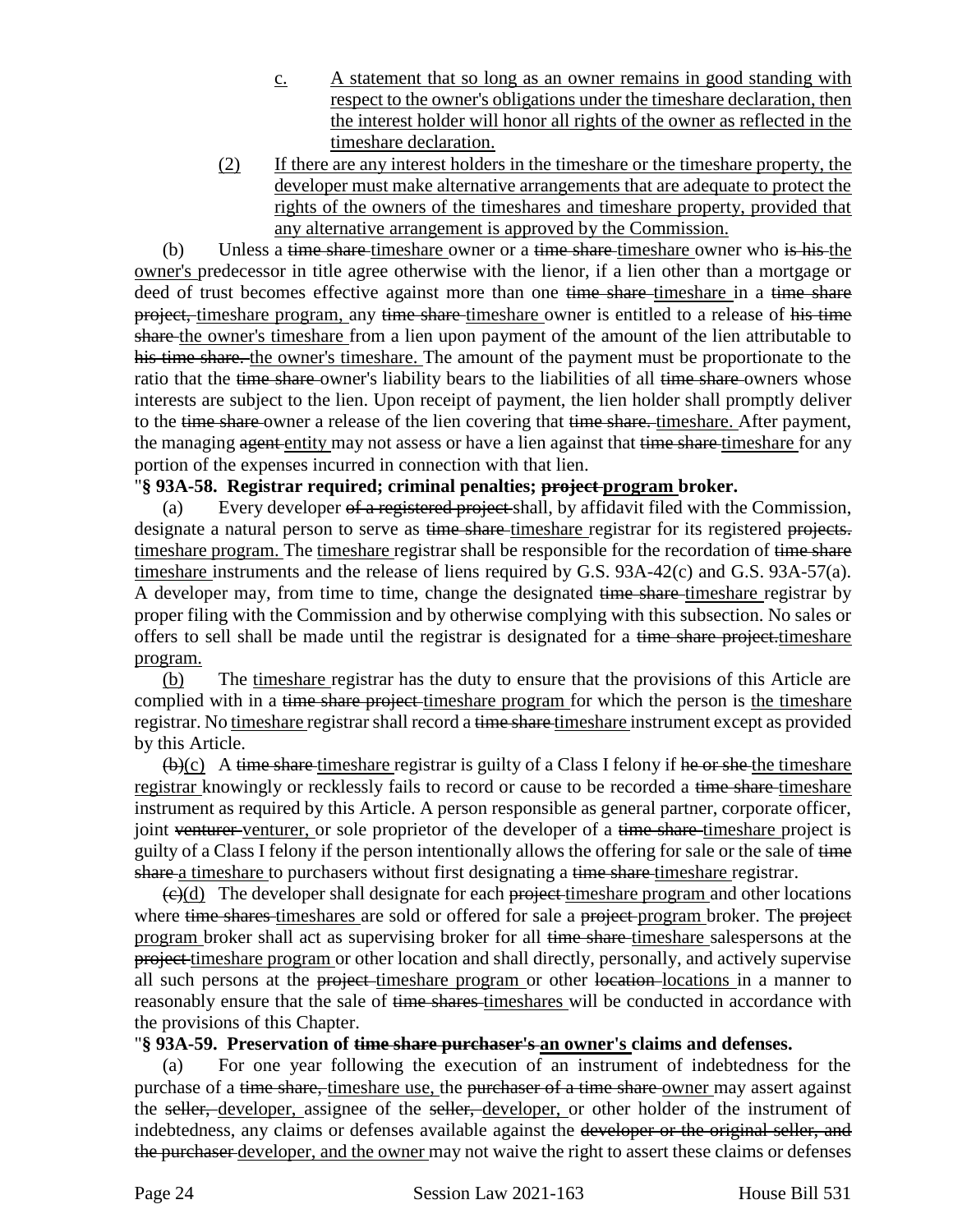in connection with a time share-timeshare purchase. Any recovery by the purchaser-owner on a claim asserted against an assignee of the seller developer or other holder of the instrument of indebtedness shall not exceed the amount paid by the purchaser developer under the instrument. A holder shall be the person or entity with the rights of a holder as set forth in G.S. 25-3-301.

(b) Every instrument of indebtedness for the purchase of a time share-timeshare shall set forth in conspicuous type the following provision in a clear and conspicuous manner:substantially the following form:

#### "NOTICE

FOR A PERIOD OF ONE YEAR FOLLOWING THE EXECUTION OF THIS INSTRUMENT OF INDEBTEDNESS, ANY HOLDER OF THIS INSTRUMENT OF INDEBTEDNESS IS SUBJECT TO ALL CLAIMS AND DEFENSES WHICH THE PURCHASER OWNER COULD ASSERT AGAINST THE SELLER DEVELOPER OF THE TIME SHARE. TIMESHARE. RECOVERY BY THE PURCHASER OWNER SHALL NOT EXCEED AMOUNTS PAID BY THE PURCHASER-OWNER UNDER THIS INSTRUMENT."

#### "**§ 93A-60. Substantial compliance.**

If a developer or managing entity has otherwise substantially complied with this Article, any nonmaterial errors or omissions shall not be the basis for any claims or defenses asserted by the purchaser; provided, however, that for purposes of this section, the developer or managing entity shall have the burden of proof.

## "**§ 93A-61. Management.**

(a) For each timeshare program, the developer shall provide for a managing entity, which shall be either the developer, a third-party management firm, or timeshare owners' association.

(b) The managing entity may not furnish the name, address, electronic mail address, or contact information of any owner to any person, including any other owner or authorized agent of an owner, unless the owner whose name, address, electronic mail address, or contact information is requested first approves the disclosure in writing. The managing entity shall maintain among its records and provide to the Commission upon request a complete list of the names and addresses of all owners in the timeshare program. The managing entity shall update this list at least quarterly. The managing entity may not publish this owners' list or provide a copy of it to any owner or to any third party other than the Commission. However, the managing entity shall mail to those owners listed on the owners' list materials provided by any owner, upon the written request of that owner, if the purpose of the mailing is to advance legitimate business of the timeshare program, including, but not limited to, a proxy solicitation for any purpose, including the recall of one or more directors elected by the owners or the discharge of the management firm. The managing entity shall be responsible for determining the appropriateness of any requested mailing. The owner who requests the mailing must reimburse the managing entity in advance for the actual, reasonable costs in performing the mailing. A mailing requested for the purpose of advancing legitimate business of the timeshare program shall occur within 30 days after receipt of a request from an owner.

(c) The predecessor in interest, or a transfer service provider for the predecessor in interest, shall deliver to the managing entity a copy of the timeshare instrument, which shall be a copy of the recorded timeshare instrument if the timeshare is a timeshare estate, together with the name and mailing address of the successor in interest within 15 days after the date of transfer, and after such delivery, the successor in interest shall be listed by the managing entity as the owner of the timeshare on the books and records. The managing entity shall not be liable to any person for any inaccuracy in the books and records arising from the failure of the predecessor in interest to timely and correctly notify the managing entity of the name and mailing address of the successor in interest.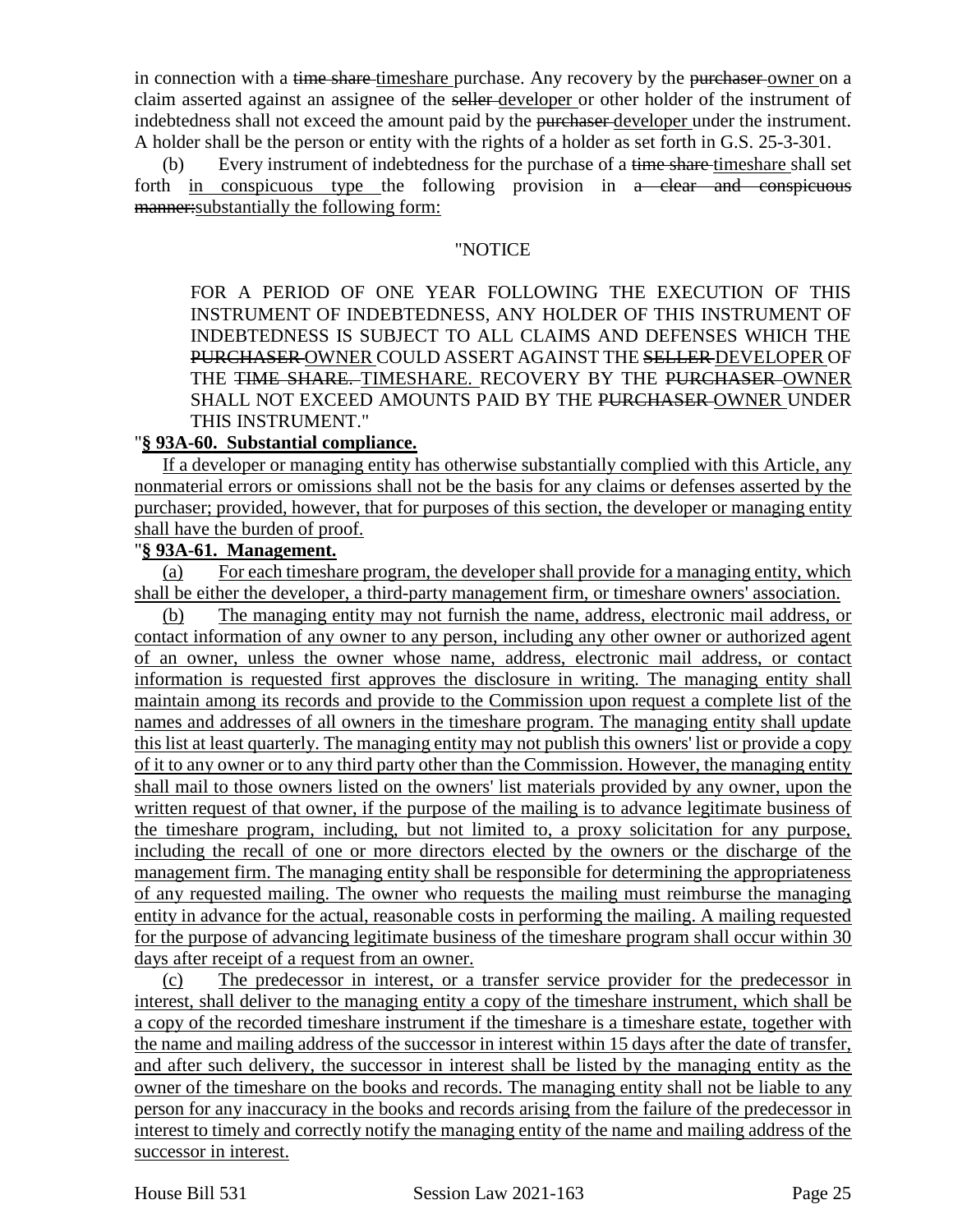(d) The managing entity shall make the books and records reasonably available for inspection by any owner or the authorized agent of an owner. The managing entity may charge the owner a reasonable fee for copying or providing the requested information, however, any owner or agent of an owner shall be permitted to personally inspect and examine the books and records wherever located at any reasonable time, under reasonable conditions, and under the supervision of the custodian of those records. All books and financial records of the timeshare program must be maintained in accordance with generally accepted accounting practices. The managing entity may require any owner or authorized agent of an owner to execute and provide a reasonable confidentiality or nondisclosure agreement prohibiting the disclosure of books and records to nonowners.

(e) All notices or other information sent by a managing entity may be delivered to an owner by electronic mail, provided that the owner first consents electronically to the use of electronic mail for notice purposes. The consent to receive notice by electronic mail is effective until revoked by the owner.

(f) An officer, director, or agent of a timeshare owners' association shall discharge their duties in good faith, with the care an ordinarily prudent person in a like position would exercise under similar circumstances, and in a manner they reasonably believe to be in the interests of the timeshare owners' association. An officer, director, or agent of a timeshare owners' association shall be exempt from liability for monetary damages unless the officer, director, or agent breached or failed to perform their duties and the breach of, or failure to perform, those duties constitutes a violation of criminal law, constitutes a transaction from which the officer, director, or agent derived an improper personal benefit, either directly or indirectly, or constitutes recklessness or an act or omission that was in bad faith, with malicious purpose, or in a manner exhibiting wanton and willful disregard of human rights, safety, or property.

(g) If a state of emergency is declared pursuant to the North Carolina Emergency Management Act or by any governmental agency with authority in the locale in which timeshare property is located, then the following apply:

- (1) The managing entity may, but is not required to, exercise the following powers:
	- a. Conduct board meetings and owner meetings with notice given in any practicable manner, including publication, radio, conspicuous posting on the timeshare property, electronic means, or any other means the board deems reasonable under the circumstances. Notice of board decisions may be communicated in the same manner as notice of the meetings is given.
	- b. Cancel and reschedule any timeshare owners' association meeting.
	- c. Name as assistant officers persons who are not directors of the board. Named assistant officers shall have the same authority as the executive officers to whom they are assistants during the state of emergency to accommodate the incapacity or unavailability of any officer of the timeshare owners' association.
	- d. Relocate the managing entity's principal office or designate alternative principal offices or conduct business remotely.
	- e. Enter into agreements with government agencies to assist in responding to the emergency.
	- f. Implement an emergency plan for which a state of emergency is declared. The emergency plan may include, but is not limited to, shutting down all or any portion of timeshare units, amenities, or timeshare projects, including shutting off systems or utilities.
	- g. Determine that all or any portion of the timeshare property is unavailable for entry or occupancy by owners or any other person to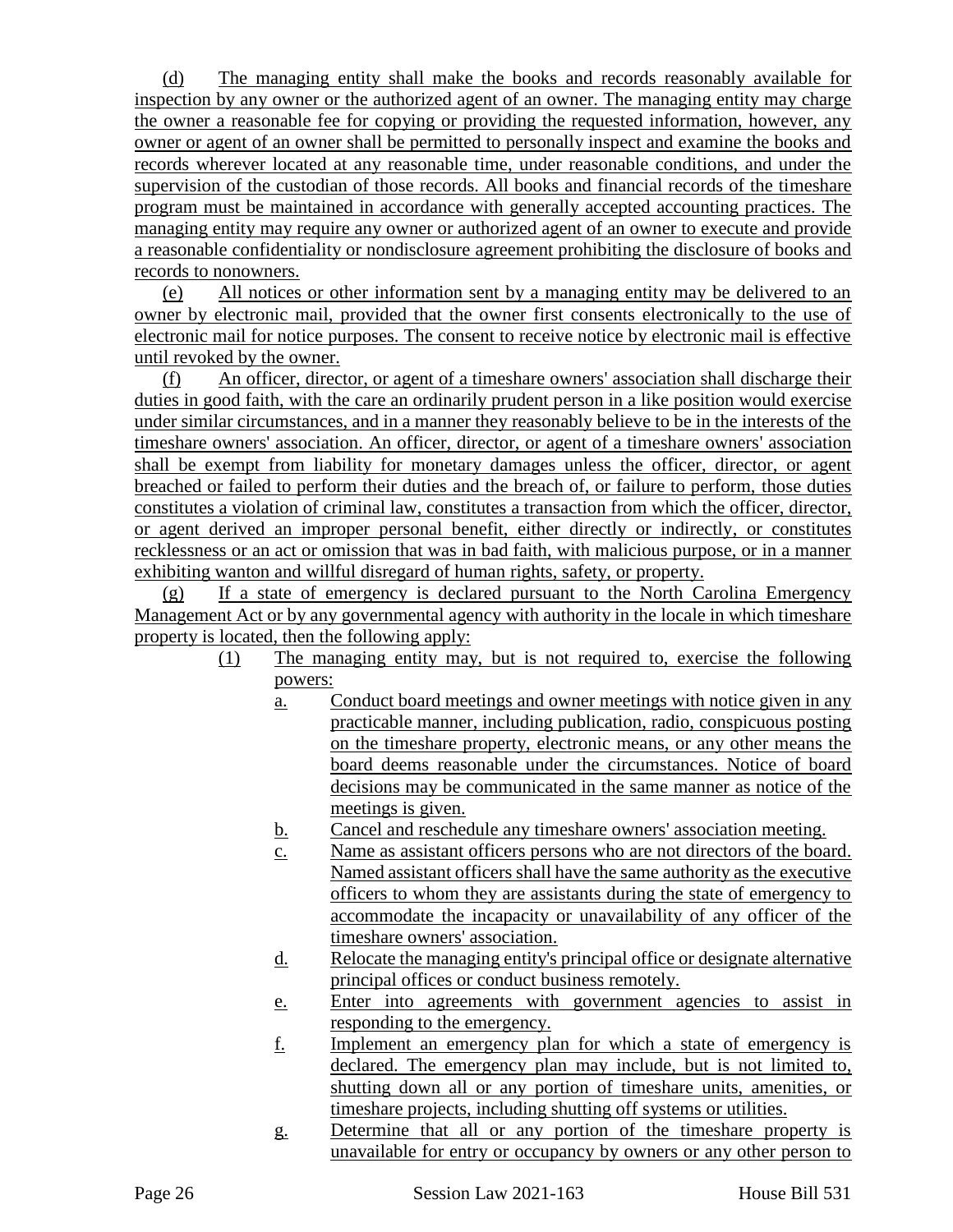protect the health, safety, or welfare of owners or persons or to properly respond to the emergency. Should any person enter or occupy the timeshare property when the board has declared the timeshare property is unavailable for entry or occupancy for those persons, and without board approval, the board and the association shall be immune from liability or injury to persons or property arising from that failure or refusal.

- h. Require occupancy of timeshare units to be aggregated in certain parts of the timeshare property even if other parts of the timeshare property are habitable.
- i. Require the evacuation of all or any portion of the timeshare property in the event of a mandatory evacuation order or in order to respond to the emergency. Should any person fail or refuse to evacuate the timeshare property where the board has required evacuation, the board and the association shall be immune from liability or injury to persons or property arising from that failure or refusal.
- j. Make a determination whether all or any portion of the timeshare property can be safely inhabited or occupied; provided, however, any determination is not conclusive as to any determination of habitability pursuant to applicable law or the timeshare declaration.
- k. Temporarily suspend or modify rules and regulations concerning the physical use of all or any portion of the timeshare property.
- *l*. Mitigate further damage, including taking action to contract for the removal of debris and to prevent or mitigate the spread of fungus or disease notwithstanding timeshare declaration provisions regarding owner approval of changes to the timeshare units or amenities.
- m. Regardless of any provision to the contrary and even if such authority does not specifically appear in the timeshare declaration, levy special assessments without a vote of the owners.
- n. Without owners' approval, borrow money and pledge association assets as collateral to fund emergency repairs, to respond to the emergency, or to carry out the duties of the association when operating funds are insufficient.
- o. Temporarily suspend or modify timeshare program reservation system rules and regulations to manage owner reservations and use rights in the best interests of the owners as a whole, including cancelling existing reservations, extending expiring use rights, or suspending or modifying priority periods and priority reservation rights. A temporary suspension or modification shall be permitted even if owners must compete for reservation and use of timeshare periods and timeshare units on a more than one-to-one use night to use right ratio.
- p. Toll the expiration of any claim of lien arising under G.S. 93A-62(d)(4) for the duration of the state of emergency, provided that the beginning and ending dates for each period of tolling are recorded in the public records and the owner is notified of the end of the tolling period.
- q. Modify or suspend assessment and collection requirements and activity, including deferring due dates or waiving late charges and interest, provided that all owners are treated equally as of the date of modification and suspension, and owners who have previously made timely payments have their future assessments adjusted in a manner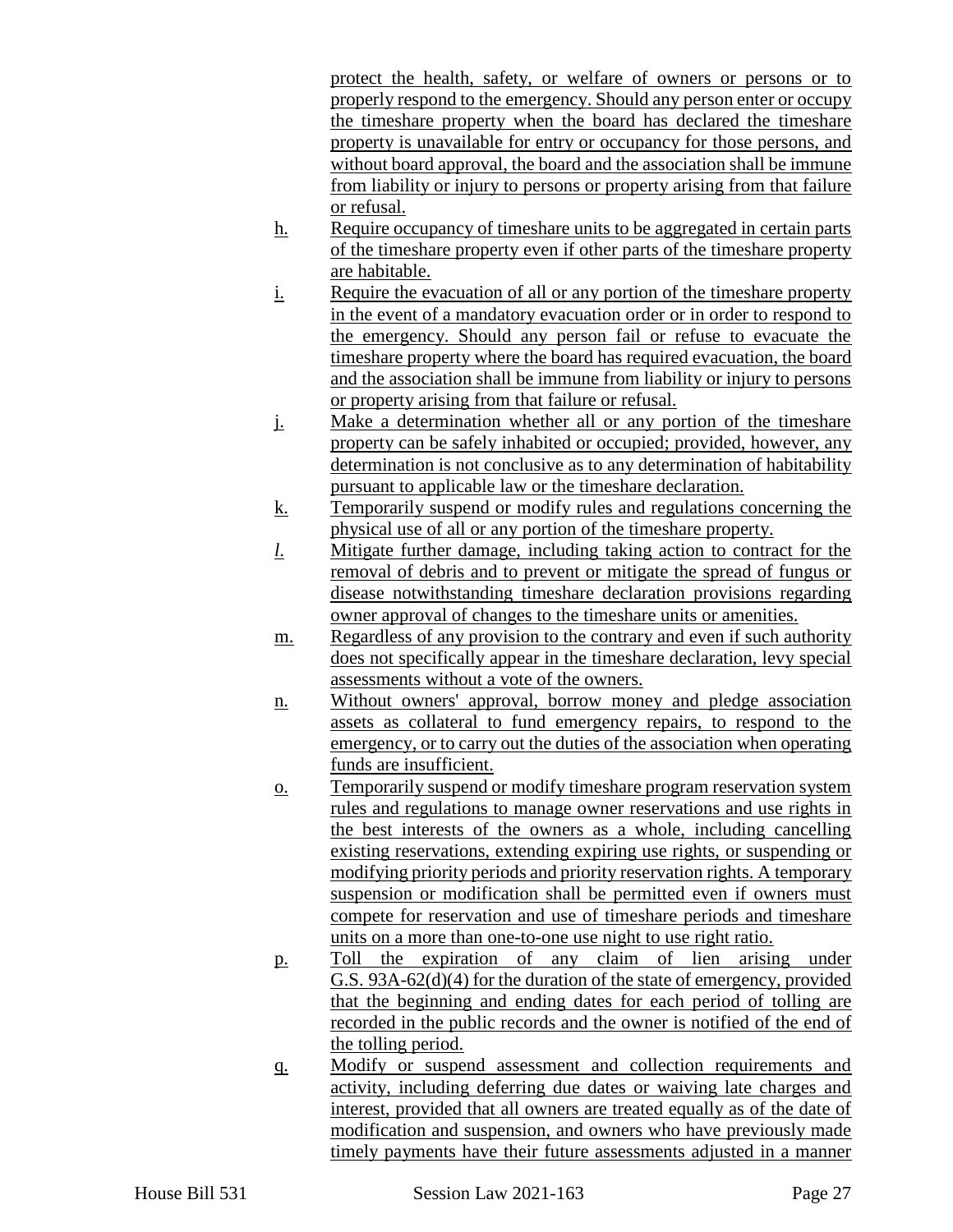that fairly compensates them for making timely payments in advance of the modification or suspension.

- (2) The emergency powers authorized and exercised shall be limited to that time reasonably necessary to protect the health, safety, and welfare of the managing entity and the owners and reasonably necessary to mitigate further damage and make emergency repairs, notwithstanding the termination of the state of emergency. Further, the managing entity may take any actions that are necessary to implement the exercised powers even if the implementation takes place after the termination of the state of emergency, provided that the implementation is necessary and does not go beyond the scope of the exercised power.
- (3) In the exercise of emergency powers, the managing entity may take into account the economic consequences of the emergency to the owners; however, the managing entity shall give greater weight to the health, safety, and welfare of the managing entity and the owners and mitigation of further damage and adhere to the business judgment rule in balancing economic considerations with owner opportunity to enjoy the use of the timeshare property.
- (4) In the exercise of the emergency powers, the managing entity will be deemed to have met any duty of care if the managing entity has relied upon advice of emergency management officials or upon the advice of licensed professionals with applicable expertise.

## "**§ 93A-62. Delinquent assessments; developer guarantee.**

(a) Delinquent assessments may bear interest at the highest rate permitted by law or at some lesser rate established by the managing entity. In addition to interest, the managing entity may charge a reasonable administrative late fee for each delinquent assessment. Any costs of collection, including reasonable collection agency fees and reasonable attorney's fees, incurred in the collection of a delinquent assessment shall be paid by the owner and shall be secured by a lien in favor of the managing entity upon the timeshare with respect to which the delinquent assessment has been incurred.

(b) The managing entity may deny the use of the timeshare units or facilities, including the denial of the right to make a reservation or the cancellation of a confirmed reservation for timeshare periods, to any owner who is delinquent in the payment of any assessments made by the managing entity against the owner for common expenses, in accordance with the following:

- (1) The managing entity must, no less than 30 days after the date the assessment is due, notify the owner in writing of the total amount of any delinquency which then exists, including any accrued interest and late charges permitted to be imposed under the terms of the timeshare program or by law and including a per diem amount. The notice shall be sent to the owner at the owner's known address as recorded in the books and records of the timeshare program.
- (2) The notice shall clearly state that the owner will not be permitted to use the owner's timeshare, that the owner will not be permitted to make a reservation in the timeshare program's reservation system, or that any confirmed reservation may be canceled until the total amount of such delinquency is satisfied in full or until the owner produces satisfactory evidence that the delinquency does not exist.
- (3) The notice shall be effective to bar the use of the owner and those claiming use rights under the owner, including the owner's guests, lessees, and persons receiving use rights in the timeshare through an exchange program; provided, however, that (i) a managing entity desiring to deny the use of the timeshare to persons receiving use rights in the delinquent owner's timeshare through an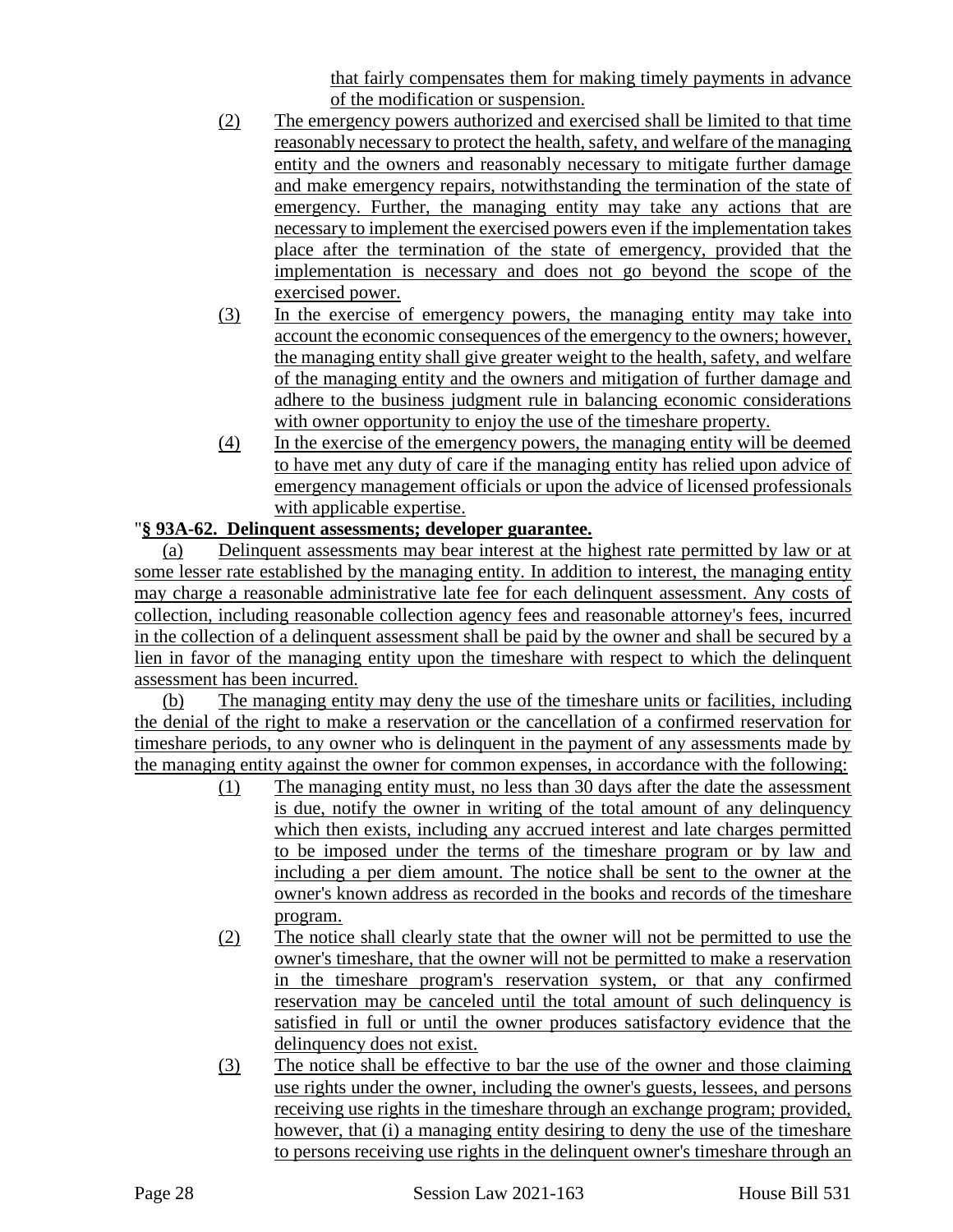exchange program that has an affiliation agreement with the managing entity shall notify the affiliated exchange company in writing of the denial of use at the time that the notice was sent to the owner and (ii) any person claiming through the affiliated exchange program who has received a confirmed assignment of the delinquent owner's use rights from the affiliated exchange company prior to the expiration of 48 hours after the receipt by the affiliated exchange company of the written notice from the managing entity shall be permitted by the managing entity to use the owner's use rights.

- (4) Any costs reasonably incurred by the managing entity in connection with its compliance with the requirements of this section may be assessed by the managing entity against the delinquent owner and collected in the same manner as if those costs were common expenses of the timeshare program allocable solely to the delinquent purchaser.
- (5) A managing entity may not enforce the denial of use against any one owner or group of owners without similarly enforcing it against all owners, including all developers.

(c) In addition to the denial of use pursuant to subsection (b) of this section, the managing entity may give further notice to the delinquent owner that the managing entity may rent the delinquent owner's timeshare, or any use rights appurtenant thereto, in accordance with the following:

- (1) A further notice of intent to rent must be given no less than 30 days after the date the assessment is due and must be delivered to the purchaser in the manner required for notices under subsection (b) of this section.
- (2) The notice shall state that unless the owner satisfies the delinquency in full, or unless the owner produces satisfactory evidence that the delinquency does not exist, the purchaser will be bound by the terms of any rental contract entered into by the managing entity with respect to the owner's timeshare or appurtenant use rights.
- (3) The notice shall state that the owner will remain liable for any difference between the amount of the delinquency and the net amount produced by the rental contract and applied against the delinquency, and the managing entity shall not be required to provide any further notice to the owner regarding any residual delinquency.
- (4) The managing entity's efforts to secure a rental shall not commence on a date earlier than 10 days after the date of the notice of intent to rent.
- (5) The managing entity must apply the proceeds of any rental, net of any rental commissions, cleaning charges, travel agent commissions, or any other commercially reasonable charges reasonably and usually incurred by the managing entity in securing rentals to the delinquent owner's account.
- (6) A managing entity may make a reasonable determination regarding the priority of rentals of timeshares and, if the delinquent owner whose timeshare is rented cannot be specifically determined due to the structure of the timeshare program, the managing entity may allocate any net rental proceeds in any reasonable manner.
- (7) In securing a rental, the managing entity shall not be required to obtain the highest nightly rental rate available, nor any particular rental rate, and the managing entity shall not be required to rent the entire timeshare or appurtenant rights; however, the managing entity must use reasonable efforts to secure a rental that is commensurate with other rentals of similar timeshares or use rights generally secured at that time.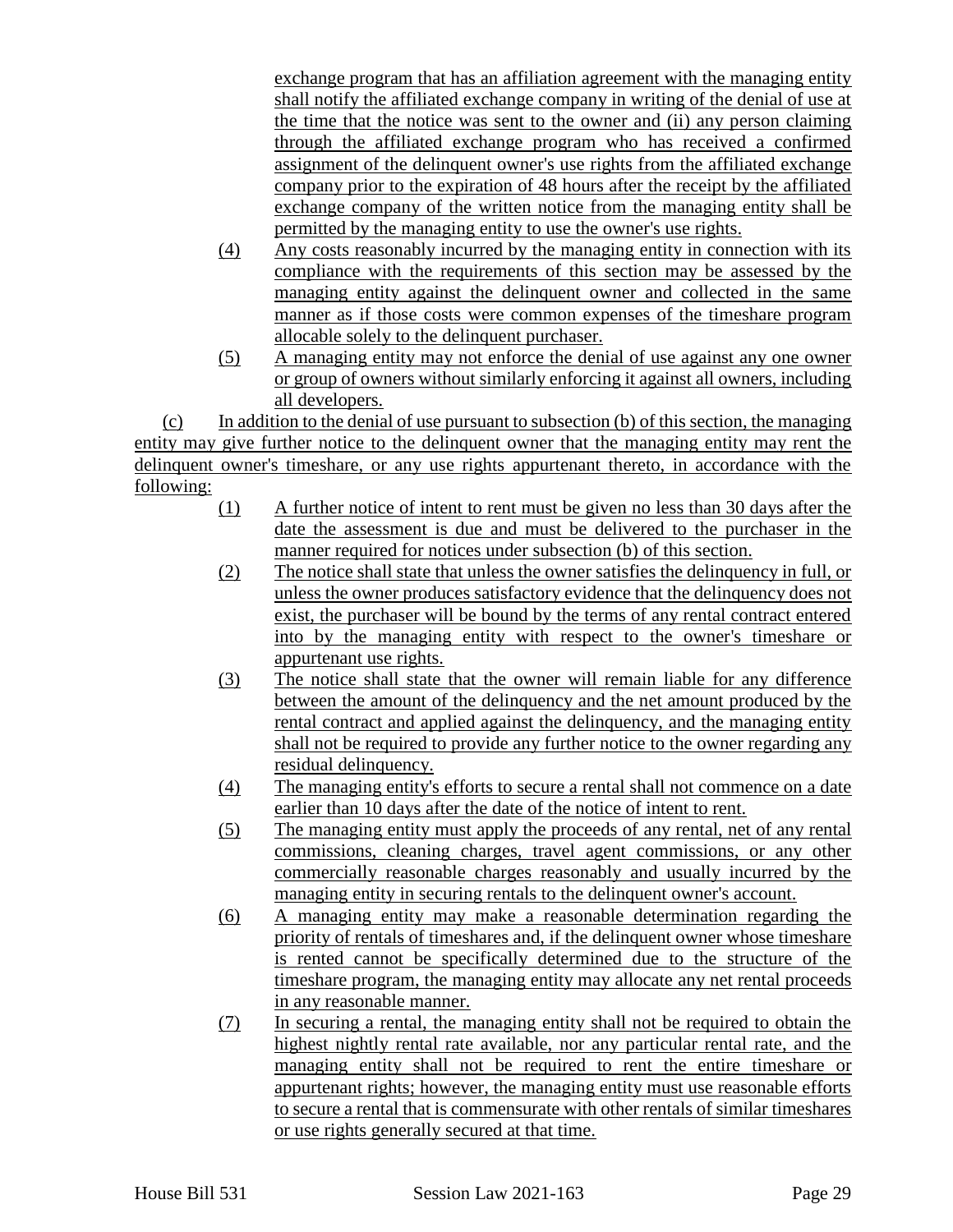(d) For timeshare estates located in this State, the managing entity shall have a lien on a timeshare for any assessment levied against that timeshare from the date such assessment becomes due. The managing entity shall also have a lien on a timeshare estate of any owner for the cost of any maintenance, repairs, or replacement resulting from an act of the owner or the owner's guest or lessee that results in damage to the timeshare property. All of the following apply to a lien imposed under this section:

- (1) The managing entity, or the holder of the lien, may bring a judicial action in its name to foreclose the lien in the nature of an action to foreclose a mortgage or deed of trust and may also bring an action to recover a money judgment for the unpaid assessments without waiving any claim of lien. As an alternative to initiating a judicial action, the managing entity may initiate a nonjudicial foreclosure proceeding to foreclose the assessment lien.
- (2) The lien is effective from the date of and shall relate back to the recording of the original timeshare declaration, or, in the case of lien on a timeshare located in a phase timeshare program, the last to occur of the recording of the original timeshare declaration or amendment creating the timeshare. However, as to first mortgages of record, the lien is effective from and after filing of the claim of lien in the office of the clerk of superior court in the county where the timeshare estate is located.
- (3) The claim of lien shall state the name of the timeshare program and identify the timeshare for which the lien is effective, state the name of the owner, state the assessment amount due, and state the due dates. The claim of lien shall be signed and acknowledged by an officer or agent of the managing entity or the holder.
- (4) The lien shall expire upon the earlier of:
	- a. The date it is satisfied.
	- b. Five years from the date the claim of lien is filed unless an action to enforce the lien is commenced within that time.
- (5) A claim of lien for assessments may include assessments which are due when the claim is recorded and all assessments that subsequently become due and are delinquent. Upon full payment, the person making the payment is entitled to receive a satisfaction of the lien.
- (6) A judgment in any action or suit brought to foreclose the claim of lien may include costs and reasonable attorney's fees for the substantially prevailing party.

(e) A successor in interest, regardless of how the timeshare has been acquired, including a purchaser at a judicial sale or foreclosure trustee sale, is jointly and severally liable with their predecessor in interest for all unpaid assessments against the predecessor up to the time of transfer of the timeshare to a successor, without prejudice to any right a successor in interest may have to recover from their predecessor in interest any amounts assessed against the predecessor and paid by the successor; provided, however, a first mortgagee or its successor or assignee who acquires title to a timeshare as a result of the foreclosure of the mortgage or by deed in lieu of foreclosure of the mortgage shall be exempt from liability for all unpaid assessments attributable to the timeshare or chargeable to the previous owner which came due prior to acquisition of title by the first mortgagee.

(f) If the developer agrees to guarantee the level of assessments for the timeshare program for any period of time, the developer may be excused from the payment of the developer's share of the assessments that otherwise would have been assessed against developer-owned timeshares during the guarantee period, provided that the developer guarantees that (i) during the guarantee period the assessments against owner timeshares will not increase over the dollar amount stated in the adopted, good-faith budget of the timeshare program and (ii)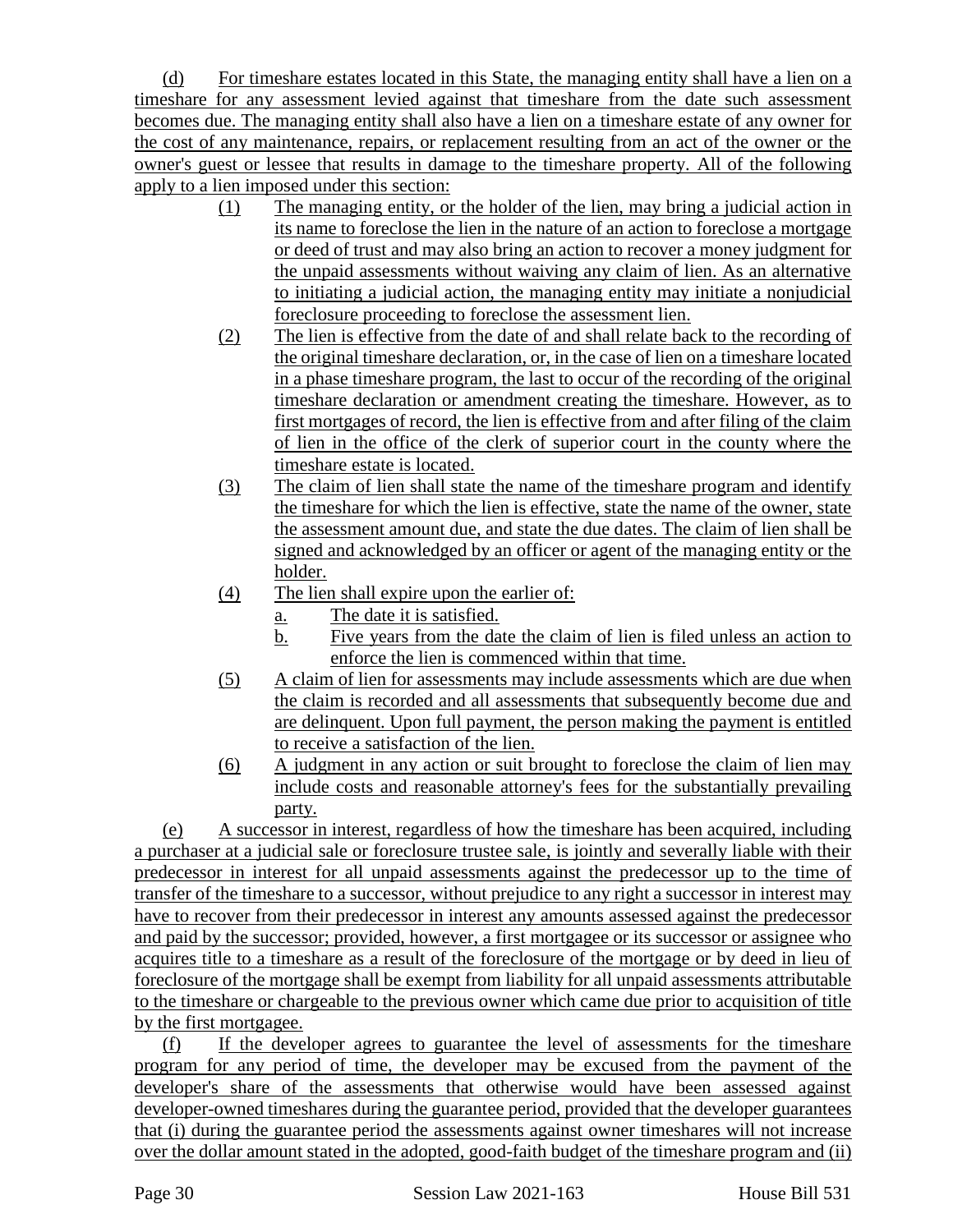the developer will pay any amount by which all common expenses incurred during the guarantee period exceed the total revenues of the timeshare program during the guarantee period.

# "**§ 93A-63. Reservation systems.**

(a) The developer shall describe in the timeshare declaration any creation of a reservation system and shall establish rules and regulations for its operation. In establishing these rules and regulations, the developer shall take into account the location and anticipated relative use demand of each timeshare unit and timeshare project component site that is included in the timeshare program and, the developer shall use its best efforts, in good faith and based upon all reasonably available evidence under the circumstances, to further the best interests of the owners as a whole with respect to their opportunity to use and enjoy the timeshare units.

(b) The rules and regulations shall also provide for periodic adjustment or amendment of the reservation system by the reservation system operator from time to time in order to respond to actual owner use patterns and changes in owner use demand for the timeshare units existing at that time within the timeshare program. In addition to any other rights granted by the rules and regulations of the timeshare program, the reservation system operator is authorized to manage the reservation and use of the timeshare program using those processes, analyses, procedures, and methods that are in the best interests of the owners as a whole to efficiently manage the timeshare program.

(c) The reservation system operator shall have the right to forecast anticipated reservation and use of the timeshare units, including the right to take into account current and previous reservation and use of the timeshare units, information about events that are scheduled to occur, seasonal use patterns, and other pertinent factors that affect the reservation or use of the timeshare program.

(d) The reservation system operator is authorized to reserve timeshare periods and timeshare units, in the best interests of the owners as a whole, for the purposes of depositing any reserved use with an affiliated exchange program or renting any reserved timeshare periods or timeshare units in order to facilitate the use or future use of the timeshare period or timeshare units or other benefits made available through the timeshare program to owners.

(e) If the reservation system operator is not the timeshare owners' association, the following provisions shall apply with respect to termination of the reservation system operator's management agreement or reservation agreement:

- (1) No later than 90 days after the date of termination, or another date as set forth in the applicable management agreement or reservation agreement, the terminated reservation system operator shall transfer to the timeshare owners' association, or any designated successor reservation system operator, all relevant data held by the prior reservation system operator and related to any reservation system and any other records and information as is necessary to permit the uninterrupted operation and administration of the reservation system. However, the information required to be transferred does not include private information of the terminated reservation system operator that is not directly related to operation and management of the timeshare program.
- (2) All reasonable costs incurred by the terminated reservation system operator in effecting the transfer of information shall be reimbursed to the terminated reservation system operator as a common expense of the timeshare program within 10 days after the completed transfer of the information.
- (3) Nothing contained in this section shall preclude a reservation system operator from providing in its agreement with the timeshare owners' association or in the timeshare declaration that the reservation system operator owns the reservation system and that the reservation system operator shall continue to own the reservation system in the event that it is terminated.

## "**§ 93A-64. Multisite timeshare program additions, substitutions, and deletions.**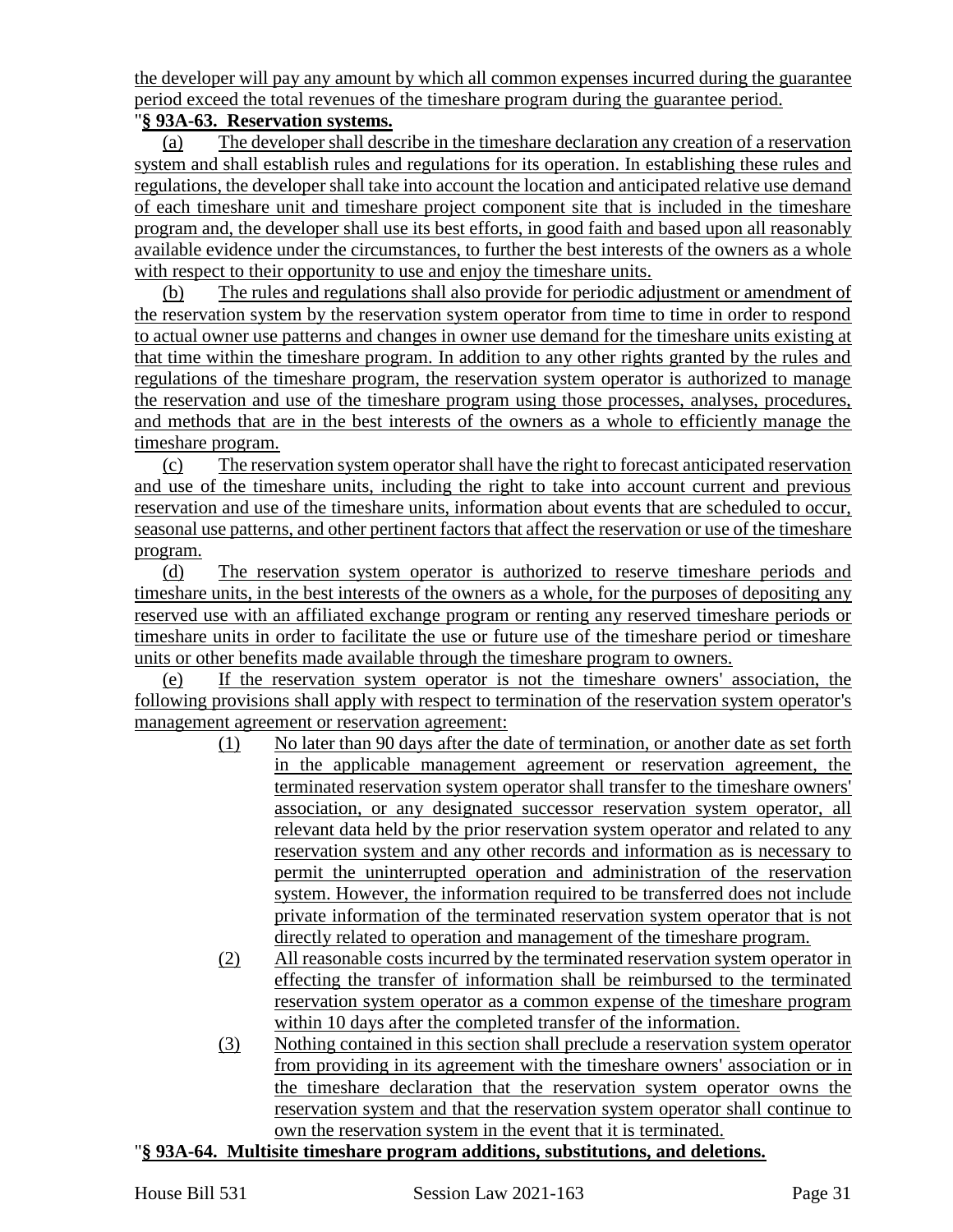## (a) With respect to addition of timeshare units, amenities, or timeshare projects to the multisite timeshare program, the timeshare declaration must provide for the following:

- (1) The basis upon which new timeshare units, amenities, or timeshare projects may be added, by whom additions may be made, and the fiscal impact, if any, of any additions on the owners.
- (2) The extent, if any, to which owners will have the right to consent to any proposed additions.
- (3) The person authorized to make additions during the term of the multisite timeshare program must comply with the one-to-one use night to use right ratio and the requirements of G.S. 93A-63 in ascertaining the desirability of the proposed addition and any impact of the proposed addition upon the demand for and availability of existing timeshare units, amenities, or timeshare projects.

(b) With respect to substitution of timeshare units, amenities, or timeshare projects for existing timeshare units, amenities, or timeshare projects in a multisite timeshare program, the timeshare declaration must provide for the following:

- (1) The basis upon which timeshare units, amenities, or timeshare projects may be substituted for existing timeshare units, amenities, or timeshare projects, by whom substitutions may be made, and the fiscal impact, if any, of any substitutions on the owners.
- (2) The replacement timeshare units, amenities, or timeshare projects must provide owners with an opportunity to enjoy a substantially similar or improved vacation experience as compared to the experience available at the replaced timeshare units, amenities, or timeshare projects. In determining whether the replacement timeshare units, amenities, or timeshare projects will provide a substantially similar or improved vacation experience, all relevant factors may be considered, including, but not limited to, some or all of the following: size; capacity; furnishings; maintenance; location, including geographic, topographic, and scenic considerations; demand and availability for owner use; and recreational capabilities.
- (3) If a timeshare owned by the owner in a multisite timeshare program is a timeshare estate in a specific timeshare unit, no substitution may be made of that timeshare unit without the approval of that owner and all other owners of timeshare estates in that timeshare unit.
- (4) If the timeshare declaration provides that the developer, acting unilaterally, or a managing entity under common ownership or control with the developer is the person who is authorized to make substitutions, the developer or managing entity may not substitute available timeshare units in the multisite timeshare program in a given calendar year pursuant to this subsection if the amount of the substituted timeshare units provides more than ten percent (10%) of the total annual use availability in the multisite timeshare program calculated in seven-day increments.
- (5) If the timeshare declaration provides that the managing entity is the person authorized to make substitutions, and the managing entity is not under common ownership or control with the developer, the managing entity may not substitute available timeshare units in the multisite timeshare program in a given calendar year pursuant to this subsection if the amount of the substituted timeshare units provides more than twenty-five percent (25%) of the total annual use availability in the multisite timeshare program calculated in seven-day increments.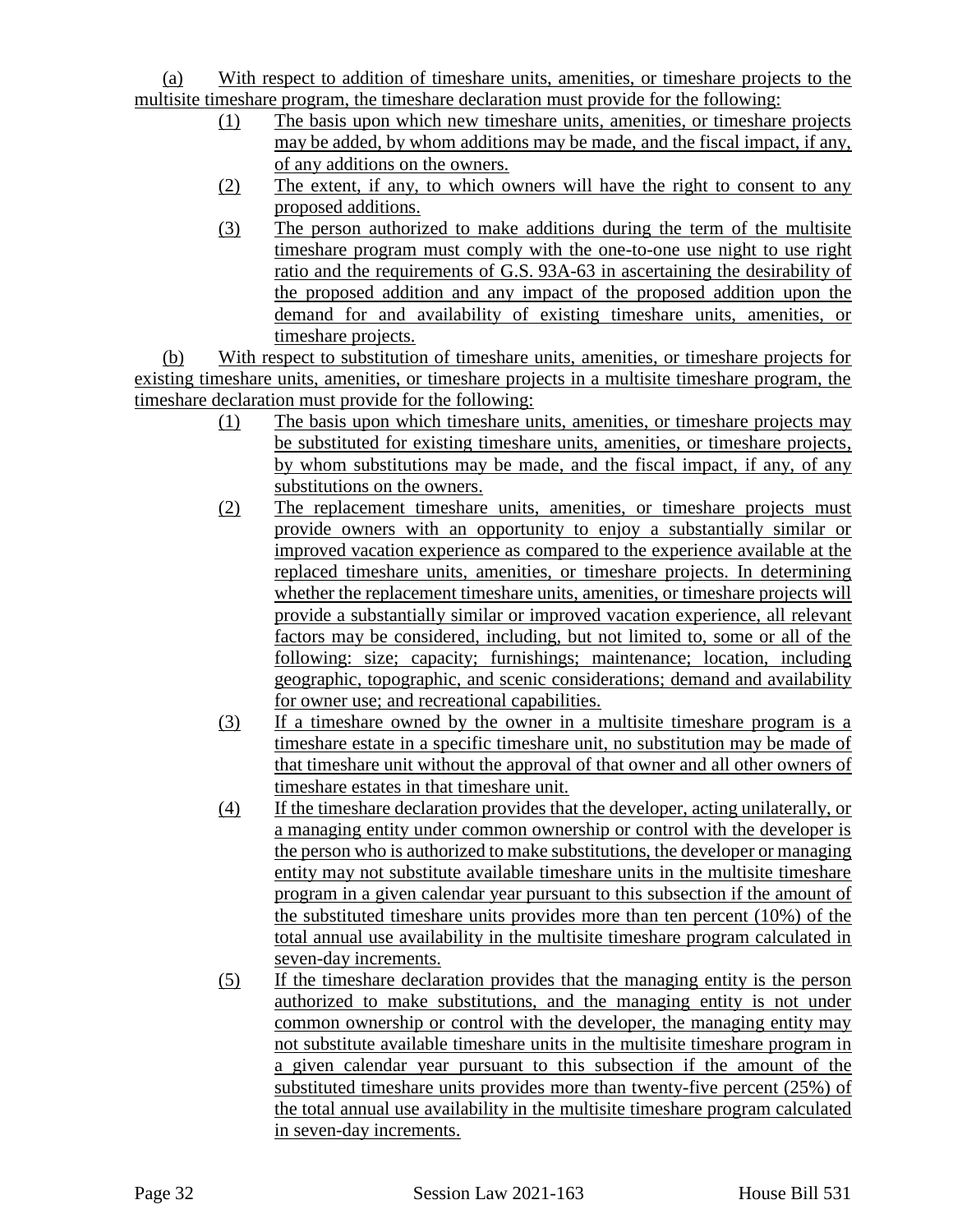- (6) If the owners have the right to consent to any proposed substitutions, and the person authorized to make substitutions receives, within 21 days after the date of the notice of substitution required by this subsection, a written objection to the proposed substitution from at least ten percent (10%) of all owners in the multisite timeshare program, a meeting of the owners must be conducted by the managing entity within 30 days after the end of the 21-day period. The proposed substitution is ratified unless it is rejected by a majority of owners voting in person or by proxy at the meeting, provided that at least twenty-five percent (25%) of all owners cast votes.
- (7) The person authorized to make substitutions may make unlimited substitutions in a given year if a proposed substitution is approved in advance by a majority of owners of the multisite timeshare program voting in person or by proxy at a meeting called for that purpose, provided that at least twenty-five percent (25%) of the total number of owners cast votes.
- (8) The person authorized to make substitutions shall notify all owners of the multisite timeshare program in writing of the decision to make a substitution. This notice must meet all of the following requirements:
	- a. The notice must be given at least six months in advance of the date that the proposed substitution will occur.
	- b. The notice must state the last day after the end of the six-month period on which reservations will be accepted from owners for use of the existing timeshare units that will be replaced.
	- c. The notice must state that owners shall have 21 days after the date of the notice of substitution to file a written objection with the person authorized to make substitutions.
- (9) The person authorized to make substitutions may remove existing timeshare units for substitution only after those timeshare units have no pending purchaser use reservations.
- (10) The person authorized to make substitutions must comply with the one-to-one use night to use right ratio and the requirements of G.S. 93A-63 in ascertaining the desirability of the proposed substitution and its impact upon the demand for and availability of existing timeshare units, amenities, or timeshare projects.

(c) With respect to deletion of timeshare units, amenities, or timeshare projects, the timeshare declaration must provide for the following:

- (1) If the deletion is as a result of a casualty, the following apply:
	- a. The timeshare declaration must provide for casualty insurance for the timeshare units or amenities in an amount equal to the replacement cost of those timeshare units or amenities. The timeshare declaration must also provide that in the event of a casualty that results in timeshare units, amenities, or timeshare projects being unavailable for use by owners, the managing entity shall notify all affected owners of the unavailability of use within 30 days after the event of casualty.
	- b. The timeshare declaration must also provide for the application of any insurance proceeds arising from a casualty to either the replacement or acquisition of additional similar timeshare units or to the removal of owners from the multisite timeshare program so that owners will not be competing for available timeshare units or amenities on a greater than one-to-one use night to use right ratio.
	- c. If the timeshare instrument does not provide for business income insurance, or if it is unavailable, or if the declaration permits the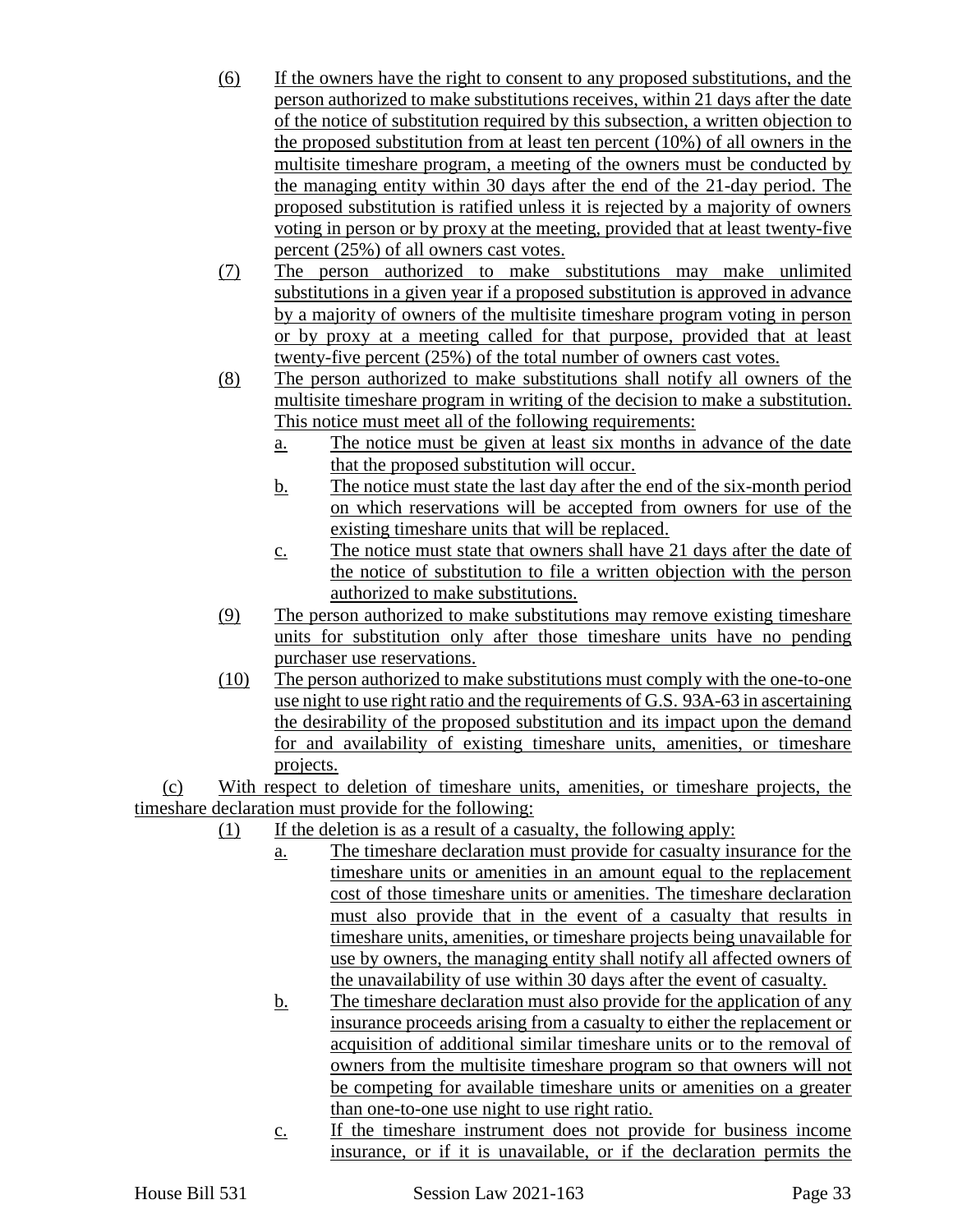developer, the managing entity, or the owners to elect not to reconstruct after casualty under certain circumstances or to secure replacement timeshare units in lieu of reconstruction, owners may temporarily compete for available accommodations on a greater than one-to-one use night to use right ratio. The decision whether or not to reconstruct shall be made as promptly as possible under the circumstances.

- d. Any replacement of timeshare units, amenities, or timeshare projects must comply with the one-to-one use night to use right ratio and the requirements of G.S. 93A-63 in ascertaining the desirability of the proposed addition and its impact upon the demand for and availability of existing timeshare units, amenities, or timeshare projects.
- (2) If the deletion is as a result of an eminent domain proceeding, the following apply:
	- a. The timeshare declaration must provide for the application of any proceeds arising from a taking under eminent domain proceedings to either the replacement or acquisition of additional similar timeshare units or to the removal of owners so that owners will not be competing for available timeshare units on a greater than one-to-one use night to use right requirement ratio.
	- b. Any replacement of timeshare units, amenities, or timeshare projects must comply with the one-to-one use night to use right ratio and the requirements of G.S. 93A-63 in ascertaining the desirability of the proposed addition and its impact upon the demand for and availability of existing timeshare units, amenities, or timeshare projects.
- (3) The timeshare declaration may provide that timeshare units, amenities, or timeshare projects will be deleted upon the expiration of the term of their availability or as otherwise provided in the timeshare declaration. However, the timeshare declaration must also provide that if a timeshare unit is deleted in this manner, a sufficient number of owners will also be deleted, or a sufficient number of substitute timeshare units will be substituted for the deleted timeshare units, so as to maintain no greater than a one-to-one use night to use right ratio.

## "**§ 93A-65. Resale purchase contracts; prohibition against advance listing fee.**

(a) A consumer timeshare reseller, or any agent of a reseller, must use a resale purchase contract which must contain all of the following:

- (1) An identification of the timeshare.
- (2) The name and address of the timeshare program and of the managing entity of the timeshare program.
- (3) Immediately prior to the disclosure required by subdivision (5) of this subsection, a statement in conspicuous type in substantially the following form:

"The current year's assessment allocable to the timeshare you are purchasing is [insert amount]. This assessment, which may be increased from time to time by the managing entity of the timeshare program, is payable in full each year on or before [insert date]. This assessment [includes/does not include] yearly real estate taxes, which [are/are not] billed and collected separately. Each owner is personally liable for the payment of assessments, and failure to timely pay these assessments may result in restriction or loss of your use or ownership rights. There are many important documents relating to the timeshare program which you should review prior to purchasing a timeshare,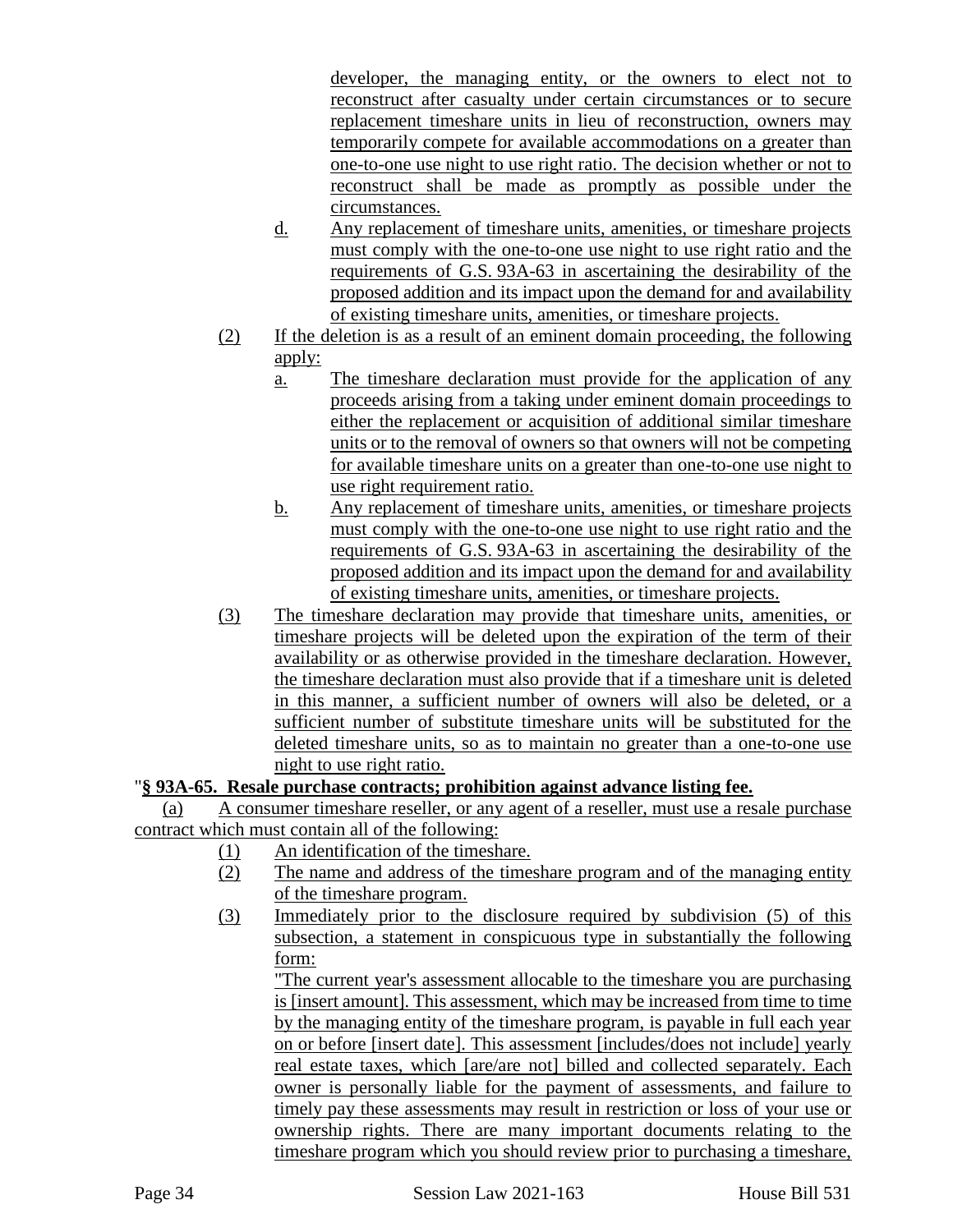including the timeshare declaration, the timeshare owners' association articles and bylaws, the current year's operating and reserve budgets, and any rules and regulations affecting the use of timeshare units and amenities."

- (4) If there are any delinquent assessments or real estate taxes outstanding with respect to the timeshare, the following statement must be included in the statement described in subdivision (3) of this subsection: "A delinquency in the amount of [insert amount] for unpaid assessments or real estate taxes currently exists with respect to the timeshare you are purchasing, together with a per diem charge of [insert amount] for interest and late charges."
- (5) A statement in conspicuous type located immediately prior to the space in the contract reserved for the signature of the purchaser in the following form: "You may cancel this contract without any penalty or obligation within five days after the date you sign this contract. If you decide to cancel this contract, you must notify the seller in writing of your intent to cancel. Your notice of cancellation shall be effective upon the date sent and shall be sent to the seller at [insert address]. Any attempt to obtain a waiver of your cancellation right is void and of no effect. While you may execute all closing documents in advance, the closing before expiration of your five-day cancellation period is prohibited."
- (6) The year in which the purchaser will first be entitled to reserve, use, or occupy a timeshare unit.

(b) If a resale purchase contract is not used or does not comply with the provisions of this section, the transaction shall be voidable at the option of the purchaser for a period of one year after the date of transfer.

(c) It is unlawful for any resale broker to collect any advance fee for the listing of any timeshare.

## "**§ 93A-66. Record keeping by resale service providers, transfer service providers, and lead dealers.**

Resale service providers, lead dealers, and transfer service providers shall maintain the following records for a period of three years from the date each piece of personal contact information is obtained:

- (1) A copy of all pieces of personal contact information obtained.
- (2) Resale service providers, transfer service providers, and lead dealers who receive personal contact information from other lead dealers shall maintain records disclosing:
	- a. The full name, address, and telephone number of the lead dealer from which the personal contact information was obtained.
	- b. The date, time, and place of the transaction at which the personal contact information was obtained, along with the amount of consideration paid and a signed receipt from the lead dealer or copy of a canceled check.
- (3) Resale service providers, transfer service providers, and lead dealers who obtained personal contact information by directly researching and assembling such information and did not obtain such information from a lead dealer shall maintain records disclosing:
	- a. A complete written description of the source from which each piece of personal contact information was obtained.
	- b. The methodologies used for researching and assembling the personal contact information.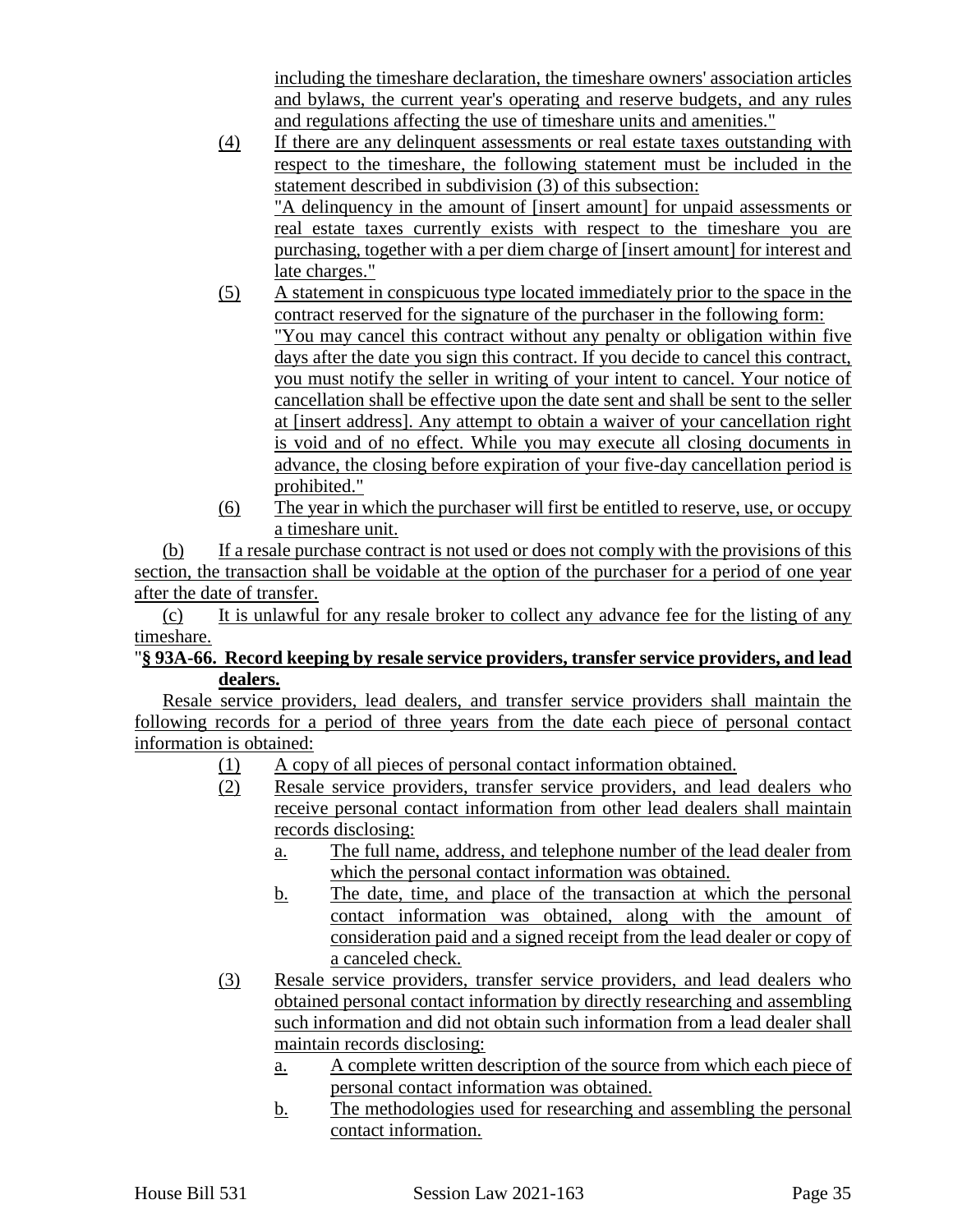- c. The date, time, and place at which the piece of personal contact information was obtained.
- d. The full name, address, and telephone number of each person who performed the work to obtain the piece of personal contact information.

## "**§ 93A-67. Resale service providers.**

(a) Before engaging in resale advertising services, a resale service provider must provide to the consumer timeshare reseller in writing (i) a description of any fees or costs related to the services that the consumer timeshare reseller, or any other person, is required pay to the resale service provider or to any third party and (ii) a description of when the fees or costs are due.

(b) A resale service provider may not engage in real estate broker activities described in Article 1 of this Chapter without being the holder of an active license in accordance with Article 1 of this Chapter.

(c) In the course of offering resale advertising services, a resale advertiser may not do any of the following:

- (1) State or imply that the resale advertiser will provide or assist in providing any type of direct sales or resale brokerage services other than the advertising of the consumer resale timeshare for sale or rent by the consumer timeshare reseller.
- (2) State or imply to a consumer timeshare reseller, directly or indirectly, that the resale advertiser has identified a person interested in buying or renting the timeshare resale interest without providing the name, address, and telephone number of the represented interested resale purchaser.
- (3) State or imply to a consumer timeshare reseller, directly or indirectly, that sales or rentals have been achieved or generated as a result of its advertising services unless the resale advertiser, at the time of making that representation, possesses and is able to provide documentation to substantiate the statement or implication made to the consumer timeshare reseller. In addition, to the extent that a resale advertiser states or implies to a consumer timeshare reseller that the resale advertiser has sold or rented any specific number of timeshares, the resale advertiser must also provide the consumer timeshare reseller the ratio or percentage of all the timeshares that have resulted in a sale versus the number of timeshares advertised for sale by the resale advertiser for each of the previous two calendar years if the statement or implication is about a sale or sales, or the ratio or percentage of all the timeshares that have actually resulted in a rental versus the number of timeshares advertised for rental by the resale advertiser for each of the previous two calendar years if the statement or implication is about a rental or rentals.
- (4) State or imply to a consumer timeshare reseller that the timeshare has a specific resale value.
- (5) Make or submit any charge to a consumer timeshare reseller's credit card account, make or cause to be made any electronic transfer of consumer timeshare reseller funds, or collect any payment from a consumer timeshare reseller that exceeds an aggregate total amount of seventy-five dollars (\$75.00) or more in any 12-month period unless the following have occurred:
	- a. The consumer timeshare reseller has been provided a copy of the terms and conditions of the contract for resale advertising services and the consumer timeshare reseller has agreed to those terms and conditions by mail or electronic transmission.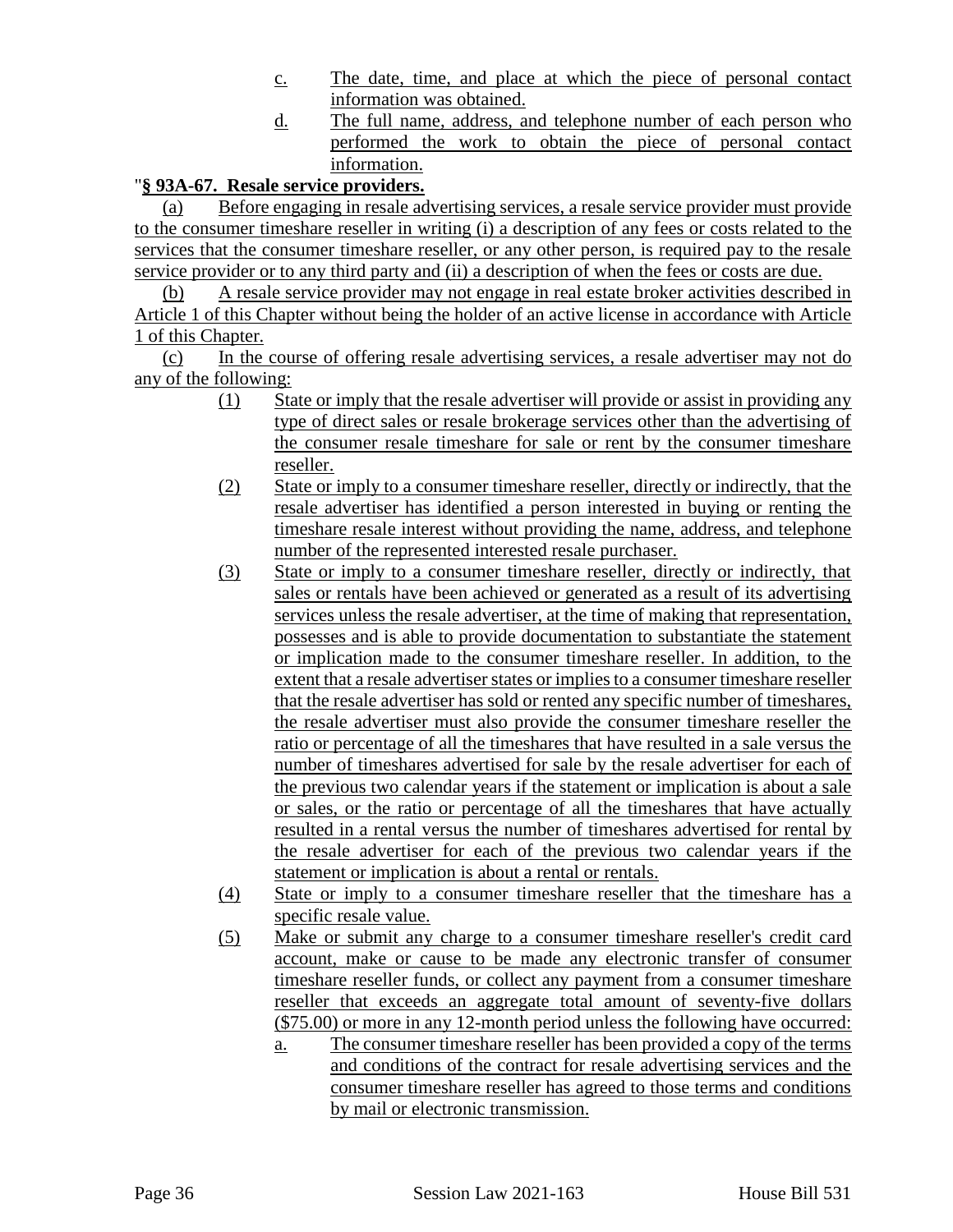- b. The resale advertiser has received a written contract complying in all respects with this section and that has been signed by the consumer timeshare reseller.
- (6) Engage in any resale advertising services for compensation or other valuable consideration without first obtaining a written brokerage agreement to provide resale advertising services signed by the consumer timeshare reseller. Notwithstanding any other law to the contrary, the contract must be printed in at least 12-point type and must contain the following information:
	- a. The name, address, telephone number, and internet address, if any, of the resale advertiser and a mailing address and email address to which a contract cancellation notice may be delivered at the consumer timeshare reseller's election.
	- b. A complete description of all resale advertising services to be provided, including, but not limited to, details regarding the publications, internet sites, and other media in or on which the consumer resale timeshare will be advertised; the dates or time intervals for such advertising or the minimum number of times such advertising will be run in each specific medium; the itemized cost to the consumer timeshare reseller of each resale advertising service to be provided; and a statement of the total cost to the consumer timeshare reseller of all resale advertising services to be provided.
	- c. A statement printed in conspicuous type immediately preceding the space in the contract provided for the consumer timeshare reseller's signature in substantially the following form:

"Timeshare Owner's Right of Cancellation [Insert name of resale advertiser] will provide resale advertising services pursuant to this contract. If the resale advertiser represents that they have identified a person who is interested in purchasing or renting your timeshare, then the resale advertiser must provide you with the name, address, and telephone number of such represented

interested resale purchaser. You have an unwaivable right to cancel this contract for any reason within five days after the date you sign this contract. If you decide to cancel this contract, you must notify [insert name of resale advertiser] in writing of your intent to cancel. Your notice of cancellation shall be effective upon the date sent and shall be sent to [insert resale advertiser's physical address] or to [insert resale advertiser's email address]. Your refund will be made within 20 days after receipt of notice of cancellation or within five days after receipt of funds from your cleared check, whichever is later.

You are not obligated to pay [insert name of resale advertiser] any money unless you sign this contract and return it to the retail advertiser.

Important: Before signing this contract, you should carefully review your original purchase document and other timeshare program documents to determine whether the developer has reserved a right of first refusal or other option to purchase your timeshare or to determine whether there are any restrictions or special conditions applicable to the resale or rental of your timeshare."

d. A statement that any resale contract entered into by or on behalf of the consumer timeshare reseller must comply in all respects with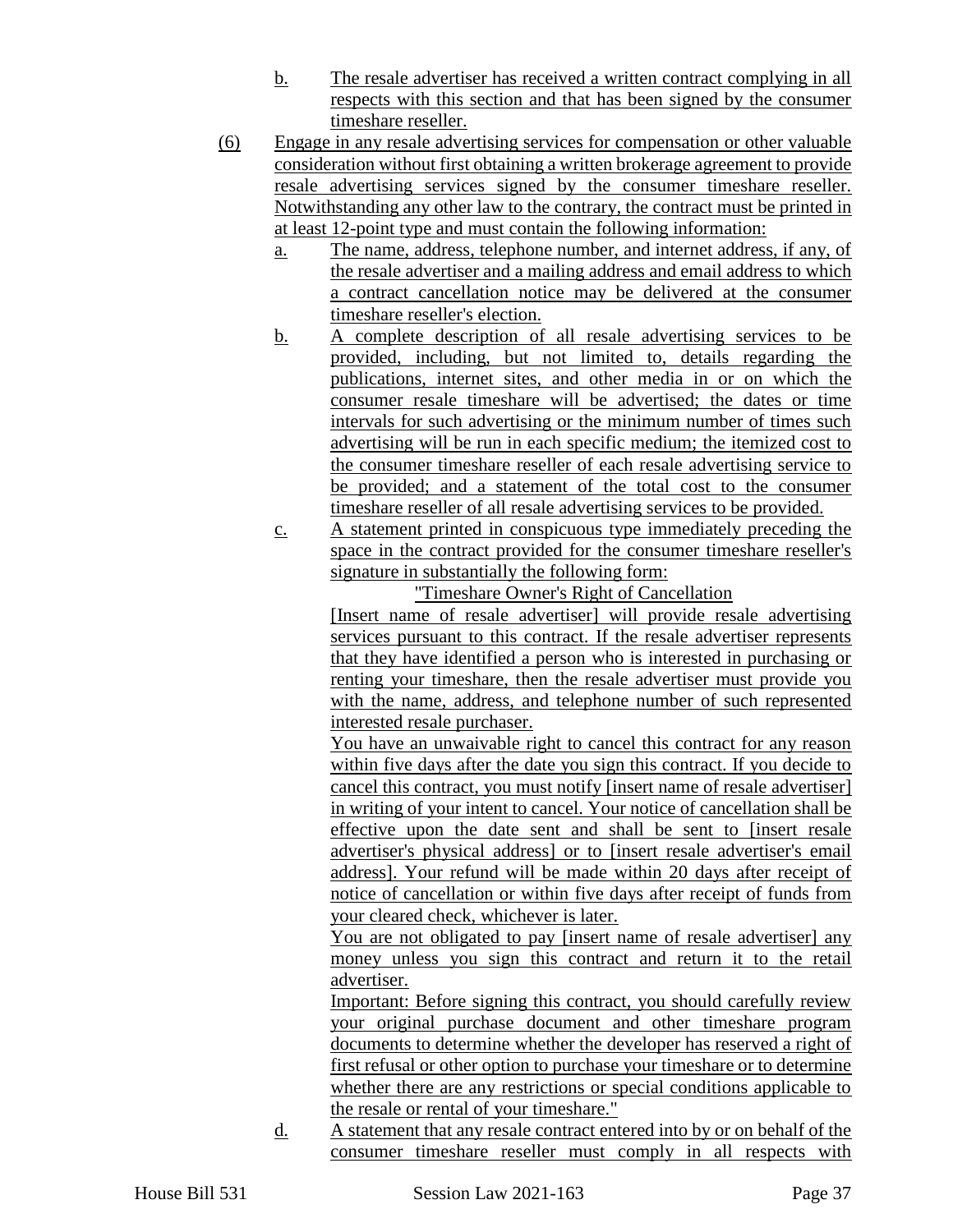G.S. 93A-65, including the provision of a five-day cancellation period for the prospective consumer resale purchaser.

- (7) Fail to honor any cancellation notice sent by the consumer timeshare reseller within five days after the date the consumer timeshare reseller signs the contract for resale advertising services.
- (8) Fail to provide a full refund of all money paid by a consumer timeshare reseller within 20 days after receipt of notice of cancellation or within five days after receipt of funds from a cleared check, whichever is later.

(d) If a resale service provider uses a contract for resale advertising services that fails to comply with the requirements of this section, the contract shall be voidable at the option of the consumer timeshare reseller for a period of one year after the date it is executed by the consumer timeshare reseller.

(e) Notwithstanding obligations placed upon any other persons by this section, it is the duty of a resale service provider to supervise, manage, and control all aspects of the offering of resale advertising services by any agent or employee of the resale service provider. Any violation of this section that occurs during that offering shall be deemed a violation by the resale service provider as well as by the person actually committing the violation.

(f) Providing resale advertising services with respect to a consumer resale timeshare in a timeshare property located or offered within this State, or in a multisite timeshare program registered or required to be registered to be offered in this State, including acting as an agent or third-party service provider for a resale service provider, constitutes operating, conducting, engaging in, or carrying on a business or business venture in this State.

(g) If a resale service provider also offers timeshare transfer services, the resale service provider must comply with G.S. 93A-68.

(h) Any violation of this section is an unfair or deceptive act or practice prohibited by G.S. 75-1.1.

# "**§ 93A-68. Timeshare transfer services.**

(a) In the course of advertising, marketing, promoting, offering, sale, or performance of any timeshare transfer services, no person shall do any of the following:

- (1) Engage in any timeshare transfer services for compensation, or the expectation of receiving compensation, without first obtaining a written timeshare transfer services agreement signed by the consumer timeshare reseller that complies with this section.
- (2) Fail to provide both the consumer timeshare reseller and the independent escrow agent required by this section with an executed copy of the timeshare transfer services agreement.
- (3) Advise, suggest, or assist with advising or suggesting that a consumer timeshare reseller cease making any payment of assessments, ad valorem real estate taxes, or any other sums imposed against the consumer resale timeshare, or any payment of any amounts due to a mortgagee or other lienor under a mortgage or other lien or encumbrance secured by the consumer resale timeshare.
- (4) Represent, expressly or by implication, that (i) a consumer timeshare reseller cannot or should not contact or communicate with the developer, managing entity, exchange company, mortgagee, or lienor or (ii) the developer, managing entity, exchange company, mortgagee, or lienor is prohibited from contacting or communicating with the consumer timeshare reseller.
- (5) Offer, obtain, negotiate, arrange, or assist with offering, obtaining, negotiating, arranging a timeshare transfer service that disposes of the consumer resale timeshare through foreclosure of the consumer resale timeshare for (i) the nonpayment of assessments, ad valorem real estate taxes,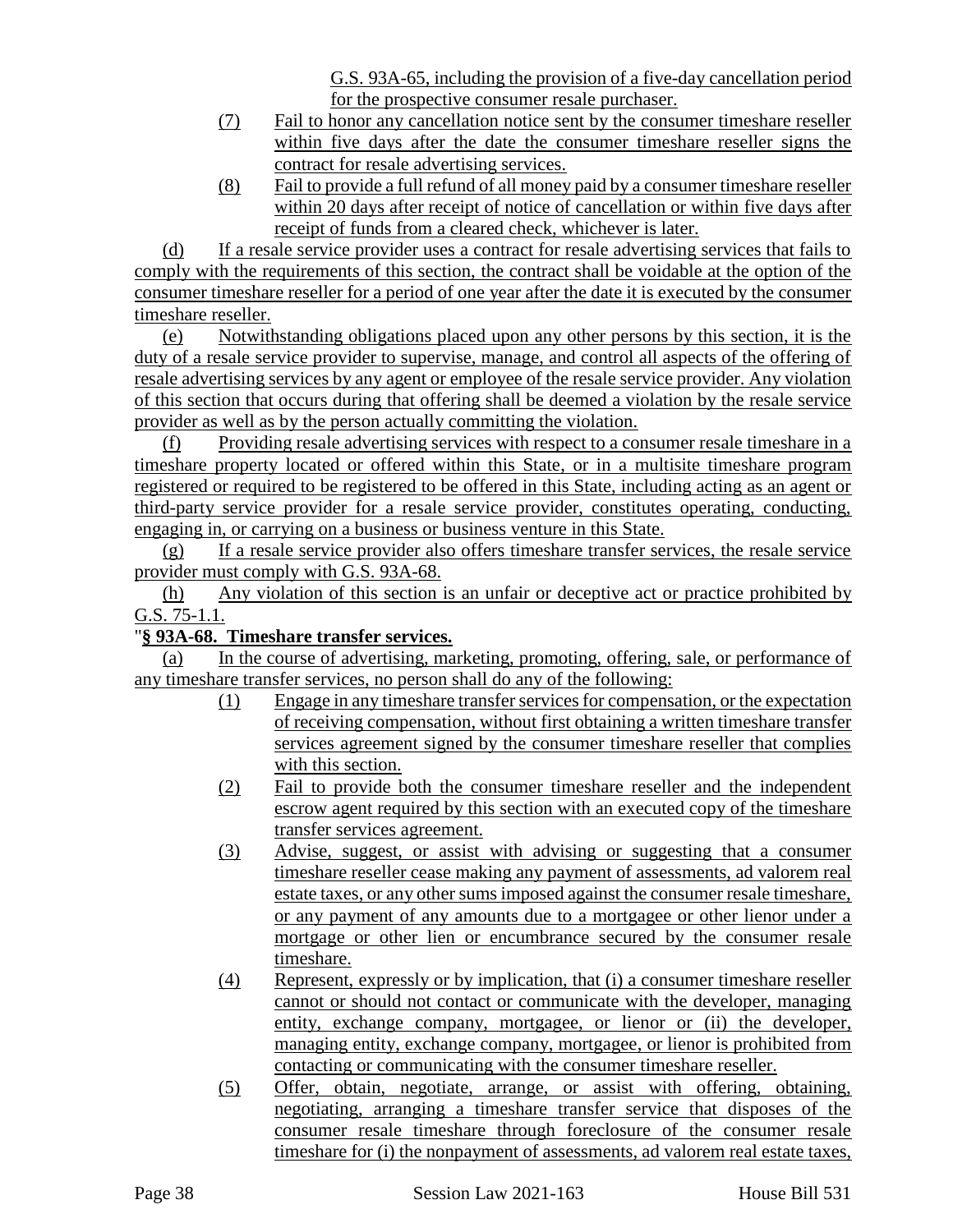or any other sums imposed against the consumer resale timeshare or (ii) nonpayment of amounts due to a mortgagee or other lienor under a mortgage or other lien encumbrance secured by the consumer resale timeshare.

(6) Charge or accept a fee for obtaining, negotiating, arranging, or assisting with obtaining, negotiating, or arranging the voluntary relinquishment of a consumer resale timeshare to a managing entity in lieu of payment of assessments or ad valorem real estate taxes.

(b) A consumer timeshare reseller has the right to cancel the timeshare transfer services agreement until midnight of the fifth day after the execution of the timeshare transfer services agreement. The consumer timeshare reseller may not waive this right of cancellation. Any oral or written declaration or instrument that purports to waive this right of cancellation is void. Cancellation under this section is without penalty, and the refund of all monies received by the transfer service provider shall be made within 20 days of demand therefor by the consumer timeshare reseller or within five days after receipt of cleared funds from the consumer timeshare reseller, whichever is later.

- (c) Each timeshare transfer services agreement shall contain the following:
	- (1) A statement that no fee, cost, or other compensation may be received by or paid to the transfer service provider before the delivery to the consumer timeshare reseller of written evidence that all promised timeshare transfer services have been performed, including:
		- a. Delivery to both the consumer timeshare reseller and the timeshare program managing entity of a copy of the recorded timeshare instrument or other legal document evidencing the transfer of ownership of or legal title to the consumer resale timeshare to the transferee, accompanied by the full name, address, and other known contact information for the transferee.
		- b. Delivery to the consumer timeshare reseller of a copy of the legal document executed by the vendor or obligee evidencing the mutually agreed upon termination of the timeshare instrument or timeshare loan obligation relating to the consumer resale timeshare.
	- (2) The name, address, current phone number, and current email address of the independent escrow agent required by this section.
	- (3) A specific, detailed description of each timeshare transfer service promised to be provided, including a statement of the last date by which each promised service will be fully performed, and including a statement that the transfer service provider will deliver to the consumer timeshare reseller written notice of the full performance of each timeshare transfer service, together with a copy of the legal document evidencing the completed performance of the service.
	- (4) The total cost to the consumer timeshare reseller of each timeshare transfer service promised to be provided pursuant to subdivision (3) of this subsection together with an itemized list of all of the fees and costs that comprise the total cost of that service.
	- (5) The terms or conditions of any refund, cancellation, exchange, or repurchase policy for a timeshare transfer service, including the circumstances under which a guaranteed or nonguaranteed, full or partial refund will be granted.
	- (6) A statement in conspicuous type that nonpayment of a timeshare loan obligation or assessment obligation may lead to a foreclosure action or other proceeding that could result in the loss of ownership of the timeshare and negative consequences for the consumer timeshare reseller's credit and tax liability.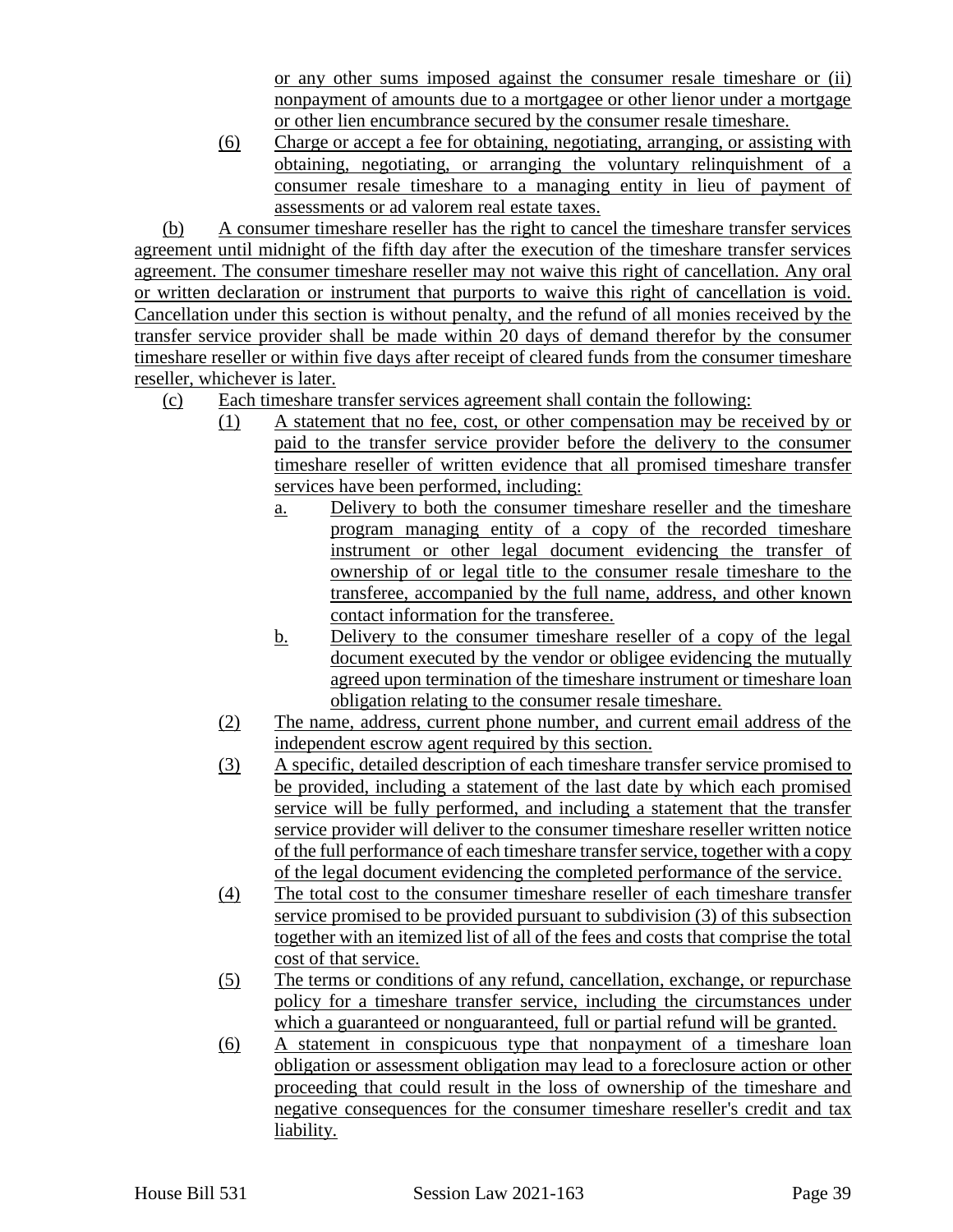(7) A statement in substantially the following form in conspicuous type immediately preceding the space in the timeshare transfer services agreement provided for the consumer timeshare reseller's signature:

"[Insert transfer service provider name] has agreed to provide you with timeshare transfer services under this timeshare transfer services agreement. After those services have been fully performed, the transfer service provider is obligated to provide you with written notice of full performance and a copy of the recorded instrument or other legal document evidencing the transfer or assignment of your timeshare, the termination of your timeshare contract, or the release from a timeshare loan or assessment obligation. Any fee or other compensation paid by you under this agreement before full performance by [Insert transfer service provider name] must be held in escrow by the escrow agent specified in this agreement, and the transfer service provider is prohibited from receiving any such fee or other compensation until all promised timeshare transfer services have been performed.

## Timeshare Owner's Right of Cancellation

You have an unwaivable right to cancel this agreement for any reason within five days after the date you sign this agreement. If you decide to cancel this contract, you must notify [insert name of transfer service provider] in writing of your intent to cancel. Your notice of cancellation shall be effective upon the date sent and shall be sent to [insert name and mailing address of transfer service provider] or to [insert transfer service provider's email address]. Your refund will be made within 20 days after receipt of notice of cancellation or within five days after receipt of funds from your cleared check, whichever is later.

IMPORTANT: It is recommended that you contact your developer, managing entity, mortgagee, or lienor before signing this agreement. Your developer, management entity, mortgagee, or lienor may be willing to negotiate a payment plan, restructure your debt obligation, or accept the transfer of your timeshare free of charge."

(d) If the timeshare transfer services to be provided include relief to be obtained from the consumer timeshare reseller's managing entity, mortgagee, or lienor, the timeshare transfer service provider may not do the following:

- (1) Request or receive payment of any fee or other consideration until the consumer timeshare reseller has executed a written agreement between the consumer timeshare reseller and the consumer timeshare reseller's managing entity, mortgagee, or lienor incorporating the offer of relief the timeshare transfer service provider obtained from the managing entity, mortgagee, or lienor.
- (2) Fail to disclose, on a separate page, in conspicuous type, substantially the following statement at the time the timeshare transfer service provider furnishes the consumer timeshare reseller with the written agreement specified in subsection (c) of this section, the following:

"Important Notice

This is an offer of relief we obtained from your [insert name of managing entity, mortgagee, or lienor]. You may accept or reject the offer. If you reject the offer, you do not have to pay us for this service. If you accept the offer, you will have to pay us [insert total amount] for this service."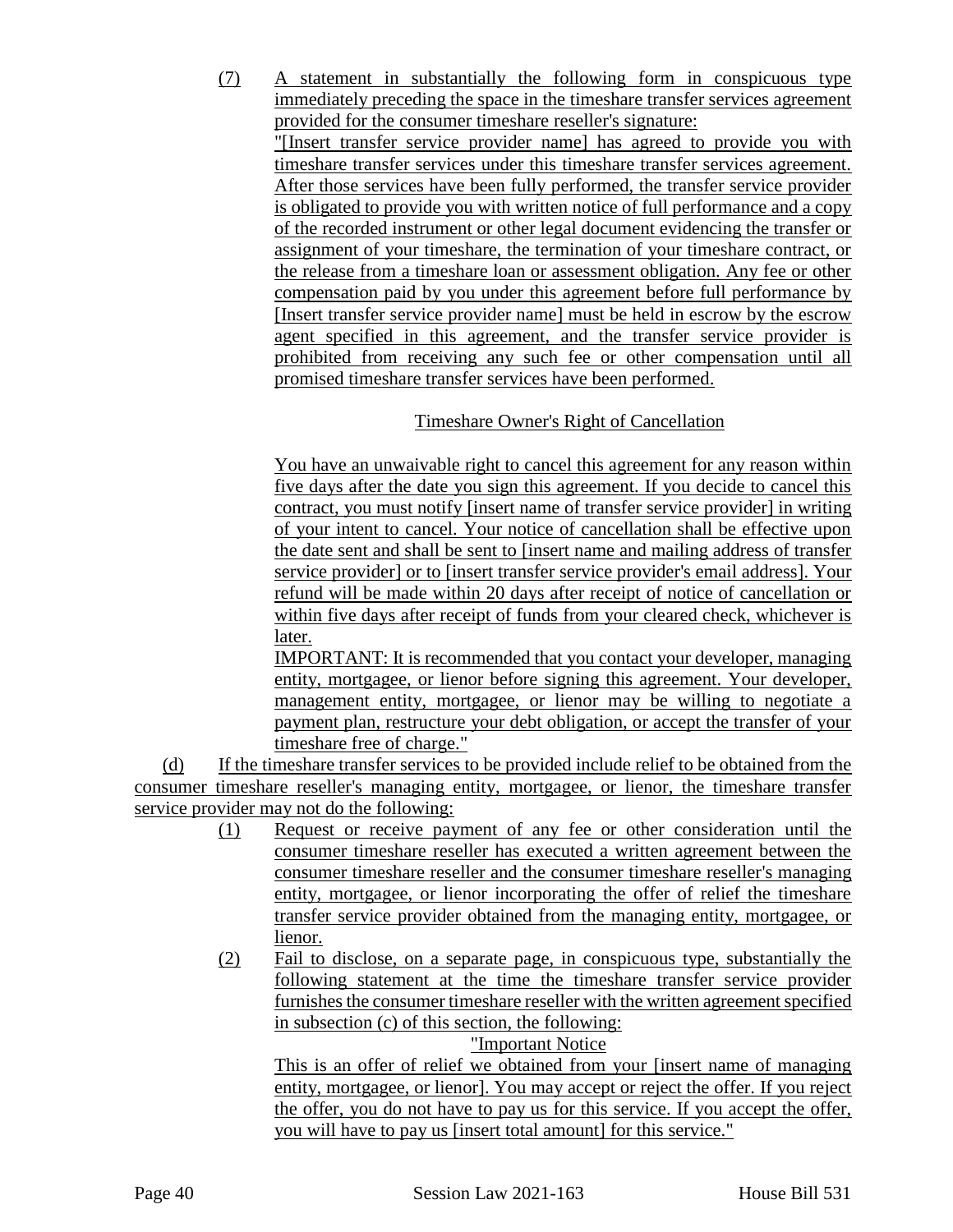(e) Before entering into any timeshare transfer services agreement, a person providing timeshare transfer services shall establish an escrow account with an independent escrow agent for the purpose of protecting the funds or other property of consumer timeshare resellers required to be escrowed by this subsection. The independent escrow agent shall maintain the escrow account only in such a manner as to be under the direct supervision and control of the independent escrow agent. The independent escrow agent shall have a fiduciary duty to each consumer timeshare reseller to maintain the escrow account in accordance with good accounting practices and to release the consumer timeshare reseller's funds or other property from escrow only in accordance with this section.

(f) All funds that are received from or on behalf of a consumer timeshare reseller under a timeshare transfer services agreement shall be deposited into the escrow account. A fee, cost, or other compensation that is due or that will be paid to the transfer service provider must be held in the escrow account until the transfer service provider has fully complied with all of the obligations under the timeshare transfer services agreement and this section.

- (g) The funds required to be escrowed may only be released from escrow as follows:
	- (1) On the order of the transfer service provider upon presentation of an affidavit by the transfer service provider that all promised timeshare transfer services have been performed as set forth in the timeshare transfer services agreement, including delivery to both the consumer timeshare reseller and the timeshare program managing entity of either, as applicable: (i) a copy of the recorded instrument or other legal document evidencing the transfer of ownership of or legal title to the consumer resale timeshare to the transferee or (ii) a copy of the legal document executed by the vendor or obligee evidencing the termination of the timeshare instrument or timeshare loan obligation relating to the consumer resale timeshare.
	- (2) To a managing entity to pay any assessments, transfer fees, or other moneys owed with respect to the consumer resale timeshare or to pay a governmental agency for the purpose of completing and perfecting the transfer.

(h) The independent escrow agent shall retain all timeshare transfer services agreements, escrow account records, and affidavits received pursuant to this subsection for a period of five years.

(i) A transfer service provider, an agent or third-party service provider for the transfer services provider, or an independent escrow agent who intentionally fails to comply with the provisions of this subsection concerning the establishment of an escrow account, deposits of funds into escrow, withdrawal therefrom, and maintenance of records is guilty of a Class E felony.

(j) The provisions of this section that apply to transfer service providers do not apply to any of the following:

- (1) A resale broker who offers timeshare transfer services to a consumer timeshare reseller, so long as the resale broker complies in all respects with the provisions of Article 1 of this Chapter.
- (2) An attorney who is licensed in this State and a member in good standing or a title insurer or agent licensed in this State in good standing who offers timeshare transfer services to a consumer timeshare reseller.
- (3) A mortgagee or servicer or lienor, or agent or contractor of a mortgagee or servicer or lienor, to the extent that any of them offers timeshare transfer services to an obligor related to a mortgage, lien, or other encumbrance of a mortgagee, servicer, or lienor against the obligor's timeshare.

(k) This section shall not apply to the transfer of ownership of a consumer resale timeshare from a consumer timeshare reseller to the developer or managing entity of that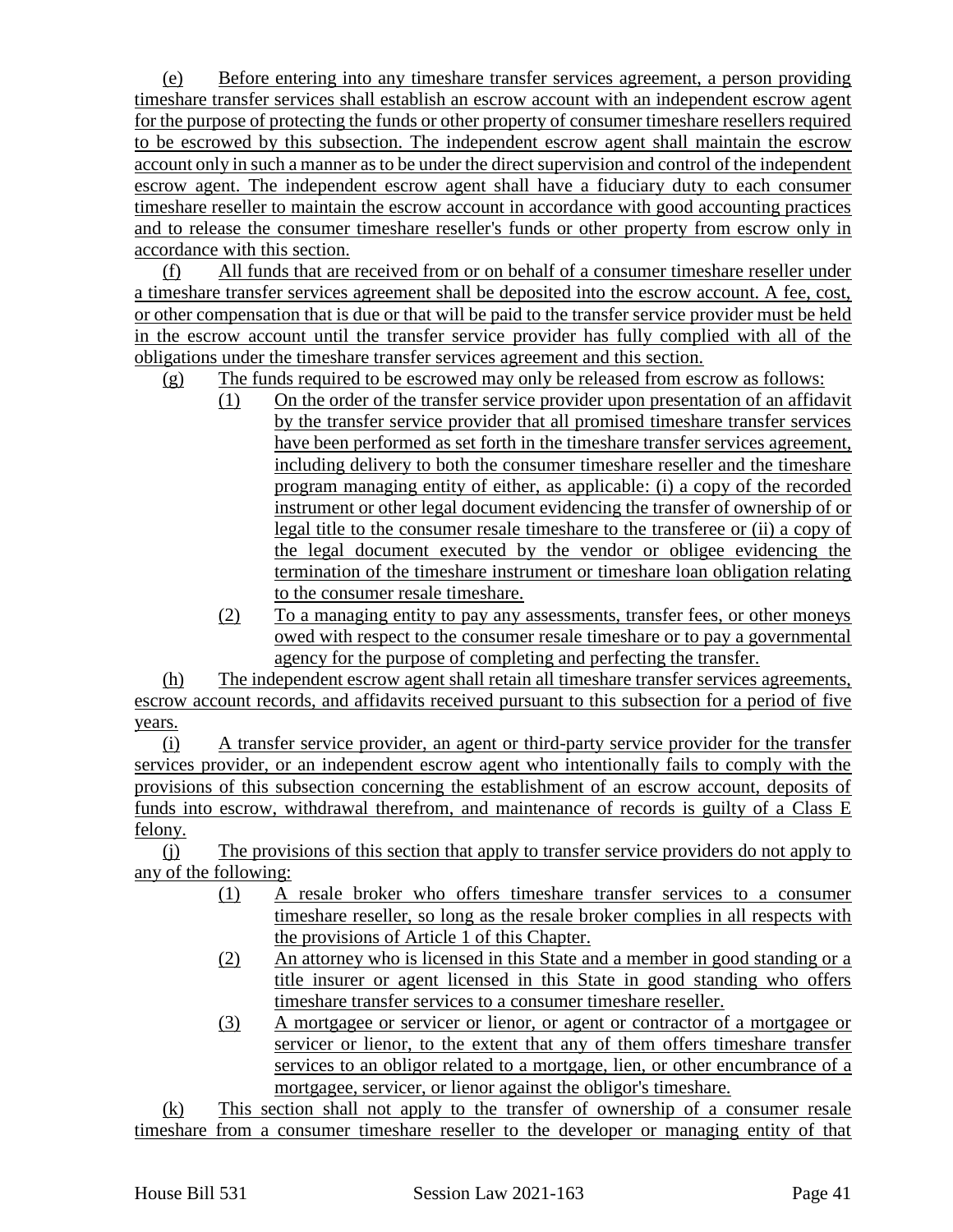timeshare program unless and only to the extent the transfer includes the assistance of a transfer service provider.

(*l*) Only an attorney licensed in this State or any person authorized to perform nonjudicial foreclosures pursuant to this Article may offer services to a consumer timeshare reseller in connection with an involuntary transfer, or proposed involuntary transfer, of a consumer resale timeshare.

(m) Notwithstanding obligations placed upon any other persons by this section, it is the duty of a transfer service provider to supervise, manage, and control all aspects of the offering of timeshare transfer services by any agent or employee of the transfer service provider. Any violation of this section that occurs during such offering shall be deemed a violation by the transfer service provider as well as by the person actually committing the violation.

(n) Providing timeshare transfer services with respect to a consumer resale timeshare in a timeshare property located or offered within this State, or in a multisite timeshare program registered or required to be registered to be offered in this State, including acting as an agent or third-party service provider for a transfer service provider, constitutes operating, conducting, engaging in, or carrying on a business or business venture in this State.

(o) An owner, managing entity, or developer may bring an action for injunctive relief and recover their reasonable attorneys' fees and costs against a timeshare service provider for a violation of this section.

(p) Upon a consumer timeshare reseller's request, the developer or managing entity shall provide information regarding relinquishment or other disposition options of the consumer timeshare reseller's timeshare available to the timeshare reseller through the developer or managing entity, if available.

(q) Any violation of this section is an unfair or deceptive act or practice prohibited by G.S. 75-1.1.

## "**§ 93A-69. Timeshare program extensions.**

(a) Unless the timeshare declaration specifically provides a lower percentage, the vote or written consent, or both, of at least sixty-six percent (66%) of all eligible voting interests present in person or by proxy at a duly noticed, called, and constituted meeting of the owners may, at any time, extend the term of the timeshare program. If the term of a timeshare program is extended pursuant to this section, all rights, privileges, duties, and obligations created under applicable law or the timeshare declaration continue in full force to the same extent as if the extended termination date of the timeshare program were the original termination date of the timeshare program.

(b) Unless the timeshare declaration specifically provides for a lower quorum, the quorum for the timeshare owners' association meeting to extend the timeshare program is fifty percent (50%) of all eligible voting interests in the timeshare program.

(c) The owners' association meeting held pursuant to subsection (a) of this section may be held at any time before the termination of the timeshare program.

(d) The managing entity may determine that any voting interest that is delinquent in the payment of more than two years of assessments is ineligible to vote on any extension of the timeshare program unless such delinquency is paid in full before the vote.

(e) A proxy for a vote to extend a timeshare program pursuant to this section is valid for up to three years and is revocable unless the proxy states it is irrevocable.

(f) If an extension vote or consent pursuant to this section is proposed for a timeshare project of a multisite timeshare program located in this State, the proposed extension is effective only if the person authorized to make additions or substitutions of accommodations and facilities pursuant to the timeshare declaration also approves the extension.

#### "**§ 93A-69.1. Timeshare program terminations.**

(a) Unless the timeshare declaration provides otherwise, the vote or written consent, or both, of sixty percent (60%) of all voting interests in a timeshare program may terminate the term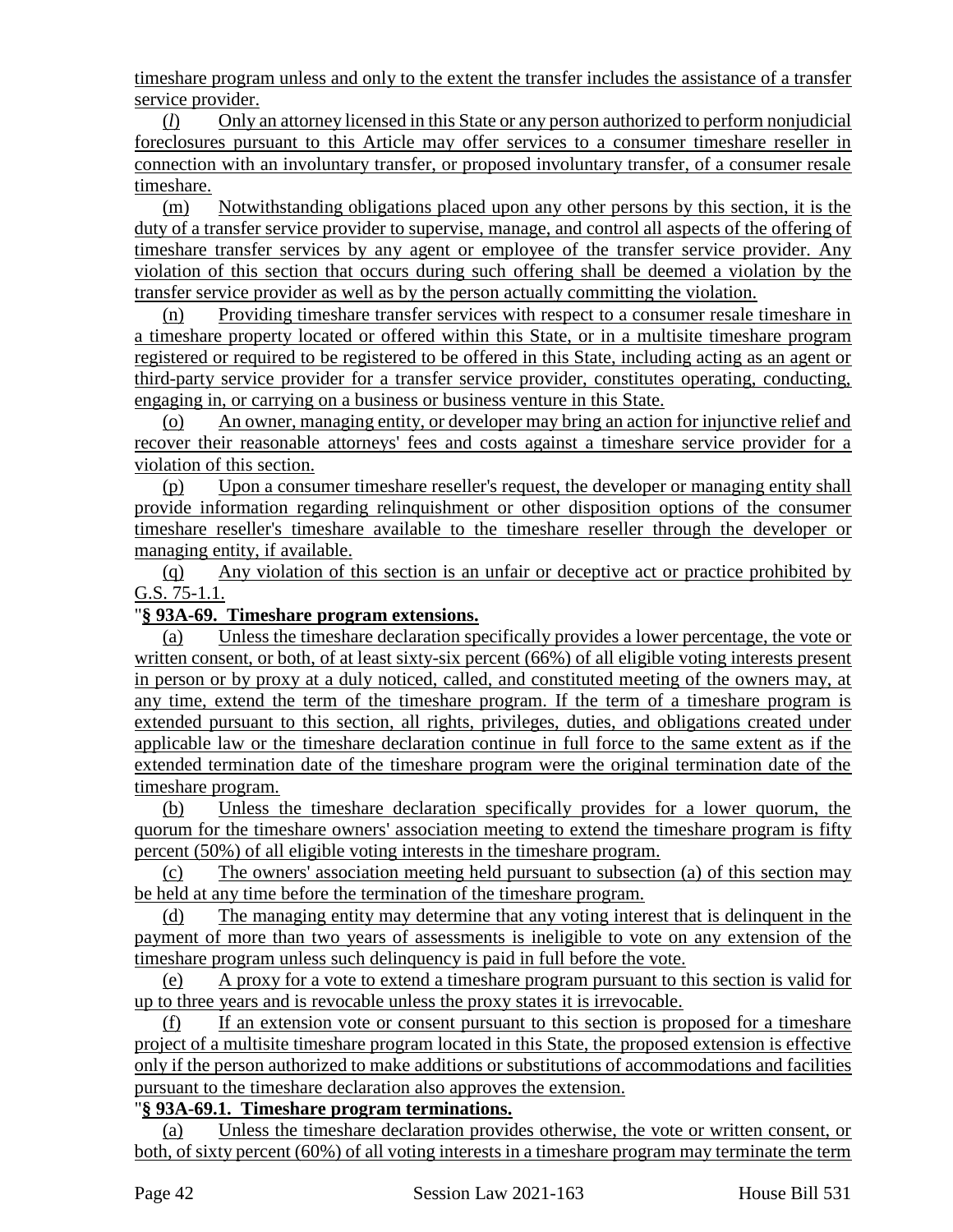of the timeshare program at any time. If a timeshare program is terminated pursuant to this section, the termination has immediate effect pursuant to applicable law and the timeshare declaration as if the effective date of the termination were the original date of termination.

(b) If the timeshare property is managed by a timeshare owners' association that is separate from any underlying owners' association, the termination of a timeshare program does not change the corporate status of the timeshare owners' association. The timeshare owners' association continues to exist only for the purposes of concluding its affairs, prosecuting and defending actions by or against it, collecting and discharging obligations, disposing of and conveying its property, collecting and dividing its assets, and otherwise complying with this subsection.

(c) After termination of a timeshare program, the managing entity or the board, if there is a timeshare owners' association, shall serve as the termination trustee, and in a fiduciary capacity may bring an action in partition on behalf of the tenants in common in each former timeshare property or sell the former timeshare property in any manner and to any person who is approved by a majority of all tenants in common. The termination trustee shall have all other powers reasonably necessary to effect the partition or sale of the former timeshare property, including the power to maintain the property during the pendency of any partition action or sale.

(d) All reasonable expenses incurred by the termination trustee relating to the performance of its duties pursuant to this section, including reasonable attorneys' fees and other professionals, must be paid by the tenants in common of the former timeshare property subject to partition or sale proportionate to their respective ownership interests.

(e) The termination trustee shall adopt reasonable procedures to implement the partition or sale of the former timeshare property and comply with the requirements of this section.

(f) If a timeshare program is terminated in an underlying property regime and the underlying property regime is not simultaneously terminated, a majority of the tenants in common in each former timeshare unit present and voting in person or by proxy at a meeting of tenants in common conducted by the termination trustee, or conducted by the board of the owners' association of the underlying property regime, if the owners' association managed the former timeshare property, shall designate a voting representative for the timeshare unit and file a voting certificate with the owners' association for the underlying regime. The voting representative may vote on all matters at meetings of the owners' association for the underlying regime, including termination of the underlying regime.

(g) Unless the timeshare declaration provides otherwise, this section applies only to a timeshare program that has been in existence for at least 25 years as of the effective date of the termination vote or consent.

(h) If a termination vote or consent is proposed for a timeshare project of a multisite timeshare program located in this State, the proposed termination is effective only if the person authorized to make additions or substitutions of accommodations and facilities pursuant to the timeshare instrument also approves the termination."

**SECTION 2.(a)** G.S. 47C-1-103 reads as rewritten:

## "**§ 47C-1-103. Definitions.**

In the declaration and bylaws, unless specifically provided otherwise or the context otherwise requires, and in this chapter:

- (24) "Time share" means a "time share" "timeshare" as defined in G.S. 93A-41(9).G.S. 93A-41(34).
- …."

…

**SECTION 2.(b)** G.S. 53-244.030 reads as rewritten:

## "**§ 53-244.030. Definitions.**

For purposes of the Article, the following definitions apply:

…